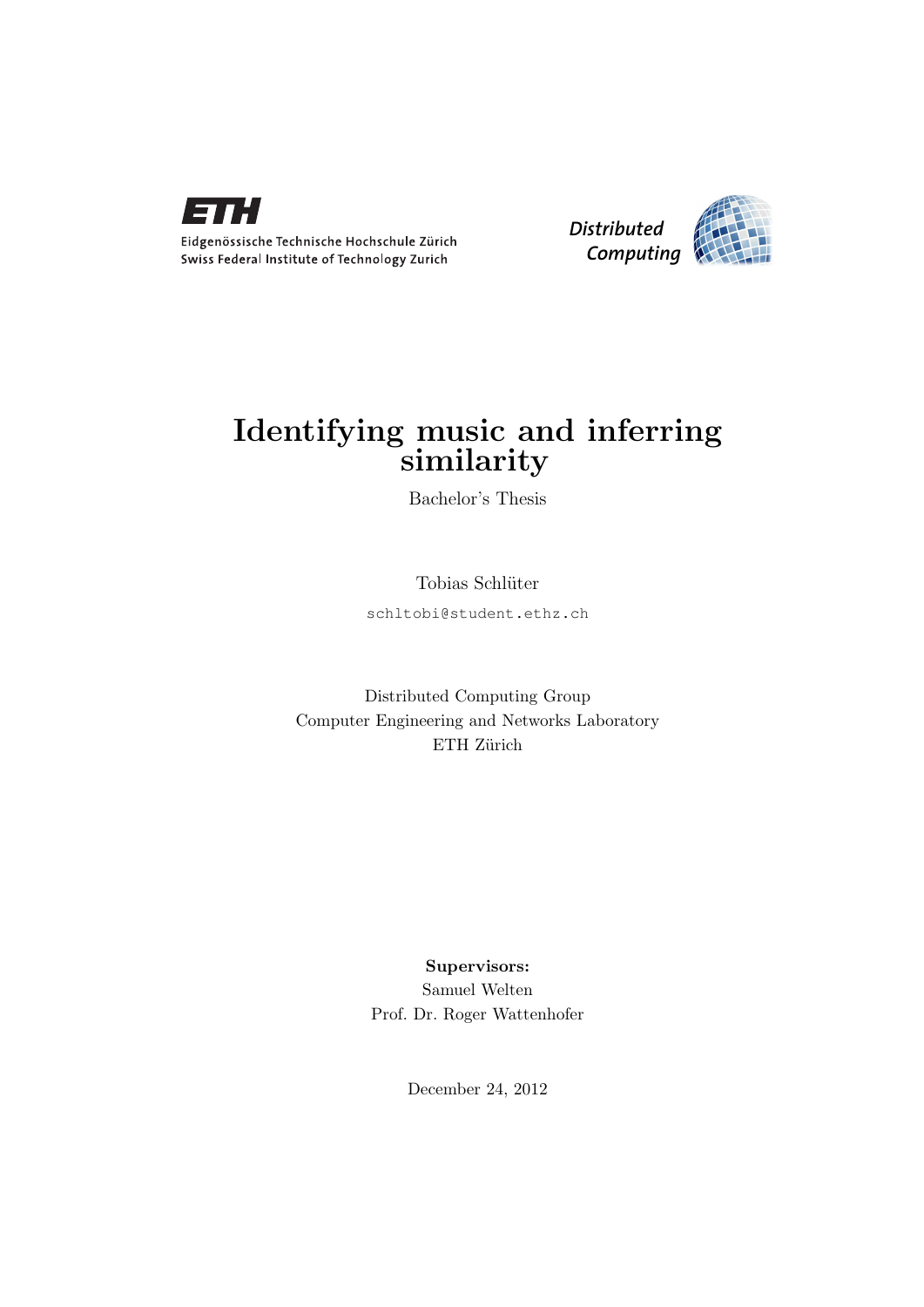# Acknowledgements

<span id="page-1-0"></span>I would like to say thank you to Samuel Welten for not only offering this interesting and challenging project but also for supporting me actively and passionately. Additionally, I would like to say thank you to all proofreaders for their useful comments as well as to the people behind coursera for providing online lectures about machine learning, neural networks and scientific writing.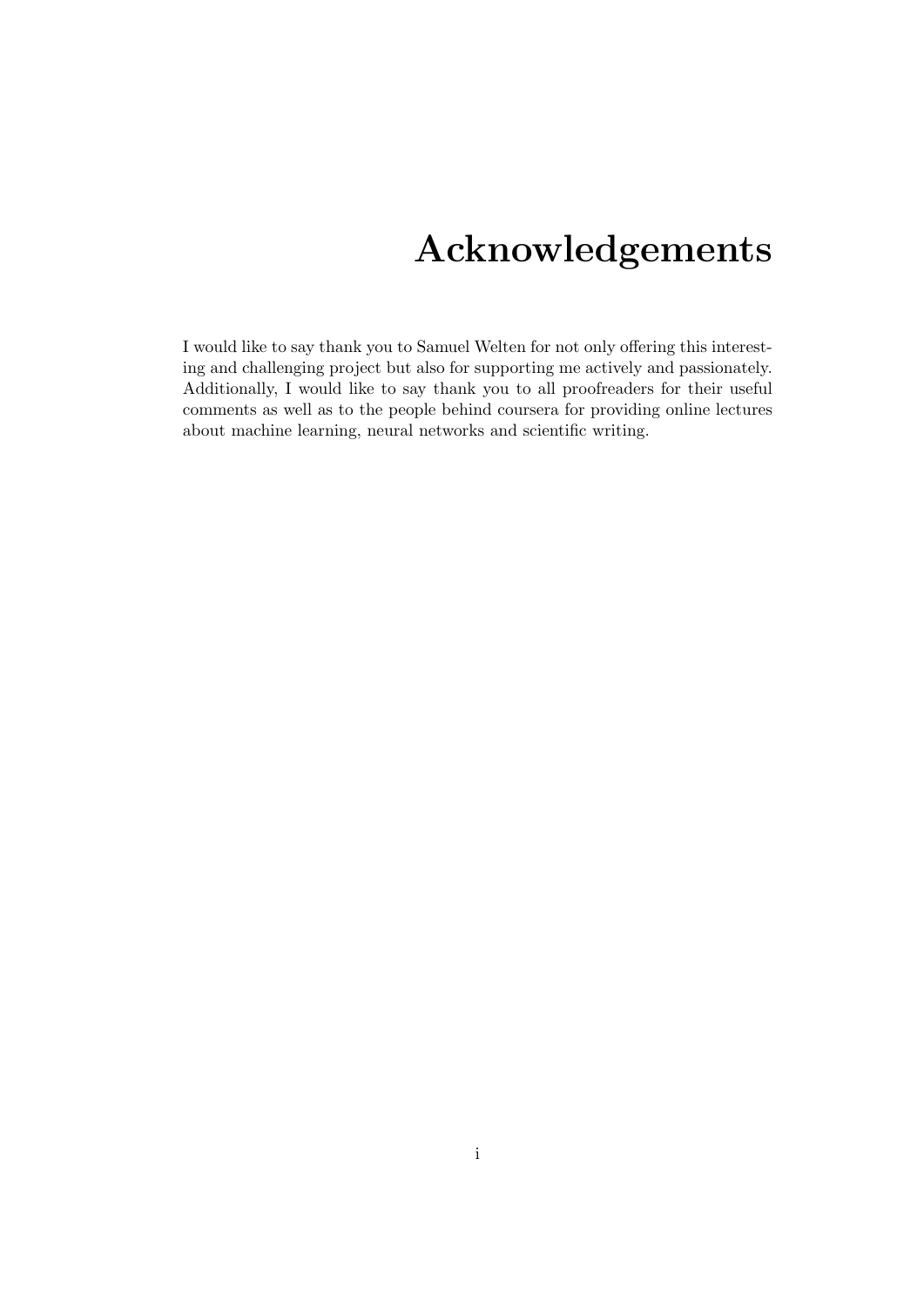# Abstract

<span id="page-2-0"></span>Downloading and storing a large amount of music has become easier due to faster internet connections and cheaper storage. Finding desired music in a big music collection still poses a challenge that intelligent music players try to solve: Instead of organizing music in a hierarchical folder structure music is presented in a more intuitive way using similarity relations between artists and tracks. We provide the foundation that intelligent music players can use to organize the user's music collection. We infer the similarity relations between artists using collected data about users' music taste. Our system unambiguously identifies artists and transforms the collected music taste data into an intermediate representation that we use to embed artists into an euclidean space where similar artists are nearby. In an experimental study we evaluate our embedding by comparing it with the similarity notion of LastFM. We briefly show two possibilities of visualizing artists on a map.

Keywords: Jukefox, music identification, music similarity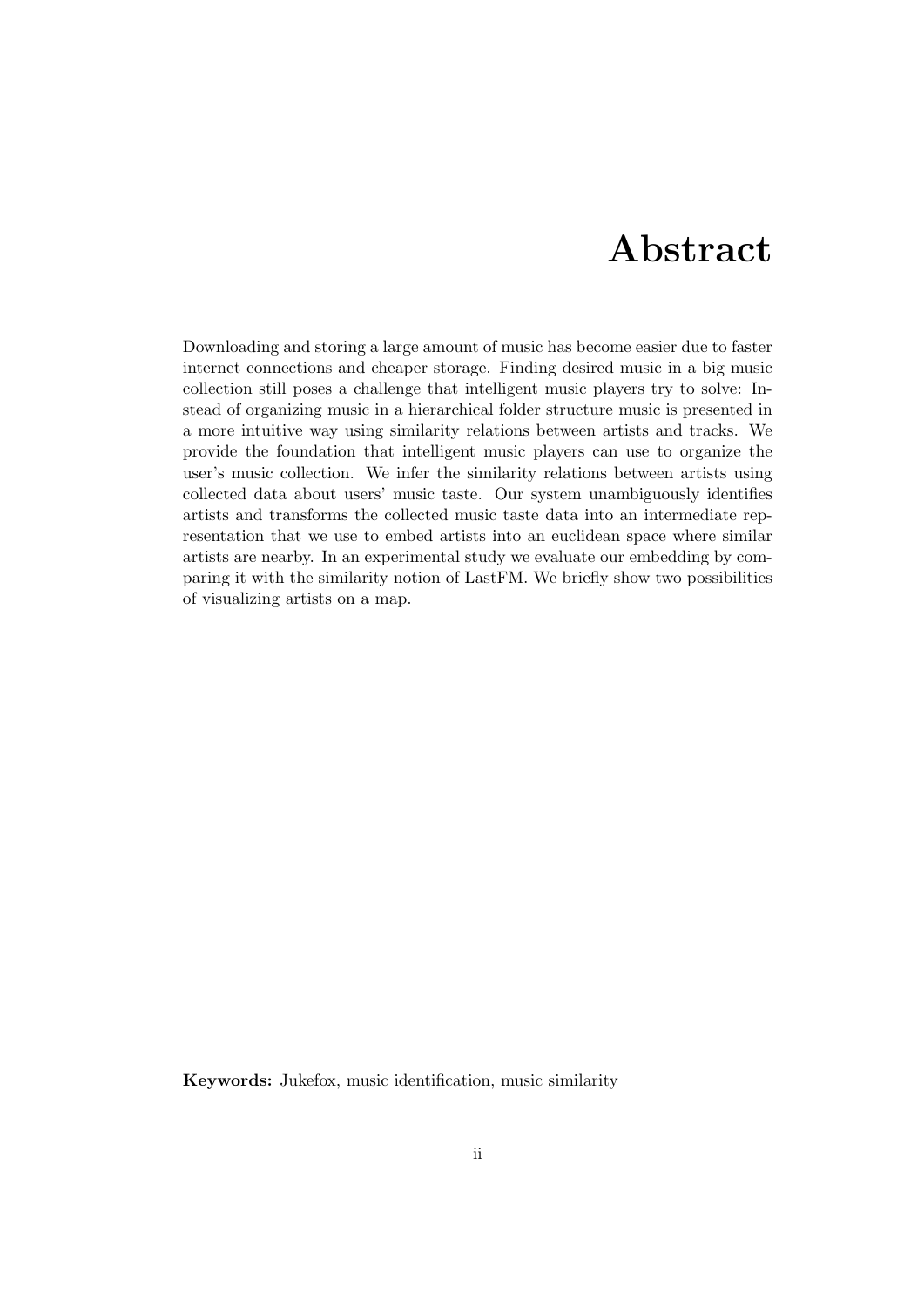# **Contents**

|          | Acknowledgements<br>i |                                                                      |                |  |  |  |  |
|----------|-----------------------|----------------------------------------------------------------------|----------------|--|--|--|--|
|          | <b>Abstract</b>       |                                                                      | ii             |  |  |  |  |
| 1        |                       | Introduction                                                         | $\mathbf{1}$   |  |  |  |  |
|          | 1.1                   | Motivation                                                           | $\mathbf{1}$   |  |  |  |  |
|          | 1.2                   |                                                                      | $\mathbf{1}$   |  |  |  |  |
|          | 1.3                   |                                                                      | $\overline{2}$ |  |  |  |  |
| $\bf{2}$ | Data                  |                                                                      | 3              |  |  |  |  |
|          | 2.1                   | Collected data                                                       | 3              |  |  |  |  |
|          |                       | 2.1.1                                                                | $\overline{4}$ |  |  |  |  |
|          | 2.2                   |                                                                      | 6              |  |  |  |  |
|          |                       | 2.2.1                                                                | 6              |  |  |  |  |
|          | 2.3                   |                                                                      | 8              |  |  |  |  |
|          |                       | Matching names to ids<br>2.3.1                                       | 9              |  |  |  |  |
|          |                       | 2.3.2                                                                | 11             |  |  |  |  |
| 3        |                       | Embedding                                                            | 12             |  |  |  |  |
|          | 3.1                   | Survey of dimensionality reduction techniques $\ldots \ldots \ldots$ | 12             |  |  |  |  |
|          | $3.2\,$               |                                                                      | $13\,$         |  |  |  |  |
|          |                       | 3.2.1                                                                | 14             |  |  |  |  |
|          |                       | 3.2.2                                                                | 14             |  |  |  |  |
|          | 3.3                   |                                                                      | 14             |  |  |  |  |
| 4        |                       | <b>Experimental study</b>                                            | 15             |  |  |  |  |
|          | 4.1                   | <b>Benchmark</b>                                                     | 15             |  |  |  |  |
|          | 4.2                   |                                                                      | 16             |  |  |  |  |
|          | 4.3                   |                                                                      | 17             |  |  |  |  |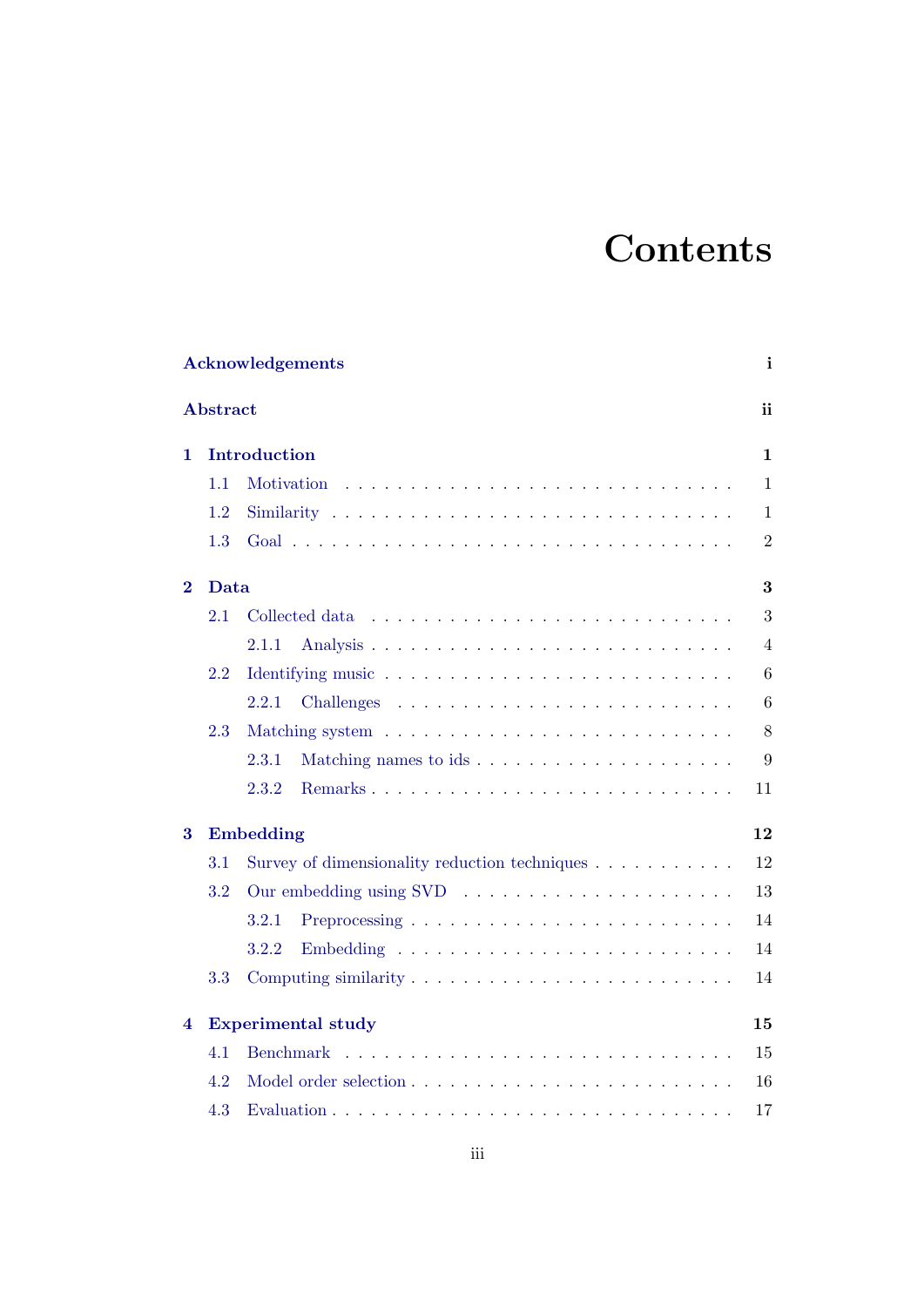|   | <b>CONTENTS</b>                                                             | iv    |
|---|-----------------------------------------------------------------------------|-------|
|   | Comparison with LastFM $\ldots \ldots \ldots \ldots \ldots \ldots$<br>4.3.1 | 18    |
|   | Comparison using the jaccard similarity $\ldots \ldots \ldots$<br>4.3.2     | 18    |
| 5 | <b>Visualization</b>                                                        | 25    |
|   | 5.1                                                                         | 25    |
|   | 5.2                                                                         | 25    |
| 6 | <b>Future Work</b>                                                          | 29    |
| 7 | Conclusion                                                                  | 30    |
|   | <b>Bibliography</b>                                                         | 31    |
|   | A API                                                                       | $A-1$ |
|   | A.1                                                                         | $A-2$ |
|   | A.2                                                                         |       |
|   | A.3                                                                         |       |
|   |                                                                             |       |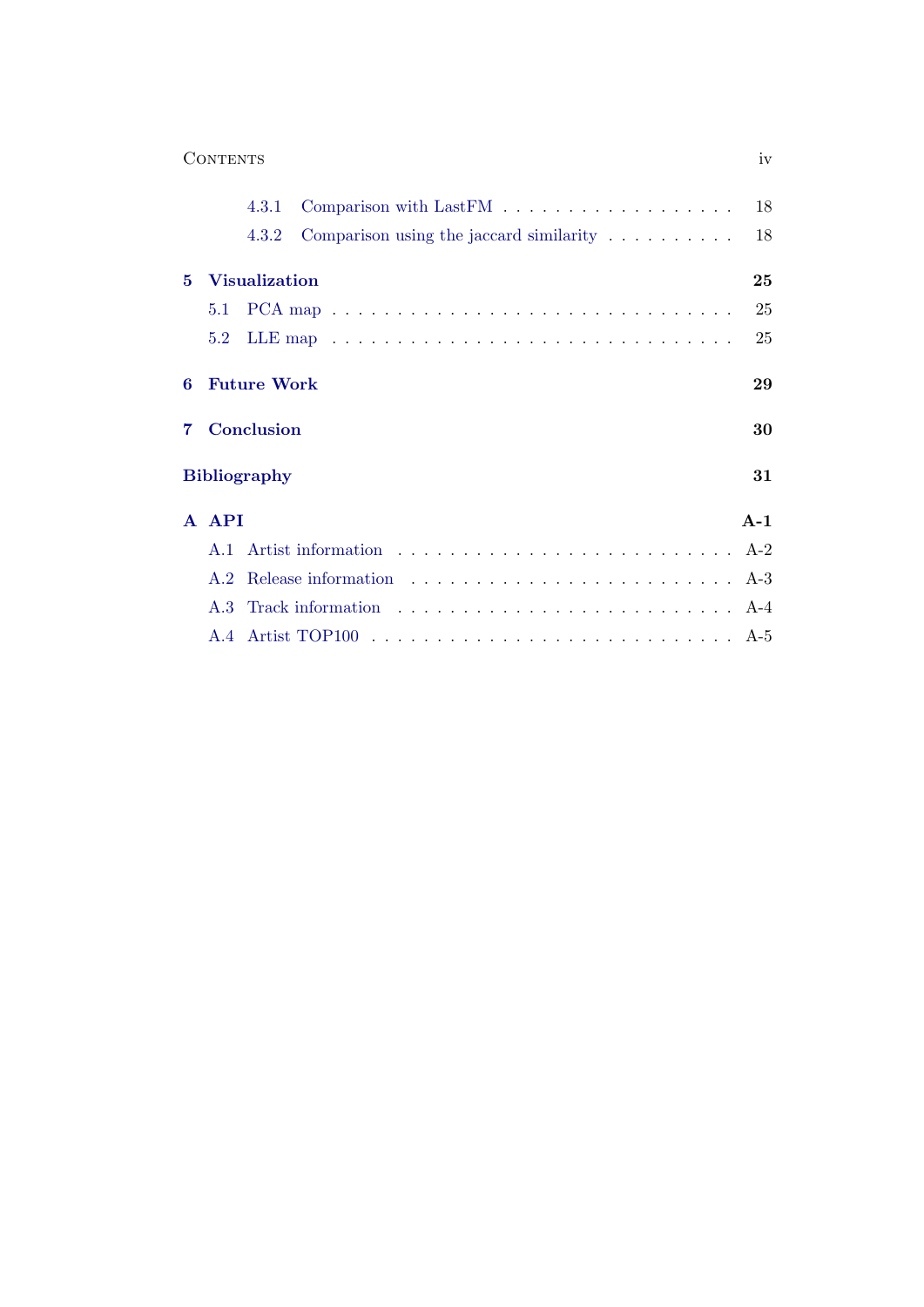# CHAPTER<sub>1</sub> Introduction

# <span id="page-5-1"></span><span id="page-5-0"></span>1.1 Motivation

More and more people have big music collections since it has become easier to download and store a large amount of music. Having a lot of music, people find it more difficult to find the music they like the most. Intelligent music players help them to find music they want to listen to by relying on the similarity relations between artists and songs. They can create playlists with songs similar to one selected song. They can display songs on a map where similar music is nearby. They can analyze what kind of music the user does not want to listen to by observing which music a user skips. They can guide the user through his music collection by providing similar artist lists. All of these features are only possible if one knows something about the similarities of artists or tracks.

# <span id="page-5-2"></span>1.2 Similarity

A good similarity measure is the foundation for music exploration applications that help users to find music. There are different approaches to come up with a similarity measure:

- One could analyze the sound of all songs. This is a relatively objective approach but it's not so clear how to incorporate many different aspects of a song like rhythm, harmony and dynamic in a similarity measure that feels reasonable to the user.
- A music expert could characterize each artist in a way that allows us to compute a similarity measure. This works well but is very time consuming if we have a huge amount of artists.
- One could compare the music taste of many different users to derive a similarity measure of artists.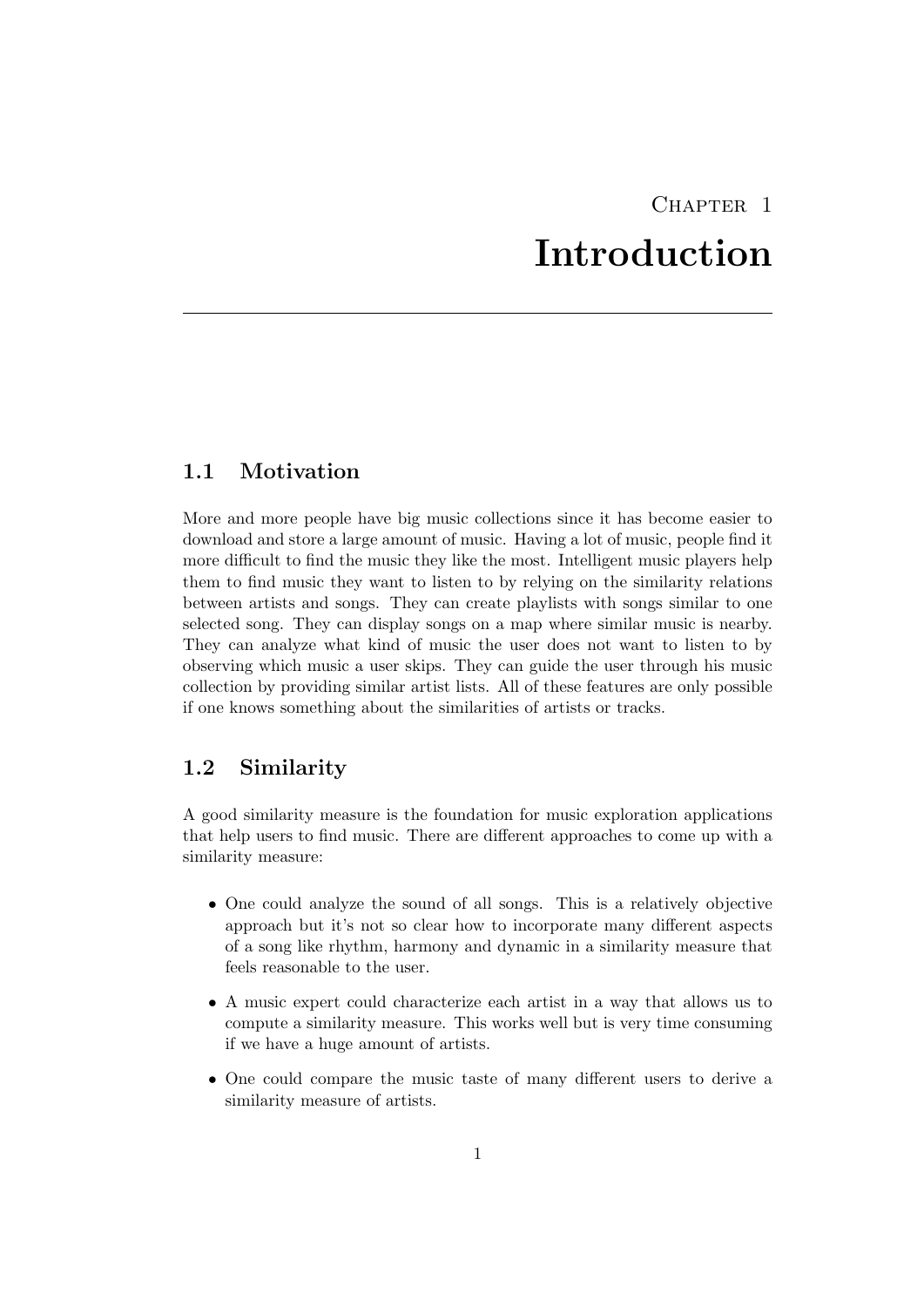#### 1. INTRODUCTION 2

We use the last approach to derive a similarity measure: We use collected data about the music taste of users to build an euclidean similarity space.

# <span id="page-6-0"></span>1.3 Goal

We want to embed artists into an euclidean space so that two artists are nearby if they are similar. Every artist is represented as a vector - we prefer a compact vector so that we can use our embedding on mobile phones that do not have much computing power. The similarity of two artists is high if the distance between the corresponding two vectors is small. The embedding algorithm has to be scalable and efficient so that the embedding can be automatically recomputed every day (we want to provide up-to-date similarity information).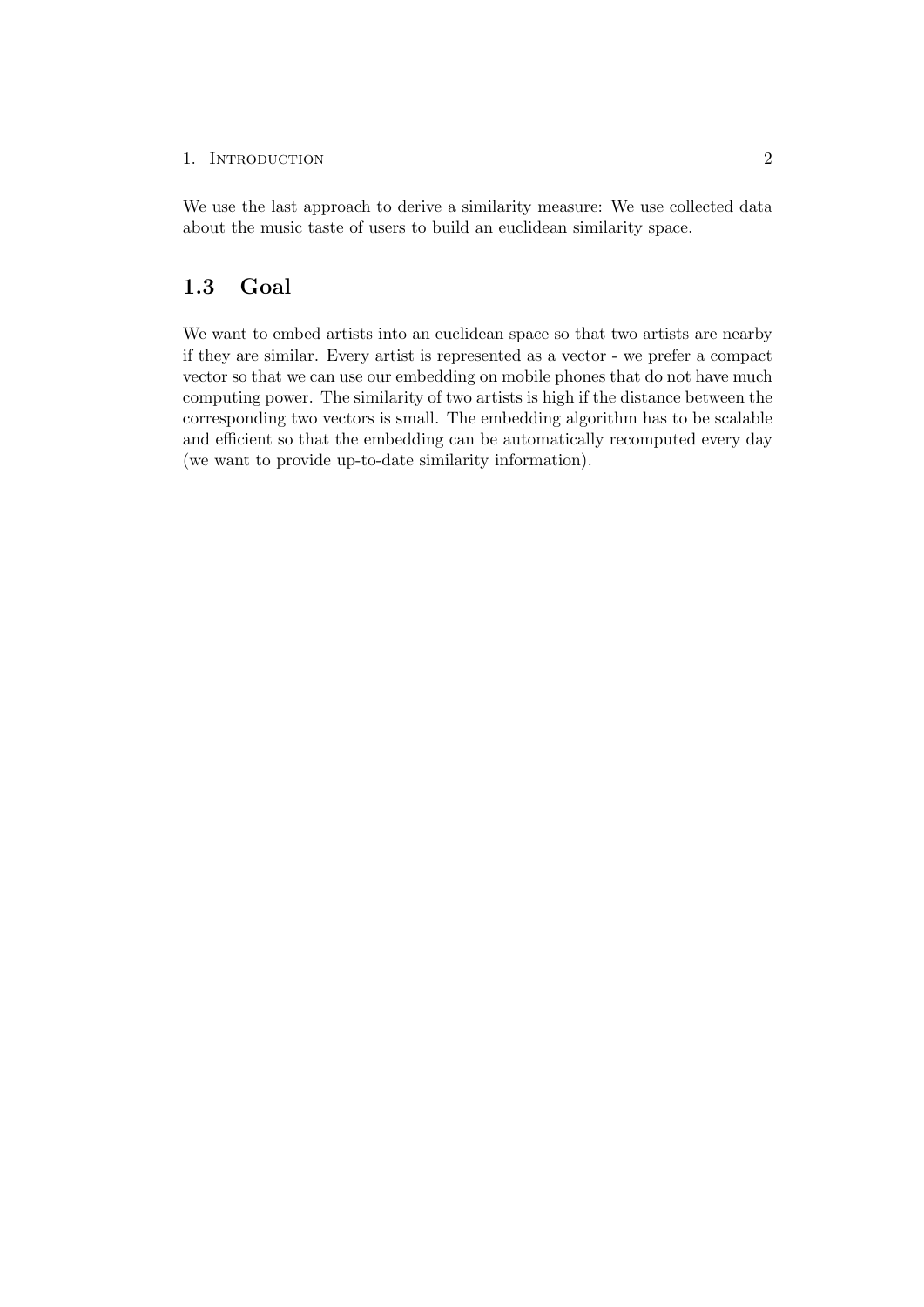# $CHAPTER$  2 Data

<span id="page-7-0"></span>Over the last three years, we have gathered (in an anonymous way) data about the music taste of Jukefox<sup>[1](#page-7-2)</sup> users, which tells us which user has which music. The collected data was not in a representation we could use immediately to infer similarity relations: We collected the artist and track name but did not unambiguously identify the actual artist and track. Identifying the actual artist and track might seem trivial at the first glance but more subtle after considering the challenges that make the mapping from (noisy) names to identifiers hard. We explain a matching system that tackles these challenges and transforms the collected data to a useful intermediate representation (which we use in the next chapter to embed artists into an euclidean space).

# <span id="page-7-1"></span>2.1 Collected data

We have collected more than 290 million request logs over the last three years that contain information about the users' music taste. We have one request log for every track a user has. Every original request log contains the following:

- Artist name
- Track name
- Timestamp
- Hash (which is user-specific)

Using our matching system we changed this representation to the following representation, which is more useful for computing an embedding:

### <span id="page-7-2"></span>• Artist id

<sup>&</sup>lt;sup>1</sup>Jukefox is an Android music player that is based on similarity relations between artists and tracks.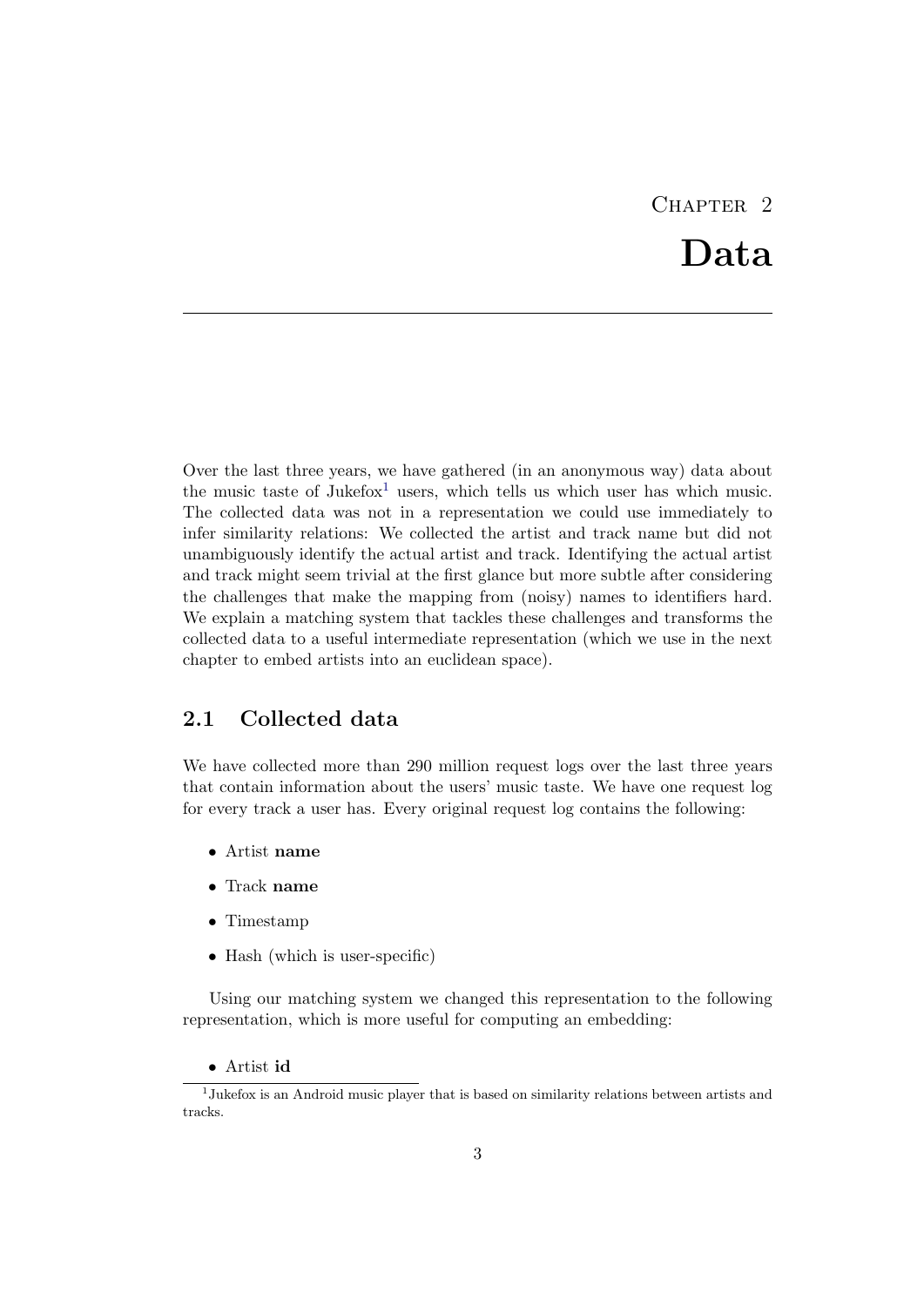- 2. Data 4
	- Track id
	- Timestamp
	- Listener id

Instead of storing the artist name and the track name, we only store the corresponding identifiers. Besides we only store a week number and a listener id. The resulting request log is smaller and facilitates it to compute an embedding.

#### <span id="page-8-0"></span>2.1.1 Analysis

We analyze the request log to get some insights: Most people have popular music. Roughly 4% of all collected data (10 million request logs) are about the 10 most popular artists (Table [2.1\)](#page-8-1). Figure [2.1](#page-9-0) shows that most of the request log only contains information about popular artists. Over 80% of the request logs refer to 1% of the most popular artists. In other words, over 80% of the music that Jukefox users have refer to less than 7000 artists<sup>[2](#page-8-2)</sup>. We do not have any request log for the majority of artists: We only have data about 43% of artists that we have in our database! These numbers are in line with research about selling revenues<sup>[3](#page-8-3)</sup>.

<span id="page-8-1"></span>

| #              | <b>Artist</b>         | Requests  |
|----------------|-----------------------|-----------|
| 1              | The Beatles           | 1.931.491 |
| $\overline{2}$ | Eminem                | 1.245.051 |
| 3              | Lil Wayne             | 1.021.618 |
| 4              | Linkin Park           | 1.017.222 |
| 5              | Pink Floyd            | 985.475   |
| 6              | <b>Metallica</b>      | 976.737   |
| 7              | Red Hot Chili Peppers | 856.931   |
| 8              | Queen                 | 753.991   |
| 9              | Michael Jackson       | 739.279   |
| 10             | DС<br>AC/             | 705.955   |

Table 2.1: TOP 10. This table shows the 10 most popular artists of the request log.

Our collected data belongs to the category of implicit feedback data: We implicitly assume that a user likes an artist if he has the artist. Implicit feedback provides us only with positive feedback and not with negative feedback, i.e. we only know that a user might like an artist but we don't know whether he dislikes an artist. Using implicit data our embedding cannot reach the quality that we would get if we would have explicit data.

<span id="page-8-2"></span> $2$ Our database has over 680.000 artists.

<span id="page-8-3"></span><sup>3</sup>http://www.guardian.co.uk/music/2008/dec/23/music-sell-sales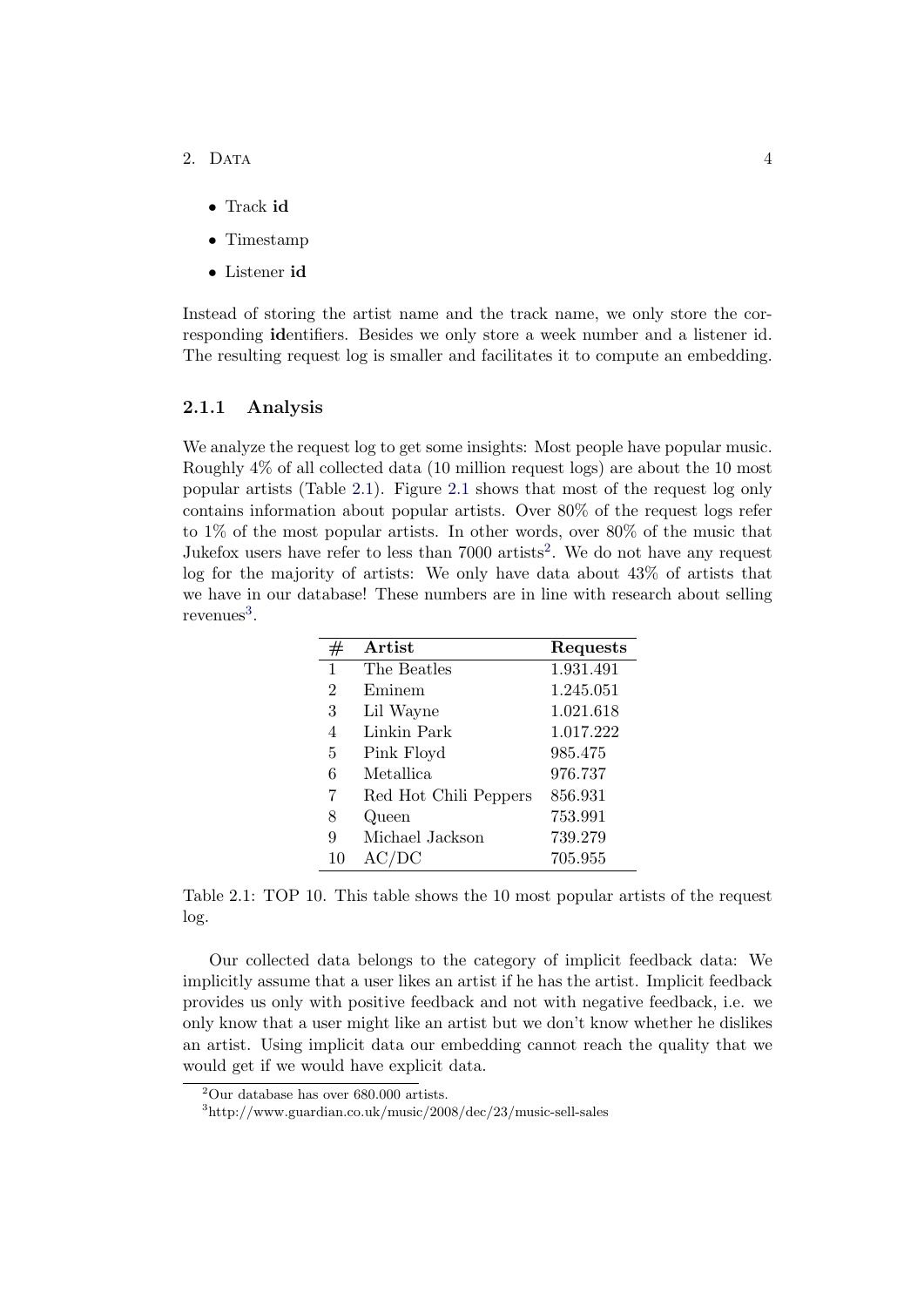<span id="page-9-0"></span>

Figure 2.1: Request log distribution (Artists are ordered by popularity). This figure shows how many request logs are due to the first  $0.1\%/1\%/10\%/43\%$  of the most popular artists. Over 80% of the request logs give information about 1% of the most popular artists.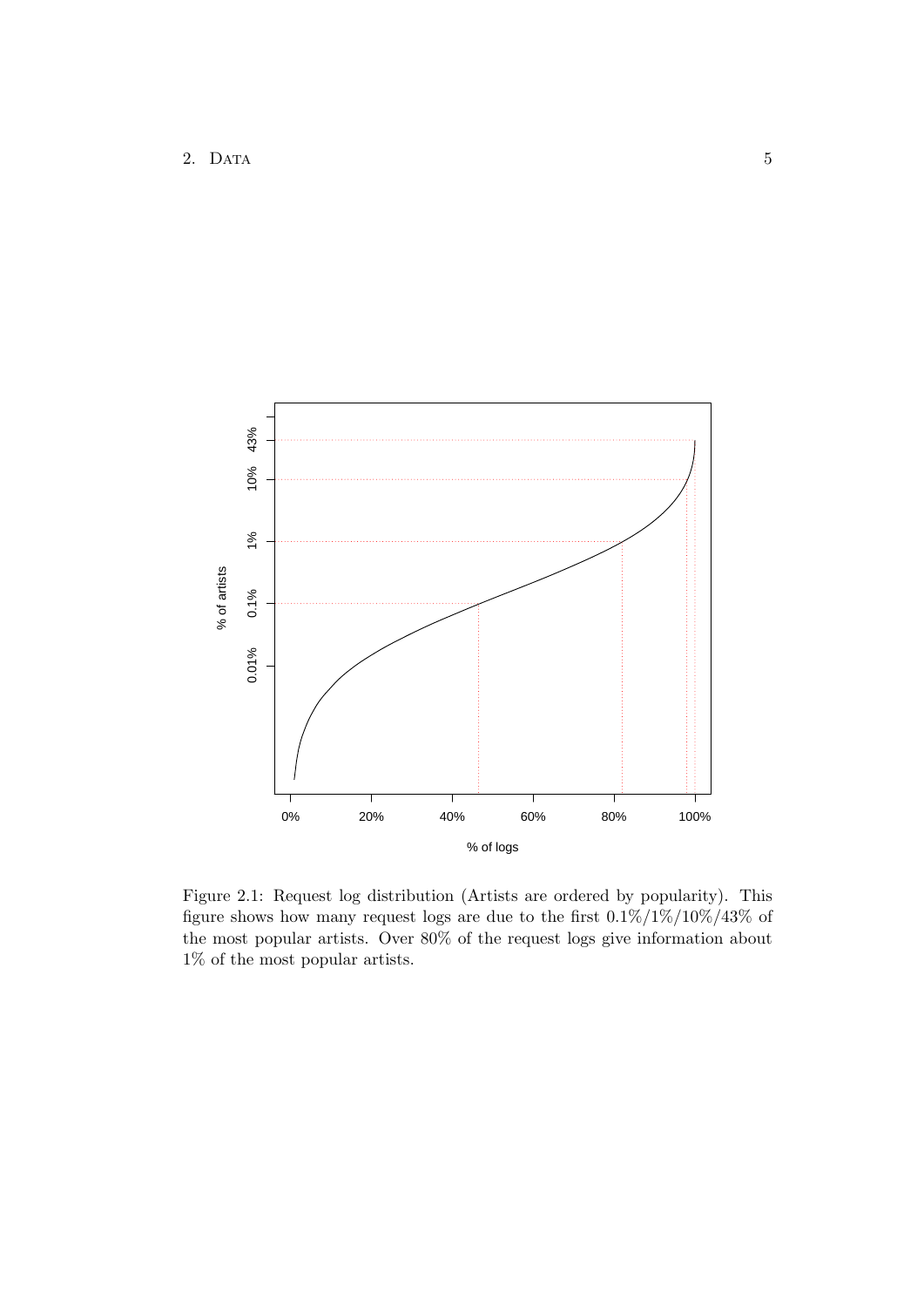# <span id="page-10-0"></span>2.2 Identifying music

There are two different ways of identifying songs:

- A song can be identified using its sound: Assuming that we have a database that contains the sounds of songs<sup>[4](#page-10-2)</sup>, we can compare a given song with all known songs to identify the song.
- One can use metadata (commonly stored in ID3 tags) about a song to identify it.

We only use the last approach to identify songs, i.e. we use (noisy) metadata containing the artist, album and track<sup>[5](#page-10-3)</sup> name to identify the song.

### <span id="page-10-1"></span>2.2.1 Challenges

It is far from trivial to match nosiy metadata belonging to a musical entity<sup>[6](#page-10-4)</sup> to the correct identifier representing the intended entity. The following issues make a correct matching of requests to musical entities hard:

- AMBIGUITY: Different artists may have the same name, e.g. "John Williams" might refer to the popular soundtrack composer or to a classical guitar player or to a acoustic blues guitarist or to a jazz saxophonist. More than 10 different musicians with the name "John Williams" are listed on the MusicBrainz<sup>[7](#page-10-5)</sup> website<sup>[8](#page-10-6)</sup>.
- Aliases: Some users use an alias to refer to an artist, e.g. people use the alias "Fab Four" to refer to "The Beatles".
- NOISE: The users' requests are very noisy, e.g. over 90 different names in our original request log refer to "The Beatles". People use unnecessary symbols like "?,-.. $[0-9]$ ;" or extend the artist name with additional information (like a particular year).
- MISSPELLING: Some users misspell the artist name, e.g. people use "The Beetles" although they want to refer to "The Beatles".

The ambiguity issue is not easy to solve: The famous music website Last.fm doesn't disambiguate different artists with the same name according to their

<span id="page-10-2"></span><sup>&</sup>lt;sup>4</sup>In practice, one stores only fingerprints of the sounds of songs in the database.

<span id="page-10-3"></span><sup>&</sup>lt;sup>5</sup>We use the term track to refer to a song of a particular album.

<span id="page-10-4"></span><sup>6</sup>We use the term musical entity to refer to an artist, album or track.

<span id="page-10-5"></span><sup>7</sup>MusicBrainz is an Open Music Encyclopedia.

<span id="page-10-6"></span><sup>8</sup>http://www.musicbrainz.org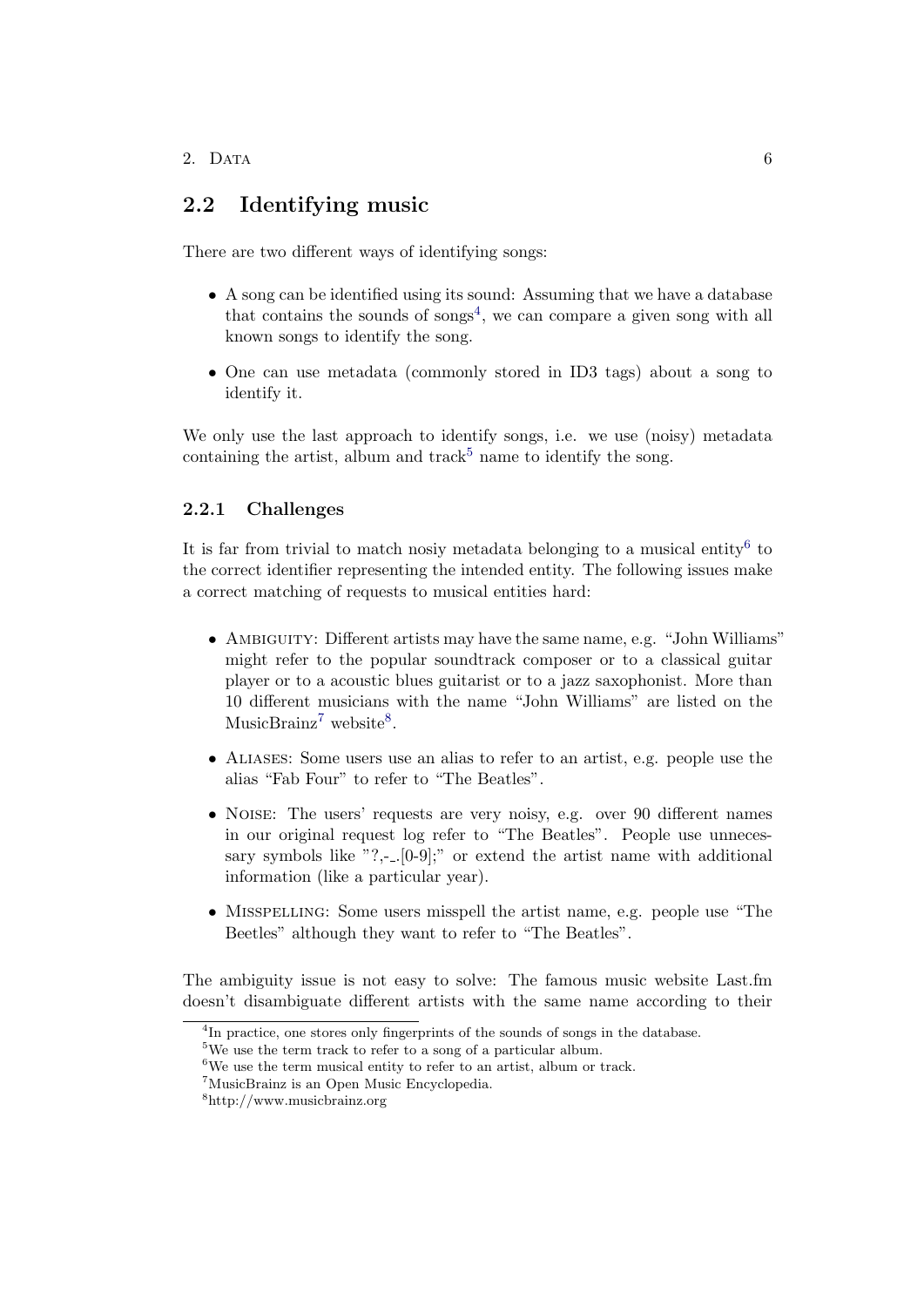### 2. Data 7

FAQs<sup>[9](#page-11-0)</sup>. Contrary, they even maintain different profiles for the same artist. Ac-cording to their blog they work on improving disambiguation<sup>[10](#page-11-1)</sup> (they cooperate with MusicBrainz). We tackle these challenges as follows:

- We use the MusicBrainz database<sup>[11](#page-11-2)</sup> to disambiguate musical entities. MusicBrainz provides an "unambiguous form of music identification" (as stated on the MusicBrainz website).
- We develop a system that allows us to match musical entities properly.

<span id="page-11-0"></span><sup>9</sup>http://www.last.fm/help/faq?category=97

<span id="page-11-1"></span> $\mathrm{^{10}http://blog.last.fm/2011/11/24/the-brainz-are-back-in-town}$ 

<span id="page-11-2"></span><sup>&</sup>lt;sup>11</sup>We denormalize the MusicBrainz database for simplicity and performance.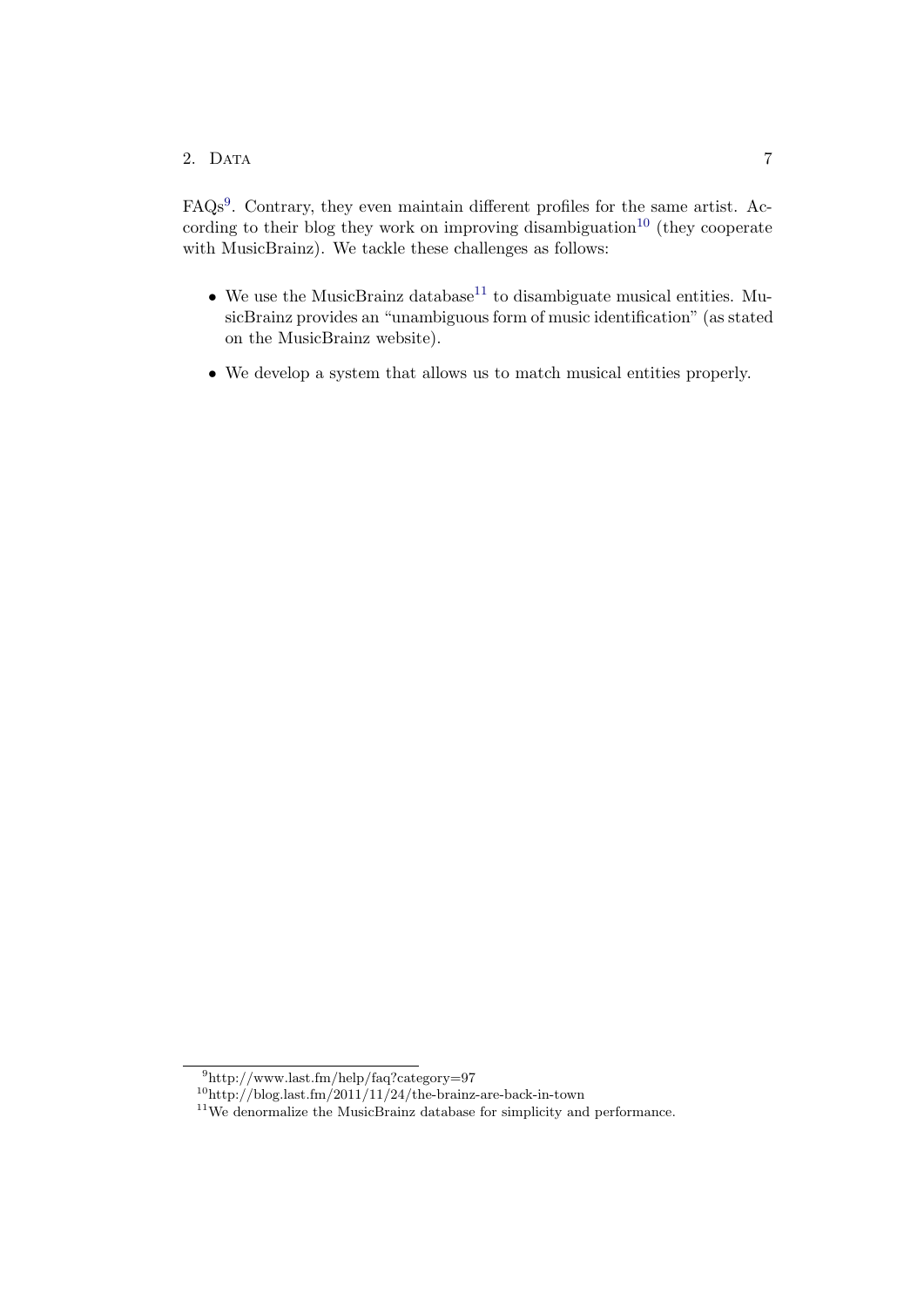### <span id="page-12-0"></span>2.3 Matching system

Our matching system converts the original request log to a more compact representation (Figure [2.2\)](#page-12-1): Every original request log (containing the artist and track name) is transformed to a new representation of the request log (which just contains ids and the week).

<span id="page-12-1"></span>

| id             | artist_name   | track name        |                                   | hash        | timestamp |
|----------------|---------------|-------------------|-----------------------------------|-------------|-----------|
| 1              | The Beatles   |                   | $Héy$ -Jude (track-1) ?           |             | $\cdots$  |
| $\overline{2}$ | Beatles Los   | Submarine Yellow  |                                   |             |           |
| 3              | John Williams |                   | Selections From "West Side Story" | $\cdots$    |           |
| 4              | John Williams | Prelude to a Song |                                   | .           |           |
|                |               |                   |                                   |             |           |
| id             | artist_id     | album_id          | recording id                      | listener_id | week      |
| 1              | 303           | 996439            | 2803068                           | 10          | 2104      |
| $\overline{2}$ | 303           | 953650            | 4260494                           | 11          | 2104      |
| 3              | 94            | 1129941           | 13316089                          | 12          | 2104      |
|                | 238569        | 1062097           | 12614706                          | 13          | 2104      |

Figure 2.2: Matching from names to unique ids. We find the best possible match of every music track using the MusicBrainz data. Our matching system ignores some naming inconsistencies:

- Accents and special characters like ,- are ignored. Additional information like (1960) is ignored in some cases.  $[\text{id} = 1]$
- We ignore the order of the words if we cannot match the names directly.  $\left[\mathrm{id}\right]=2$
- Some artists have the same name: John Williams might refer to the famous music composer as well as to a guitar player. Our system is able to disambiguate these two different artists.  $[\text{id} = 3.4]$

While designing the matching system we focused on two aspects: Quality and performance. The former helps us to compute a better embedding (a better matching results in more accurate input data, which improves the quality of our embedding). Using our matching system we were able to identify over 85% of the music that Jukefox users have. The latter is important because the number of requests that we get in one month increases (Figure [2.3\)](#page-13-1). Nowadays we get nearly 20 million requests in one month.

The performance of our matching system was crucial in order to match over 290 million accumulated original request logs to corresponding identifiers. Using a Postgres<sup>[12](#page-12-2)</sup> database index as well as an Lucene<sup>[13](#page-12-3)</sup> index our matching system was not able to match more than 100 tracks per second to corresponding artist

<span id="page-12-2"></span><sup>&</sup>lt;sup>12</sup>Postgres is an object-relational database management system.

<span id="page-12-3"></span><sup>13</sup>Lucene is a text search engine library.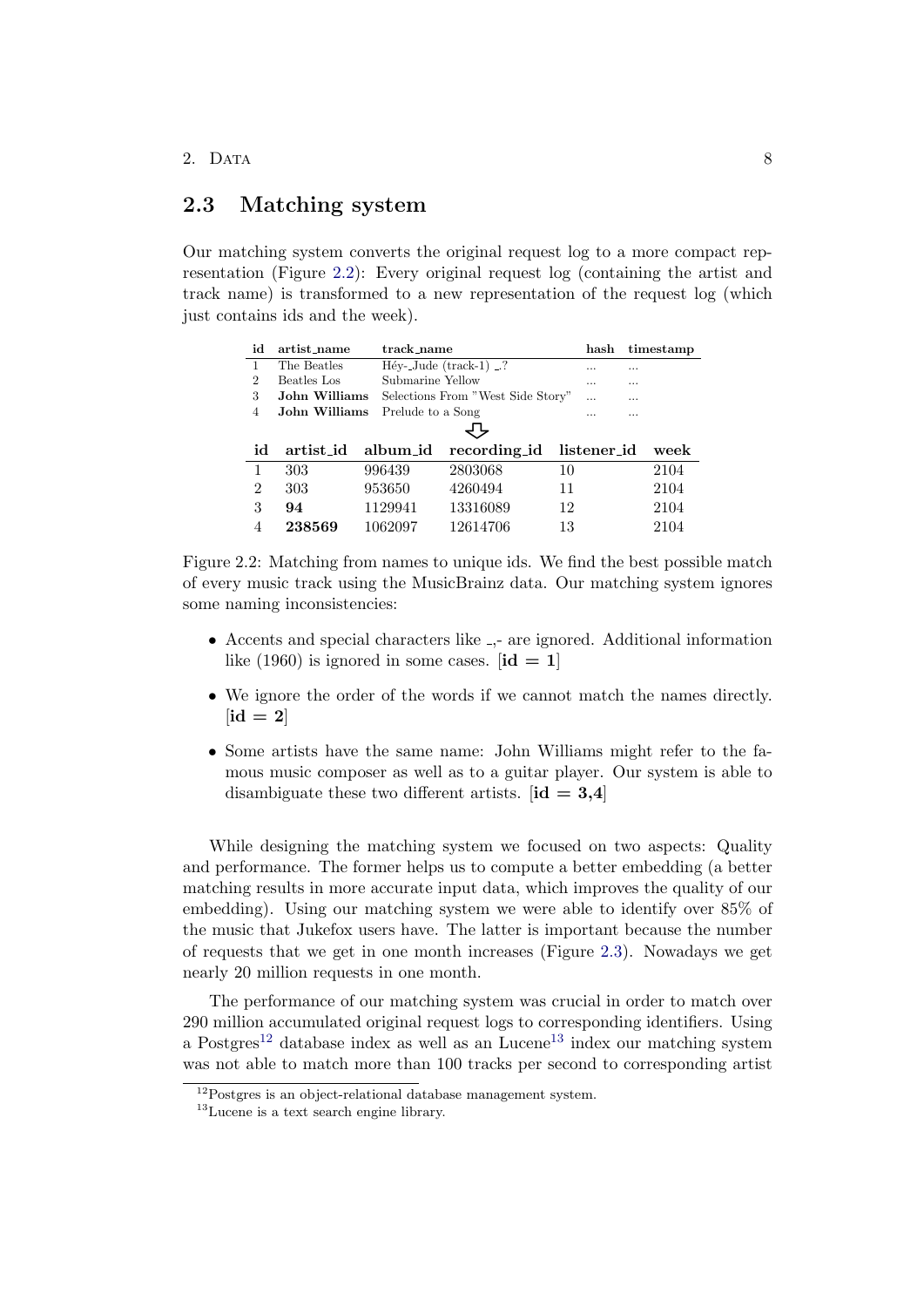<span id="page-13-1"></span>

Figure 2.3: Requests in million per month. This figure shows how the requests per month, which the Jukefox server gets, increase over time. In 2010, we only had a few million requests per month whereas nowadays we nearly have 20 million requests per month.

and track ids. Therefore we would have needed more than one month to match the whole original request log. We were able to boost the performance to 1000 tracks per second by developing a self-made index using the key-value store Redis.

#### <span id="page-13-0"></span>2.3.1 Matching names to ids

We explain how we match a user input referring to an artist to an artist id by giving an example: We show how our system indexes the artist "Wolfgang Amadeus Mozart" and how a user request for "Wolfgang Amadeus Mokart (composer)" is matched to the intended artist (id). Before we explain indexing and searching we explain the data structure that we use for the index and the tokenizer needed for indexing and searching.

Data structure We use a (special) set to index musical entities that can be retrieved by key in  $O(1)$  (via hashing) and is sorted by score (this data structure is provided by the key value store  $\text{Redis}^{14}$  $\text{Redis}^{14}$  $\text{Redis}^{14}$ ). Each element in the set is associated with a score. The element with the highest score is at the beginning whereas the element with the smallest score is at the end.

<span id="page-13-2"></span> $14$ Redis is a fast in-memory key value data store.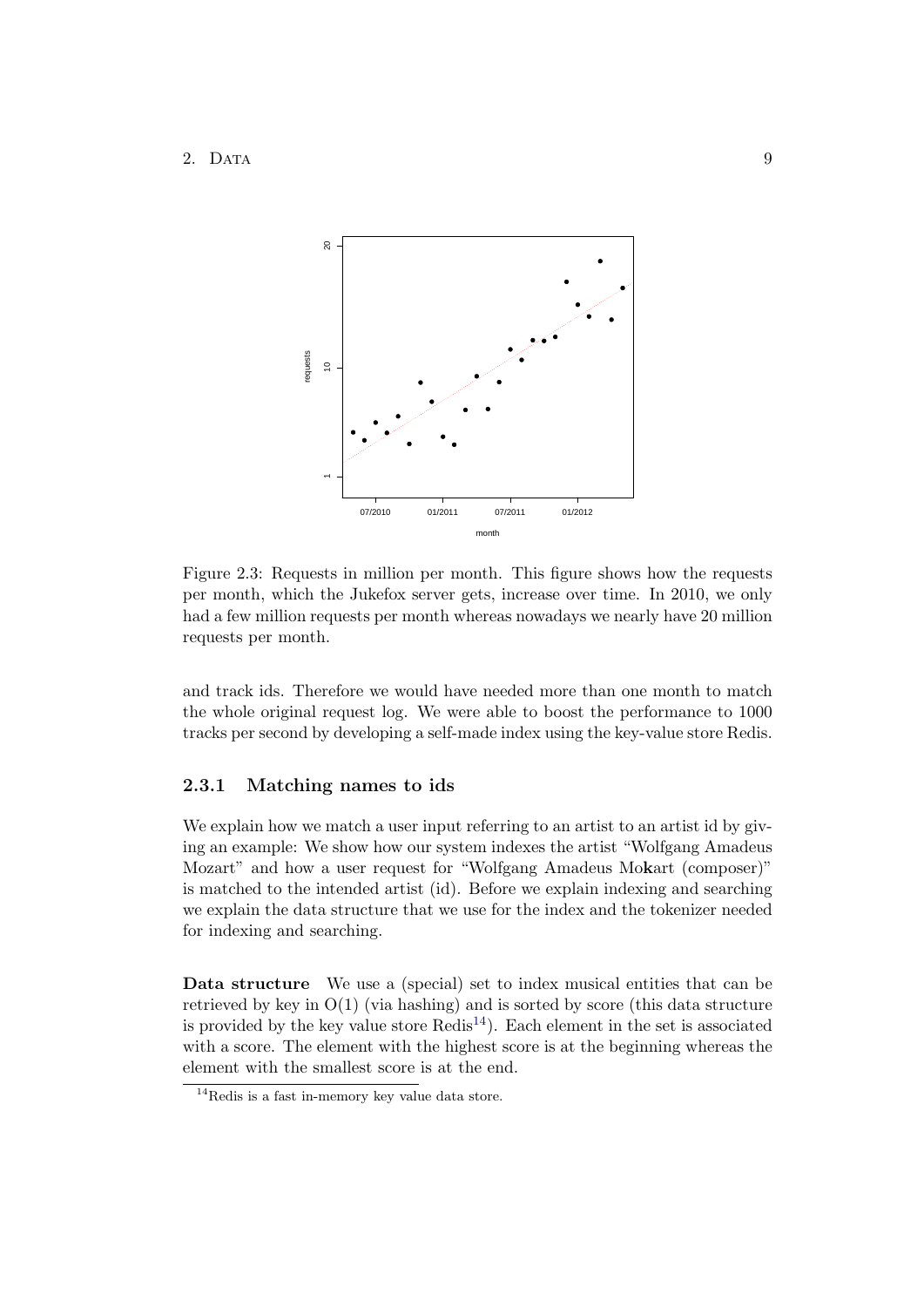2. DATA 10

Tokenizer Our tokenizer turns a string input into a set of strings consisting of:

- the exact input
- the normalized input
- the normalized input where we removed any information about word order
- the two longest normalized words sorted alphabetically

We refer with normalized input to the input where we removed characters that are likely to be not important for matching names to ids (e.g. whitespace, underscore, characters in parenthesis, ...).

Indexing We show how our system indexes the artist "Wolfgang Amadeus Mozart". We use the tokenizer to generate four keys:

- 1. Wolfgang Amadeus Mozart
- 2. wolfgangamadeusmozart
- 3. amadeusmozartwolfgang
- 4. wolfgangamadeus

We add the id of the artist "Wolfgang Amadeus Mozart" to each sorted set that can be retrieved in  $O(1)$  via hashing with one of the above four keys.

Searching We show how our system handles the user query for "Wolfgang Amadeus-Mokart, (composer) 1791". We use the tokenizer to generate four keys:

- 1. Wolfgang Amadeus-Mokart,(composer) 1791
- 2. wolfgangamadeusmokart
- 3. amadeusmokartwolfgang
- 4. wolfgangamadeus

We take a (special) union of all sorted sets that can be retrieved with the above four keys. The scores of artist ids that are in multiple sets are summed up.<sup>[15](#page-14-0)</sup> In other words, we prefer the artist id that matches the user query best.

Because of a spelling error in the query "Wolfgang Amadeus Mokart (composer)" the first three keys lead to three empty sorted sets. The last key leads to a non-empty sorted set that contains an artist id for "Wolfgang Amadeus Mozart". Our matching algorithm returns the found artist id.

<span id="page-14-0"></span> $15$ Redis provides this (special) union with the command zunionstore.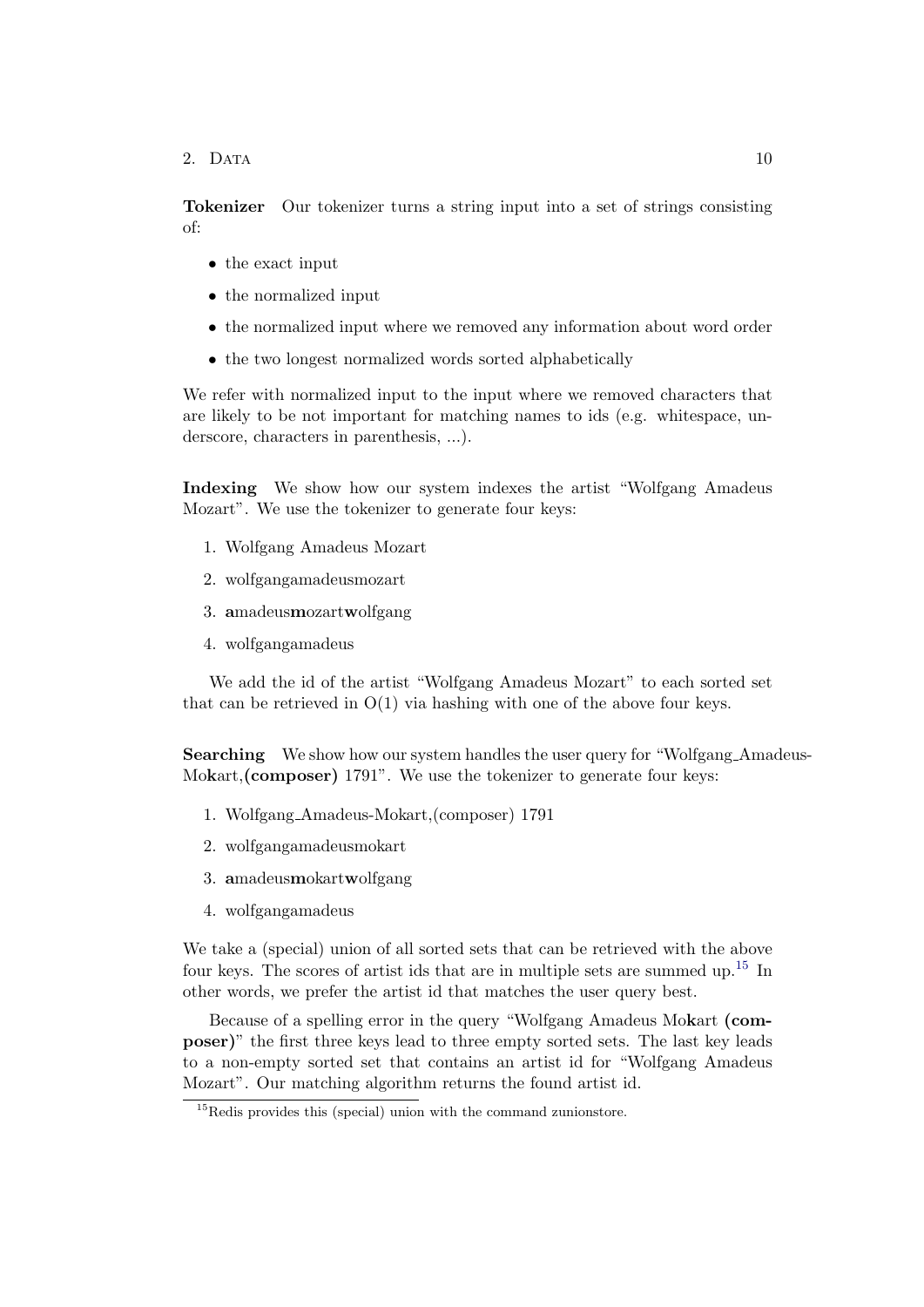### 2. Data 11

### <span id="page-15-0"></span>2.3.2 Remarks

Ambiguity Some artist names refer to multiple artists: "John Williams" can refer to more than ten different musicians. We use additional information like track title (if given by the user) or artist popularity to find the most probable artist.

Aliases We use aliases so that every artist can not only be found by the proper name but also by an alias: "Wolfgang Amadeus Mozart" can be found by its proper name or by one of more than 30 aliases (e.g. W. A. Mozart, W.A. Mozart, Volfgangs Amadejs Mocarts).

Matching tracks Tracks (as well as albums) can be matched in a similar fashion. First, we search for all possible artist ids, then for all possible album ids and finally for all possible track ids. We discard all ids that definitely are not meaningful and return the most probable track id.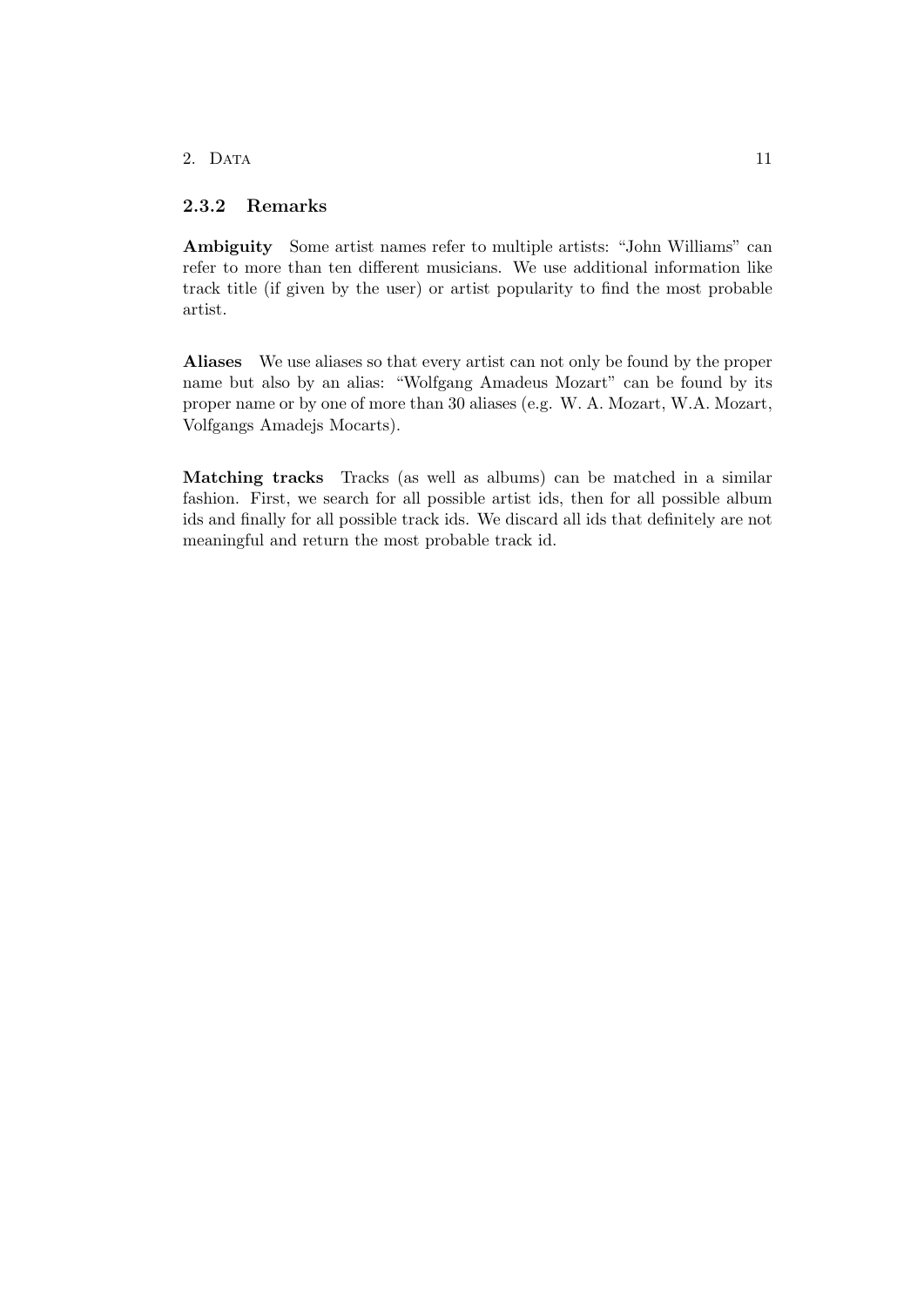# CHAPTER<sub>3</sub> Embedding

<span id="page-16-0"></span>We describe different ways of embedding high dimensional data into a lower dimensional space: We briefly present some popular approaches to reduce the dimensionality of our collected data. We preprocess our collected data and use the PCA to embed artists into an euclidean space. Finally, we show some possibilities to compute the similarity between two artists.

### <span id="page-16-1"></span>3.1 Survey of dimensionality reduction techniques

Obtaining a dimensionality reduction is actively researched. In recent years, many different approaches were proposed that embed high dimensional data into a lower dimensional space. In the following we describe the well-known PCA as well as other more recent proposals.

PCA The Principal Component Analysis (PCA) reduces the dimensionality of the high-dimensional input by projecting the data on the directions with most variance. We assume that the directions with most variance contain the most important information and that our input data lies on a linear manifold. We can obtain the PCA by using the SVD (Singular Value Decomposition).

Weighted-ALS Hu et al. describe in [\[1\]](#page-35-1) how one can use a weighted Alternating Least Squares approach that is very similar to the above SVD approach but uses the input data in a more efficient way by introducing the notion of confidence, i.e. we use information about how confident we are that a user has a specific artist instead of discarding the confidence like in our SVD approach (which we will describe later).

LLE Locally Linear Embedding (LLE) is an "unsupervised learning algorithm that computes low-dimensional, neighborhood-preserving embeddings of highdimensional inputs." [\[2\]](#page-35-2). Every data point is reconstructed using k neighbors.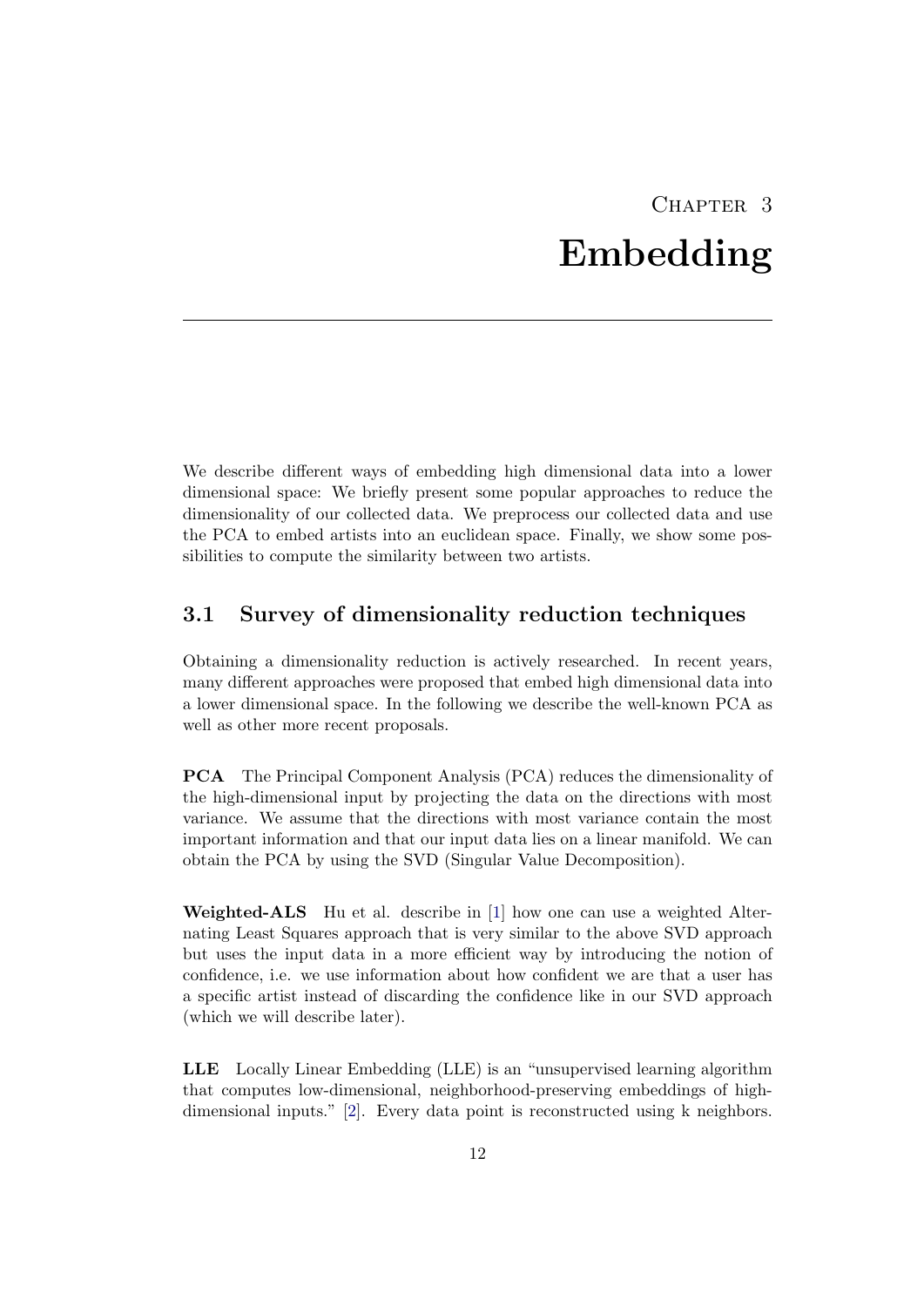#### $3.$  EMBEDDING  $13$

LLE scales quadratically in the number of artists (which we want to embed) if we use the common way of implementing this algorithm [\[3\]](#page-35-3).

t-SNE t-SNE is an unsupervised dimensionality reduction techniques that is suitable for reducing the dimensionality to only a few dimensions [\[4,](#page-35-4) [5\]](#page-35-5). Therefore this technique is well suited to visualize artists on a map. Using t-sne we not only put similar artists but also similar clusters next to each other.

Neural network A non-linear generalization of the PCA can be computed by using a neural network [\[6\]](#page-35-6) that can provide better results than the classical PCA (which we will use).

### <span id="page-17-0"></span>3.2 Our embedding using SVD

Many different methods reduce the dimensionality of our high-dimensional input data. We decided to use the SVD to obtain a PCA of our data because of the following reasons:

- Having an embedding of artists we can easily reduce the dimensionality of artists further by omitting dimensions of low variance. The client that uses our embedding can decide how many dimensions he wants to use.
- We can use the two most important dimensions to obtain a visualization of artists.
- We only have one parameter (the dimensionality d) that can be easily determined. We don't have to change parameters if we get more<sup>[1](#page-17-1)</sup> data.
- $\bullet$  The Netflix Prize<sup>[2](#page-17-2)</sup> showed that matrix factorization models like the SVD (as well as Restricted Boltzmann machines) provide  $\text{good}^3$  $\text{good}^3$  results in predicting ratings.
- The SVD is scalable and can be computed in a short amount of time.

We preprocess our collected data and embed artists into an euclidean space (so that similar artists are nearby).

<span id="page-17-1"></span> $1$ Other (complicated) methods require that you change some parameters of the model if you get more data.

<span id="page-17-2"></span><sup>&</sup>lt;sup>2</sup>The Netflix Prize challenged the scientific community to find the best possible Collaborative Filtering methods.

<span id="page-17-3"></span> $3$ The winning team of the Netflix challenge used matrix factorization techniques in their final solution.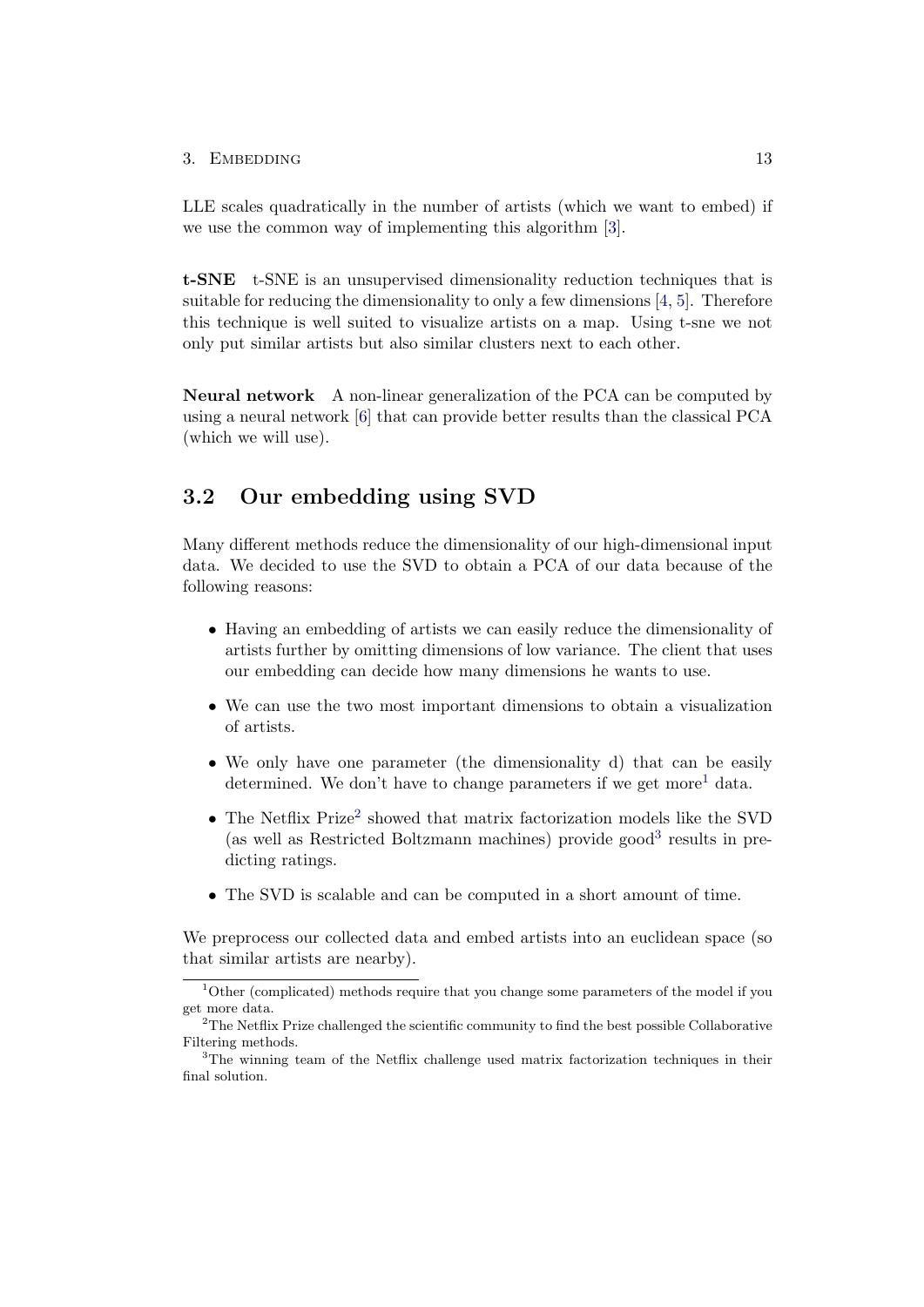#### 3. EMBEDDING  $14$

#### <span id="page-18-0"></span>3.2.1 Preprocessing

We process our matched request log to obtain a matrix  $C$  where  $C_{ij}$  indicates how many tracks of artist j a user i has. Research about implicit<sup>[4](#page-18-3)</sup> feedback data [\[1\]](#page-35-1) shows that one can improve the quality of the embedding by not directly applying the SVD to C but to a sparse matrix X where  $X_{ij} = 1$  if user i has artist j. We remove all columns corresponding to artists that are owned by less than 10 users so that we only provide similarity information about artists if we have enough data. Then, we normalize every column and obtain  $\overline{X}$ . Without normalization every popular artist would have a big distance in the final embedding to his similar artists (which would not make sense).

### <span id="page-18-1"></span>3.2.2 Embedding

We embed the preprocessed data  $\bar{X}$  into an euclidean space. We apply<sup>[5](#page-18-4)</sup> the SVD to the matrix  $\bar{X}$  so that we get the following matrix decomposition that gives us a lower dimensional representation of artists:

$$
\bar{X} = USV^T
$$

Artist j is described by the row  $V_{j,:} \in \mathbb{R}^d$  (and user i is described by row  $U_{i,:} \in \mathbb{R}^d$ ). We refer to  $V_{j,:}$  as the coordinates of artist j, which we use to compute the similarity between artists. We will determine the optimal number of latent factors  $d$  in the experimental study by using the singular values, which are stored in the diagonal of the matrix S.

### <span id="page-18-2"></span>3.3 Computing similarity

Different measures allow us to compute the distance  $D$  or similarity  $S$  between two artists  $j$  and  $k$ .

- 1. Euclidean distance:  $D_{jk} = \sqrt{\sum_{l=1}^{d} (V_{j,l} V_{k,l})^2}$
- 2. Manhattan distance:  $D_{jk} = \sum_{l=1}^{d} |V_{j,l} V_{k,l}|$
- 3. Cosine similarity:  $S_{jk} = \frac{V_{j,:} V_{k,:}^T}{\|V_{j,:}\| \|V_{k,:}\|} \in [-1, 1]$

<span id="page-18-3"></span> $4$ Our request logs are implicit data since we implicitly assume that a user likes an artist if he has the artist.

<span id="page-18-4"></span><sup>5</sup>We used the svdlibc implementation written by Doug Rohde.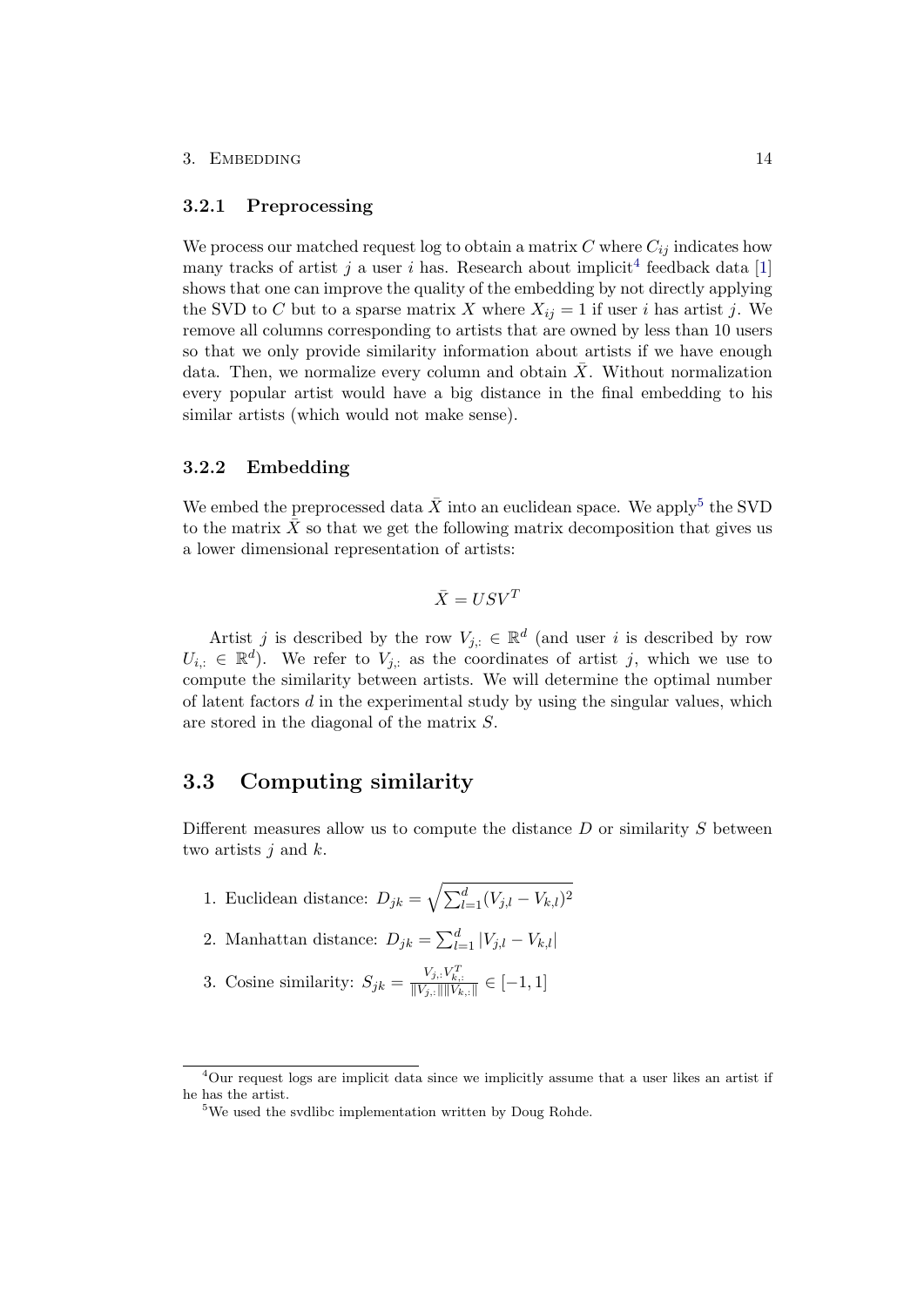# <span id="page-19-0"></span>CHAPTER<sub>4</sub> Experimental study

We measure how much time we need to obtain our embedding, we show how we choose the number of latent factors (of each artist), and we evaluate the quality of our embedding.

# <span id="page-19-1"></span>4.1 Benchmark

<span id="page-19-2"></span>We load over 250 million matched request logs from the database and preprocess them to obtain the binary matrix  $\bar{X}$ , which describes 100.000 artists characterized by the music taste of over 380.000 users. Finally, we compute the embedding. The whole process takes less than half an hour (Table [4.1\)](#page-19-2).

| What            | Time in minutes |
|-----------------|-----------------|
| Loading from DB | 11              |
| Preprocessing   | h.              |
| <b>SVD</b>      |                 |
| Total           | 24              |

Table 4.1: Overall time. This table shows the overall time we need to compute the embedding.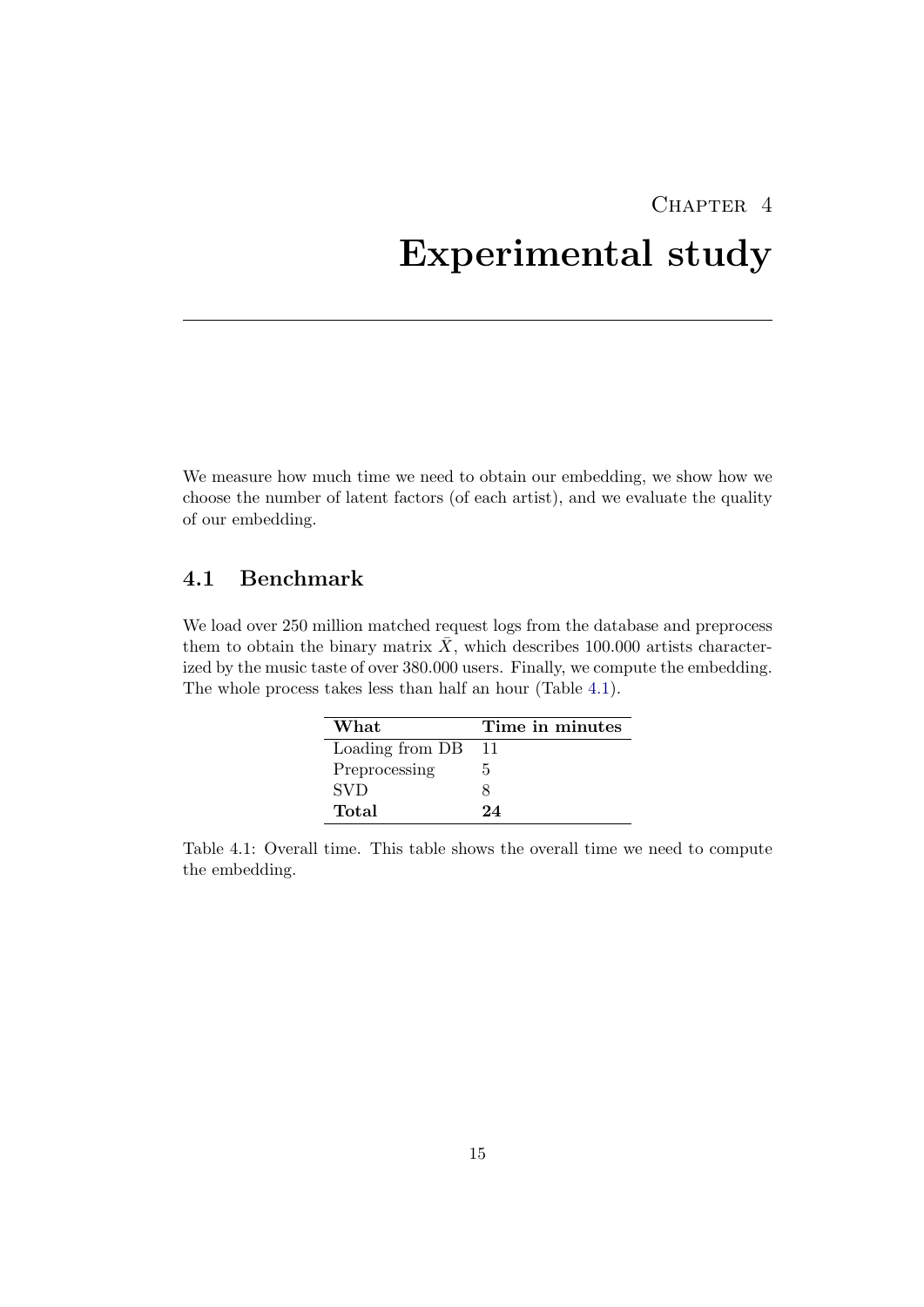# <span id="page-20-0"></span>4.2 Model order selection

We determine the number of latent factors  $d$  of our embedding. The lower we choose d the simpler and computationally more efficient our model. Since we want to use artist coordinates on mobile phones, we prefer a small number of latent factors even if the quality of our embedding degrees slightly.

<span id="page-20-1"></span>

Figure 4.1: Magnitude of the singular values. Using 20 latent factors for each artist we preserve a good amount of similarity information.

Figure [4.1](#page-20-1) shows the plot of the magnitudes of the first 160 singular values. Latent factors that correspond to singular values with a high magnitude usually convey the most useful information to distinguish artists.  $d = 20$  seems to provide a compromise between space/time requirements and the quality of our embedding.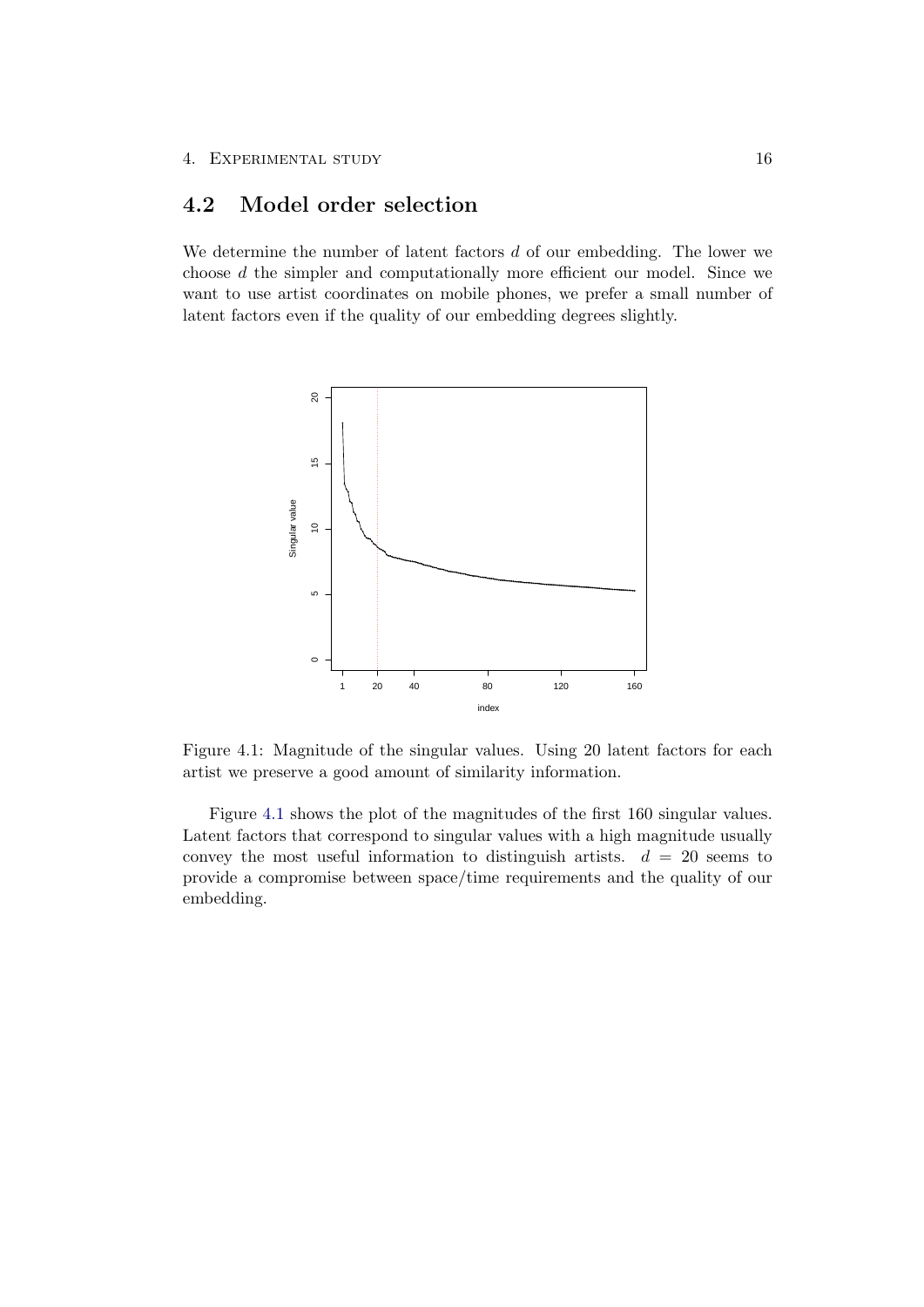# <span id="page-21-0"></span>4.3 Evaluation

We give you some insight about the embedding and compare it with LastFM as well as with a similarity measure that directly uses the high-dimensional input data.

Insight We want to give you an opportunity to inspect the distances of some selected artists. Table [4.2](#page-21-1) shows the euclidean distances of the 5 most popular artists followed by some selected artists that are similar in the embedding. High distances indicate no similarity while low distances indicate similarity.

<span id="page-21-1"></span>

|               | <b>Beatles</b><br>The | Eminem | $\rm{Wayne}$<br>$\overline{11}$ | Park<br>Linkin | Floyd<br>$\operatorname{Pink}$ | Beethoven | Mozart | Williams<br>$_{\rm{John}}$ | Mansell<br>Clint | Zimmer<br>Hans |
|---------------|-----------------------|--------|---------------------------------|----------------|--------------------------------|-----------|--------|----------------------------|------------------|----------------|
| The Beatles   |                       | 0.42   | 0.37                            | 0.36           | 0.15                           | 0.19      | 0.2    | 0.2                        | 0.21             | 0.21           |
| Eminem        | 0.42                  |        | 0.4                             | 0.4            | 0.43                           | 0.42      | 0.42   | 0.43                       | 0.42             | 0.42           |
| Lil Wayne     | 0.37                  | 0.4    |                                 | 0.44           | 0.35                           | 0.32      | 0.32   | 0.32                       | 0.32             | 0.32           |
| Linkin Park   | 0.36                  | 0.4    | 0.44                            |                | 0.36                           | 0.3       | 0.31   | 0.3                        | 0.3              | 0.29           |
| Pink Floyd    | 0.15                  | 0.43   | 0.35                            | 0.36           |                                | 0.17      | 0.17   | 0.17                       | 0.18             | 0.18           |
| Beethoven     | 0.19                  | 0.42   | 0.32                            | 0.3            | 0.17                           |           | 0.02   | 0.02                       | 0.03             | 0.02           |
| Mozart        | 0.2                   | 0.42   | 0.32                            | 0.31           | 0.17                           | 0.02      |        | 0.01                       | 0.02             | 0.02           |
| John Williams | 0.2                   | 0.43   | 0.32                            | 0.3            | 0.17                           | 0.02      | 0.01   |                            | 0.02             | 0.02           |
| Clint Mansell | 0.21                  | 0.42   | 0.32                            | 0.3            | 0.18                           | 0.03      | 0.02   | 0.02                       |                  | 0.03           |
| Hans Zimmer   | 0.21                  | 0.42   | 0.32                            | 0.29           | 0.18                           | 0.02      | 0.02   | 0.02                       | 0.03             |                |

Table 4.2: Euclidean distances of TOP 5 artists followed by 5 other artists that are similar to each other  $(d = 20)$ . This table illustrates how one can compare artists using the euclidean distance. Small distances, which are highlighted, indicate similarity.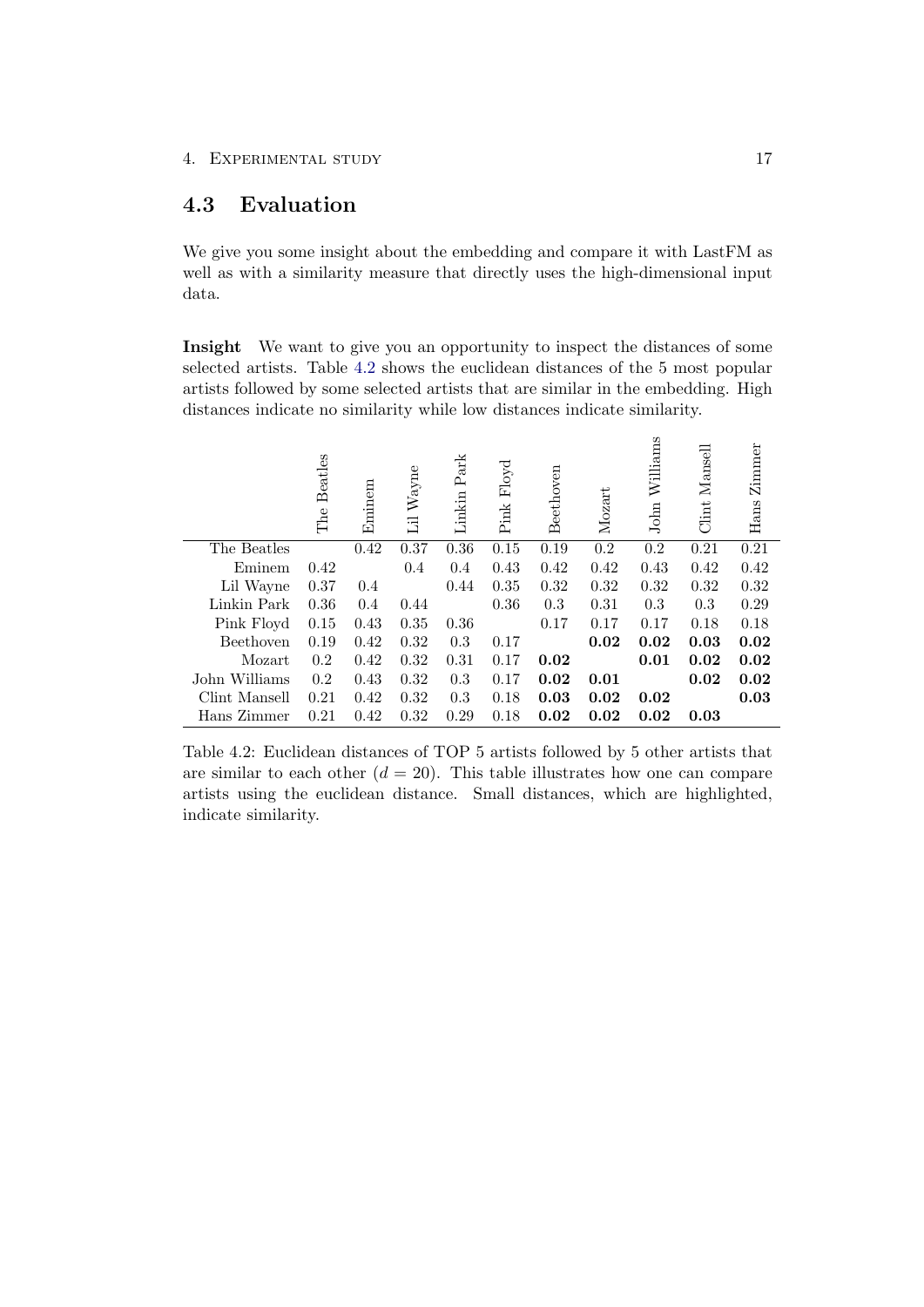#### <span id="page-22-0"></span>4.3.1 Comparison with LastFM

We compare our latent factor model (SVD) with the similarity notion of LastFM. We use the term "similar artist list of artist A" to refer to the list of the 100 most similar artists of artist A. We select 50 famous artists arbitrarily<sup>[1](#page-22-2)</sup> and compare for each of these artists the "similar artist list" of LastFM with the "similar artist list" using our embedding: The Tables [4.3,](#page-24-0) [4.4](#page-25-0) and [4.5](#page-26-0) show for each artist the agreement in % of the "similar artist list" of LastFM with the "similar artist list" of our embedding depending on the number of latent factors d. We measure the agreement with LastFM as follows:

> agreement  $=\frac{\text{number of artists in both lists}}{100}$  $\frac{100}{100} \in [0, 100\%]$

Observations The euclidean distance provides the highest agreement with LastFM using the prior chosen parameter  $d = 20$ . Therefore we recommend to use the euclidean distance if one chooses to use 20 latent factors.

More common artists might be explainable with fewer dimensions than less common artists: The "similar artist lists" of Bryan Adams as well as the Rolling Stones already have a considerable agreement with LastFM using only one or two dimensions, whereas the "similar artist lists" of Ludwig van Beethoven have only a considerable agreement with much more dimensions.

Comparing the cosine similarity (Table [4.5\)](#page-26-0) with the euclidean distance (Table [4.3\)](#page-24-0) we notice that if we use more latent factors (i.e. if we increase d) we might benefit from using the cosine similarity instead of the euclidean distance.

Comparing the manhattan distance (Table [4.4\)](#page-25-0) with the euclidean distance (Table [4.3\)](#page-24-0) we notice that the difference between these too measures is negligible small.

#### <span id="page-22-1"></span>4.3.2 Comparison using the jaccard similarity

We (also) compare our embedding with the jaccard similarity, which we can compute by directly using the high-dimensional binary input matrix  $X$  ( $X_{ij} = 1$ ) if user i has artist j). The jaccard similarity coefficient allows us to measure the similarity between artists j and k. Let  $u_j/u_k$  refer to the set of indices corresponding to users that have artist  $j/k$ . Then the jaccard index can be computed as follows:

$$
S_{jk} = \frac{u_j \cap u_k}{u_j \cup u_k} \in [0, 1]
$$

<span id="page-22-2"></span><sup>&</sup>lt;sup>1</sup>We did not choose to select random artists because typical users request popular artists and not random artists.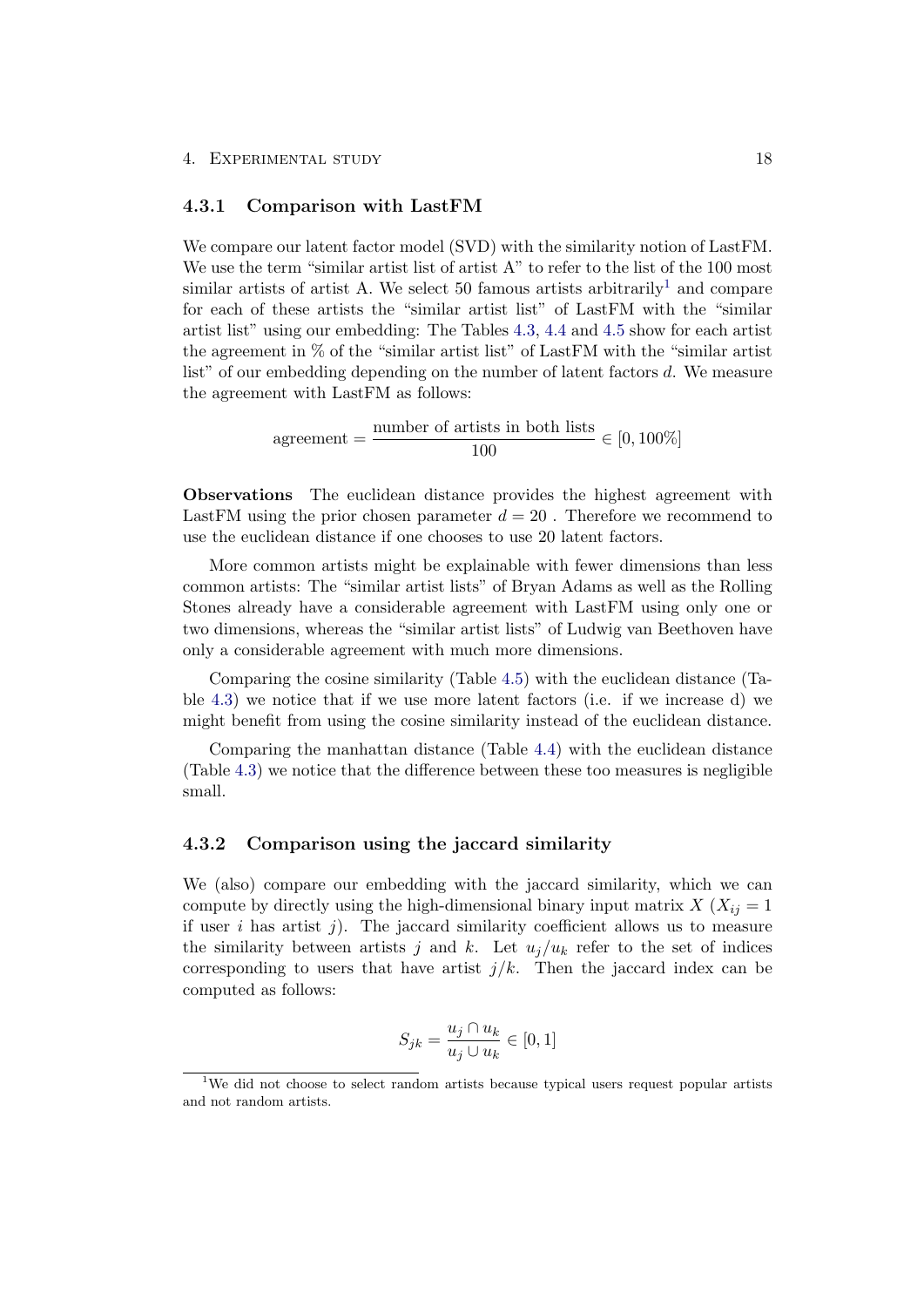Observations Comparing the euclidean distance (Table [4.3\)](#page-24-0) with the jaccard index (table [4.6\)](#page-27-0) we notice that our latent factor model with 20 factors only provides a mean agreement of 24.76%, while the jaccard index provides a mean agreement of 33.56%. This implicates that our embedding does not preserve the high-dimensional input perfectly.

Figure [4.2](#page-28-0) shows the mean agreement with LastFM depending on the dimensionality d and the chosen similarity measure. Our embedding has a lower mean agreement in comparison to the mean agreement we get by using the jaccard index directly on the high-dimensional input X.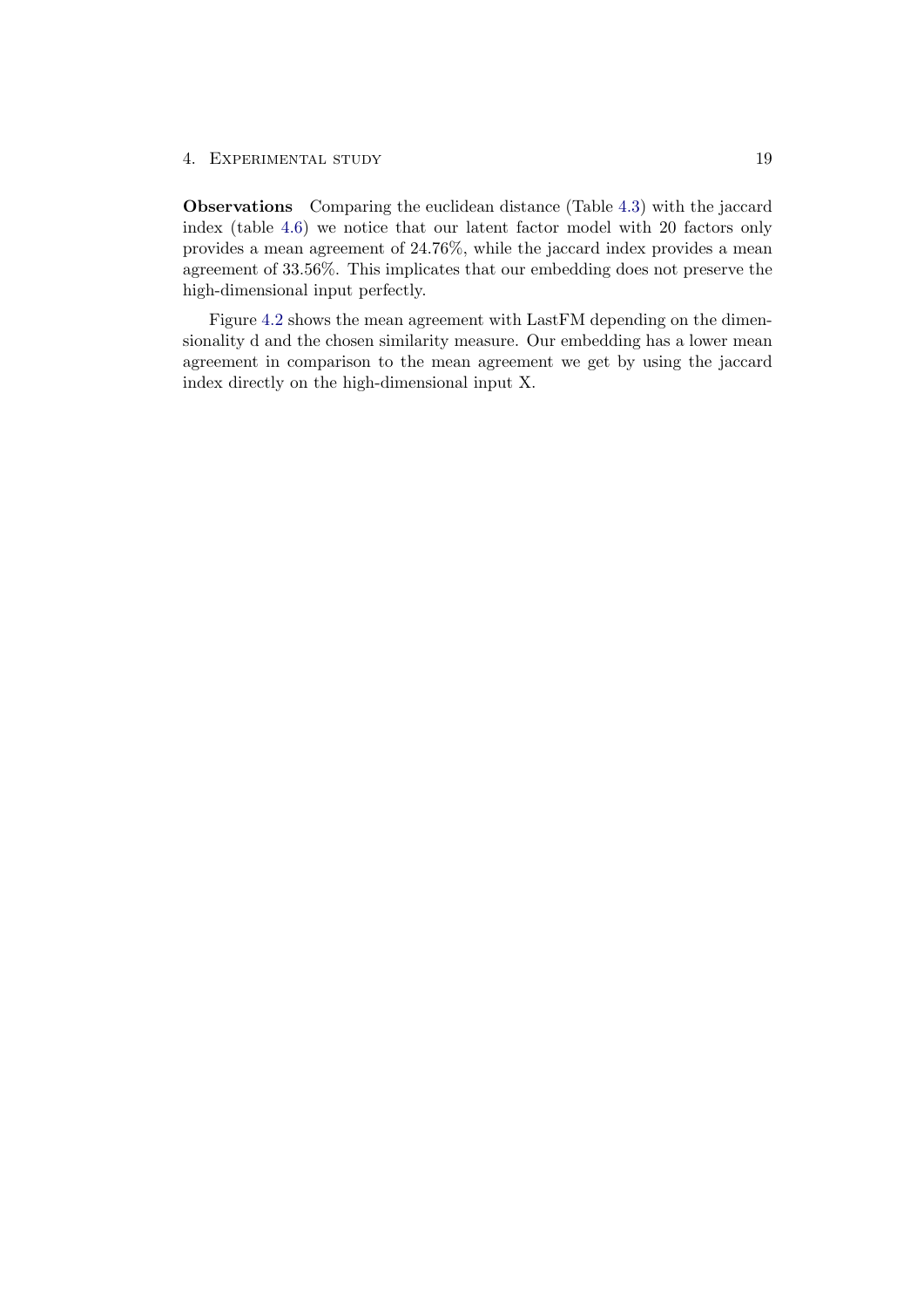<span id="page-24-0"></span>

| $\mathbf d$<br>Artist                    | 1                            | $\boldsymbol{2}$                   | 5                | 10               | 20               | 30               | 40               | 80               | 120              | 160              |
|------------------------------------------|------------------------------|------------------------------------|------------------|------------------|------------------|------------------|------------------|------------------|------------------|------------------|
| Ludwig van Beethoven                     | $\bf{0}$                     | 0                                  | 3                | $\overline{5}$   | 15               | 19               | 20               | 28               | 35               | 42               |
| Wolfgang Amadeus Mozart                  | $\mathbf{1}$                 | $\boldsymbol{2}$                   | 5                | $\boldsymbol{9}$ | 21               | $\bf 23$         | $25\,$           | $30\,$           | 38               | 42               |
| Franz Schubert                           | $\boldsymbol{0}$             | $\boldsymbol{0}$                   | 13               | 24               | 29               | 32               | 34               | 37               | 48               | 51               |
| John Williams                            | $\mathbf{1}$                 | $\boldsymbol{0}$                   | $\overline{2}$   | 8                | 12               | 14               | 15               | 15               | 14               | 14               |
| Clint Mansell                            | $\overline{0}$               | $\mathbf{1}$                       | 0                | $\overline{4}$   | 12               | 17               | 23               | 33               | 43               | 44               |
| Hans Zimmer                              | $\boldsymbol{2}$             | $\boldsymbol{0}$                   | 3                | $\overline{7}$   | 13               | 13               | 17               | 15               | 16               | 20               |
| Danny Elfman                             | $\boldsymbol{0}$             | $\mathbf{1}$                       | $\boldsymbol{0}$ | 6                | 14               | 15               | 18               | 17               | 21               | $27\,$           |
| Clueso                                   | $\mathbf{1}$                 | 3                                  | 10               | 14               | 23               | 23               | 24               | 30               | 32               | 34               |
| Yann Tiersen                             | $\overline{2}$               | $\boldsymbol{0}$                   | $\mathbf{1}$     | $\overline{5}$   | 13               | 14               | 14               | 12               | 10               | 9                |
| Bon Jovi                                 | 13                           | 24                                 | 25               | 34               | 40               | 47               | 52               | 42               | 10               | 11               |
| <b>Blues Brothers</b>                    | $\mathbf{1}$                 | $\mathbf{1}$                       | $\mathbf{1}$     | $\boldsymbol{2}$ | 3                | 5                | 4                | 5                | 5                | 5                |
| Fats Domino                              | $\boldsymbol{0}$             | 8                                  | 14               | 23               | 35               | 35               | 37               | 39               | 41               | 42               |
| Bryan Adams                              | 11                           | 32                                 | 29               | 41               | 50               | 43               | 46               | 45               | 29               | 17               |
| Mariah Carey                             | 16                           | 23                                 | 30               | 42               | 51               | 47               | 37               | 39               | 27               | 7                |
| Billy Joel                               | $\,6\,$                      | 19                                 | 29               | 46               | 56               | 55               | 50               | 47               | 46               | 39               |
| Elton John                               | 9                            | 28                                 | 36               | 47               | 49               | 43               | 39               | 41               | 41               | 40               |
| Atomic Kitten                            | $\overline{4}$               | $\mathbf{1}$                       | 5                | 6                | 15               | 26               | 32               | 37               | 37               | 37               |
| John Denver                              | $\overline{4}$               | 11                                 | 11               | 35               | 39               | 42               | 46               | 41               | 38               | 37               |
| The Offspring                            | 10                           | 10                                 | 40               | 44               | 37               | 36               | 42               | 36               | 37               | 30               |
| Jim Ladd                                 | $\boldsymbol{0}$             | $\mathbf{0}$                       | $\boldsymbol{0}$ | $\mathbf{0}$     | $\boldsymbol{0}$ | $\boldsymbol{0}$ | $\overline{0}$   | $\overline{0}$   | $\overline{0}$   | $\boldsymbol{0}$ |
| Wise Guys                                | $\mathbf{1}$                 | $\mathbf{0}$                       | 3                | $\boldsymbol{9}$ | 9                | 12               | 17               | 18               | 16               | 15               |
| Die Firma                                | $\mathbf{1}$                 | $\mathbf 1$                        | 3                | 9                | 11               | 13               | 18               | 25               | 24               | 28               |
| Sportfreunde Stiller                     | $\mathbf{1}$                 | $6\phantom{.}6$                    | 15               | 24               | 26               | 27               | 29               | 33               | 36               | 37               |
| Wir sind Helden                          | $\mathbf{1}$                 | $\mathbf{1}$                       | $8\,$            | 17               | 20               | 25               | 25               | 32               | 33               | 35               |
| Christina Stürmer                        | $\boldsymbol{2}$             | $\overline{0}$                     | 17               | 32               | 42               | 35               | 33               | 36               | 42               | 34               |
| Die Arzte                                | $\mathbf{1}$                 | $\boldsymbol{2}$                   | 12               | 14               | 17               | 20               | 27               | 28               | 38               | 40               |
| Paul Kalkbrenner                         | $\boldsymbol{0}$             | $\boldsymbol{0}$                   | $\mathbf{1}$     | $\mathbf{1}$     | 3                | $\overline{4}$   | 6<br>12          | 14               | 14               | 14               |
| Erste Allgemeine Verunsicherung<br>Curse | $\mathbf{1}$<br>$\mathbf{1}$ | $\overline{2}$<br>$\boldsymbol{0}$ | 7<br>$\mathbf 1$ | 11<br>6          | 11<br>13         | 11               | 25               | 14<br>26         | 11<br>29         | 11<br>29         |
| Massive Attack                           | $\mathbf{1}$                 | $\overline{4}$                     | 8                | 18               |                  | 15<br>32         | 33               |                  | 41               |                  |
| Portishead                               | $\mathbf{1}$                 | $\overline{2}$                     | 10               | 20               | 26<br>34         | 31               | 36               | 38<br>37         | 32               | 41<br>32         |
| Ladytron                                 | $\boldsymbol{0}$             | $\boldsymbol{0}$                   | 8                | 12               | 13               | 19               | 18               | 22               | 20               | 19               |
| The Rolling Stones                       | 16                           | 33                                 | 42               | 52               | 58               | 54               | 54               | ${\bf 28}$       | 24               | 18               |
| Bob Dylan                                | $\overline{4}$               | 14                                 | 26               | 41               | 41               | 42               | 41               | 39               | 31               | 34               |
| ABBA                                     | 8                            | 14                                 | 36               | 33               | 29               | 27               | 26               | 27               | 30               | 28               |
| John Lennon                              | $\overline{4}$               | 16                                 | 19               | 33               | 31               | $\bf 23$         | 23               | 16               | $\overline{7}$   | 5                |
| Little Richard                           | $\overline{4}$               | 7                                  | 17               | 30               | 34               | 36               | 36               | 36               | 38               | 39               |
| Jackie Wilson                            | $\,3$                        | 7                                  | 12               | 20               | 37               | 44               | 44               | 41               | 44               | 44               |
| Chuck Berry                              | 3                            | 12                                 | 15               | 25               | 35               | 30               | 30               | 29               | 29               | 24               |
| Ray Charles                              | 6                            | 9                                  | 16               | 32               | 34               | 37               | 37               | 34               | 36               | 39               |
| B.B. King                                | $\,3$                        | $\overline{2}$                     | 6                | 16               | 9                | 13               | 17               | 26               | 30               | 34               |
| Claude Bolling                           | $\boldsymbol{0}$             | $\mathbf{1}$                       | 5                | 5                | 4                | $\overline{4}$   | $\overline{4}$   | 8                | 9                | 8                |
| Emerson String Quartet                   | $\boldsymbol{0}$             | $\boldsymbol{0}$                   | 0                | $\boldsymbol{0}$ | 7                | 13               | 8                | $11\,$           | 14               | 13               |
| The Los Angeles Guitar Quartet           | $\boldsymbol{0}$             | 0                                  | $\boldsymbol{0}$ | $\boldsymbol{0}$ | 3                | $\mathbf{1}$     | $\boldsymbol{0}$ | $\boldsymbol{0}$ | $\boldsymbol{0}$ | $\mathbf{1}$     |
| Tom Astor                                | $\mathbf{1}$                 | $\mathbf{1}$                       | 11               | $20\,$           | $22\,$           | $21\,$           | $22\,$           | $32\,$           | 31               | 32               |
| Johnny Cash                              | $\overline{5}$               | 13                                 | 14               | 27               | $30\,$           | 35               | 32               | 34               | 38               | $39\,$           |
| Thelonious Monk                          | $\boldsymbol{0}$             | $\,2$                              | 15               | 26               | $27\,$           | $\bf 28$         | 28               | 38               | 43               | 47               |
| Django Reinhardt                         | $\boldsymbol{0}$             | $\boldsymbol{0}$                   | 13               | $20\,$           | 26               | $\sqrt{26}$      | $25\,$           | $35\,$           | 36               | $35\,$           |
| The Dave Brubeck Quartet                 | $\boldsymbol{0}$             | $\boldsymbol{2}$                   | 7                | 20               | 28               | 33               | $32\,$           | 39               | 47               | 49               |
| Duke Ellington                           | $\mathbf{1}$                 | $\bf 5$                            | $20\,$           | 25               | 31               | 33               | 32               | $33\,$           | 36               | $38\,$           |
| Mean                                     | $3.0\,$                      | 6.4                                | 12.48            | 20.0             | 24.76            | 25.86            | 26.9             | 28.36            | 28.54            | 28.2             |
| Median                                   | 1.0                          | 2.0                                | 10.5             | 20.0             | 26.0             | 26.0             | 26.5             | 32.0             | 31.5             | 33.0             |
| Max                                      | 16                           | 33                                 | 42               | 52               | 58               | 55               | 54               | $47\,$           | 48               | $51\,$           |

Table 4.3: Agreement in % using the euclidean distance. Each entry in this table indicates how many artists are both in our similar artist list as well as in the LastFM similar artist list (given the artist and the number of latent factors d).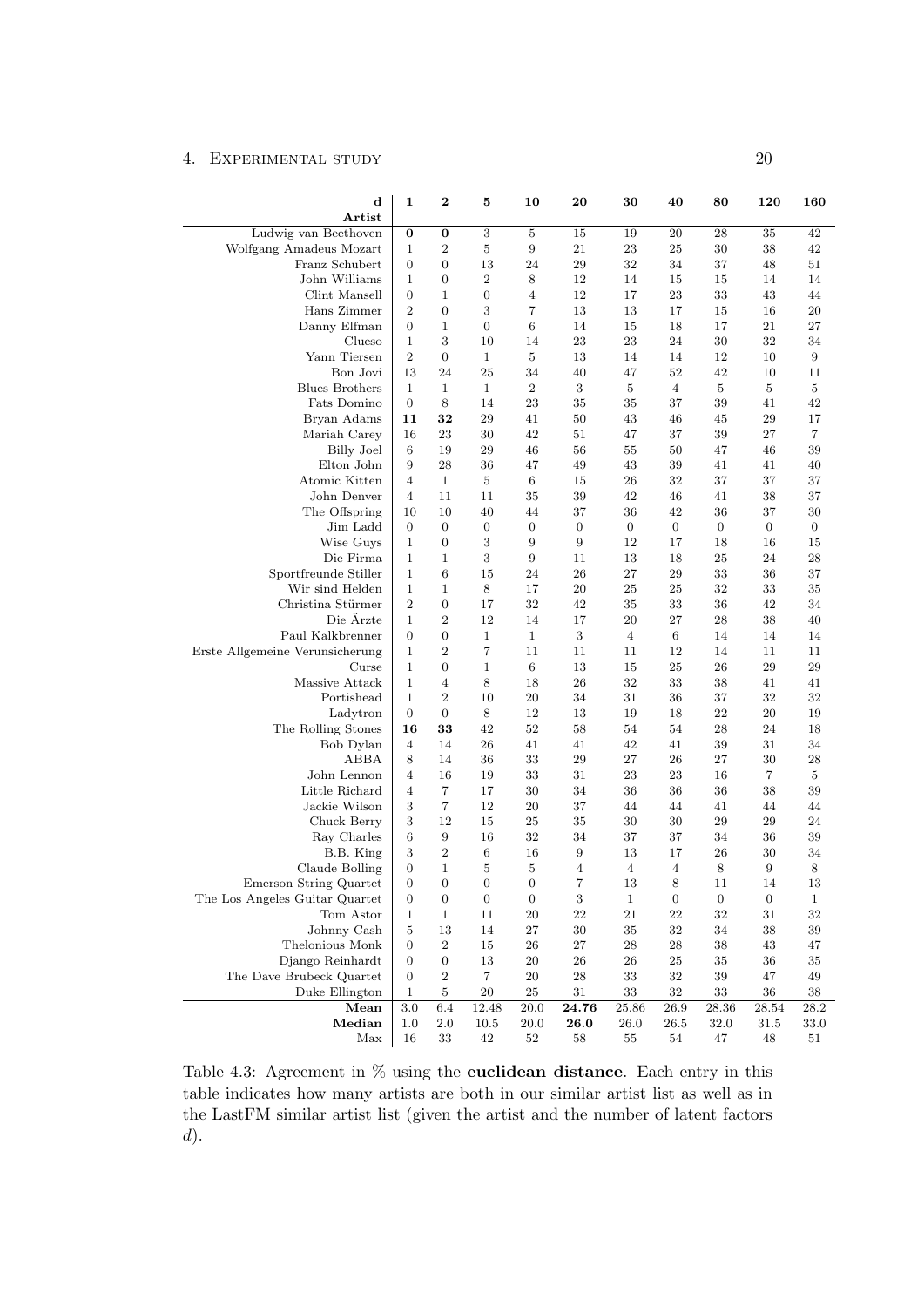<span id="page-25-0"></span>

| $\mathbf d$                                     | 1                    | 2                      | 5                   | 10                        | 20               | 30             | 40             | 80               | 120              | 160            |
|-------------------------------------------------|----------------------|------------------------|---------------------|---------------------------|------------------|----------------|----------------|------------------|------------------|----------------|
| $\rm Artist$                                    |                      |                        |                     |                           |                  |                |                |                  |                  |                |
| Ludwig van Beethoven<br>Wolfgang Amadeus Mozart | 0<br>$\mathbf{1}$    | 0<br>$\overline{2}$    | $\overline{2}$<br>4 | $\overline{4}$<br>$\,6\,$ | 14<br>19         | 15<br>$21\,$   | 17<br>24       | 25<br>28         | 33<br>34         | 40<br>40       |
| Franz Schubert                                  | $\boldsymbol{0}$     | $\boldsymbol{0}$       | 11                  | 22                        | 25               | 28             | 33             | 35               | 46               | 50             |
| John Williams                                   | $\mathbf 1$          | $\boldsymbol{0}$       | $\overline{2}$      | 10                        | 12               | 12             | 12             | 11               | 14               | 14             |
| Clint Mansell                                   | $\boldsymbol{0}$     | 1                      | $\mathbf 1$         | $\bf 5$                   | 13               | 15             | 27             | 33               | 41               | 42             |
| Hans Zimmer                                     | $\overline{2}$       | $\boldsymbol{0}$       | 3                   | $\scriptstyle{7}$         | $\boldsymbol{9}$ | 12             | 16             | 17               | 15               | 20             |
| Danny Elfman                                    | $\boldsymbol{0}$     | $\boldsymbol{0}$       | $\boldsymbol{0}$    | 3                         | 11               | 12             | 17             | 17               | 20               | 24             |
| Clueso                                          | $\mathbf 1$          | 3                      | 10                  | 15                        | 22               | 23             | 24             | 32               | 35               | 38             |
| Yann Tiersen                                    | $\overline{2}$       | $\boldsymbol{0}$       | $\mathbf 1$         | $\overline{4}$            | 12               | 13             | 12             | 9                | 10               | 9              |
| Bon Jovi                                        | 13                   | 23                     | 22                  | 32                        | 45               | 45             | 47             | 44               | 31               | 28             |
| <b>Blues Brothers</b>                           | $\mathbf{1}$         | $\mathbf{1}$           | $\mathbf{1}$        | $\sqrt{3}$                | 3                | $\,6\,$        | $\overline{4}$ | 6                | 6                | $\bf 5$        |
| Fats Domino                                     | $\mathbf{0}$         | 9                      | 12                  | 22                        | 34               | 36             | 35             | 41               | 44               | 43             |
| Bryan Adams                                     | 11                   | 30                     | 29                  | 34                        | 53               | 43             | 47             | 43               | 24               | 17             |
| Mariah Carey                                    | 16                   | 17                     | 27                  | 44                        | 52               | 47             | 38             | 36               | 33               | 21             |
| <b>Billy Joel</b>                               | 6                    | 18                     | 29                  | 40                        | 55               | 59             | 51             | 44               | 42               | 40             |
| Elton John                                      | 9                    | 25                     | 32                  | 48                        | 51               | 45             | 37             | 39               | 45               | 45             |
| Atomic Kitten                                   | $\overline{4}$       | $\mathbf{1}$           | 5                   | 5                         | 14               | 25             | 30             | 38               | 37               | 40             |
| John Denver                                     | $\overline{4}$       | 11                     | 12                  | 25                        | 29               | 44             | 44             | 42               | 37               | 34             |
| The Offspring                                   | 10                   | 9                      | 40                  | 47                        | 45               | 36             | 40             | 36               | 36               | 36             |
| Jim Ladd                                        | $\boldsymbol{0}$     | $\boldsymbol{0}$       | 0                   | $\boldsymbol{0}$          | 0                | $\overline{0}$ | $\overline{0}$ | 0                | $\boldsymbol{0}$ | 0              |
| Wise Guys                                       | $\mathbf{1}$         | $\boldsymbol{0}$       | 4                   | 8                         | 11               | 13             | 16             | 16               | 16               | 16             |
| Die Firma                                       | $\mathbf{1}$         | 1                      | 6                   | 10                        | 12               | 13             | 19             | 26               | 25               | 28             |
| Sportfreunde Stiller                            | $\mathbf{1}$         | 5                      | 15                  | 22                        | 24               | 26             | 30             | 34               | 37               | 35             |
| Wir sind Helden                                 | $\mathbf 1$          | $\mathbf{1}$           | 8                   | 14                        | 20               | 25             | 27             | 32               | 33               | 36             |
| Christina Stürmer                               | $\overline{2}$       | $\boldsymbol{0}$       | 16                  | 30                        | 44               | 37             | 30             | 39               | 41               | 37             |
| Die Ärzte                                       | $\mathbf 1$          | $\overline{2}$         | 10                  | 14                        | 17               | 21             | 26             | 34               | 36               | 39             |
| Paul Kalkbrenner                                | $\overline{0}$       | $\boldsymbol{0}$       | $\mathbf 1$         | $\mathbf{1}$              | 3                | $\sqrt{3}$     | 3              | 13               | 12               | 12             |
| Erste Allgemeine Verunsicherung                 | $\mathbf 1$          | $\overline{2}$         | 7                   | 11                        | 11               | 11             | 12             | 14               | 11               | 10             |
| Curse                                           | $\mathbf{1}$         | 0                      | $\overline{2}$      | 6                         | 14               | 16             | 24             | 26               | 29               | 29             |
| Massive Attack                                  | $\mathbf 1$          | 5                      | 8                   | 16                        | 28               | 29             | 35             | 38               | 37               | 38             |
| Portishead                                      | $\mathbf 1$          | $\mathbf{1}$           | 9                   | 19                        | 31               | 31             | 34             | 35               | 31               | 31             |
| Ladytron                                        | $\overline{0}$<br>16 | $\boldsymbol{0}$<br>33 | 8<br>44             | 11<br>54                  | 15               | 17<br>45       | 17<br>48       | 20<br>28         | 19<br>24         | 19             |
| The Rolling Stones<br>Bob Dylan                 | 4                    | 12                     | 26                  | 40                        | 57<br>36         | 41             | 42             | 41               | 29               | 20<br>29       |
| ABBA                                            | 8                    | 13                     | 35                  | 31                        | 30               | 32             | 30             | 31               | 30               | 29             |
| John Lennon                                     | 4                    | 14                     | 19                  | 33                        | 30               | 16             | 18             | 12               | 8                | $\overline{4}$ |
| Little Richard                                  | 4                    | 5                      | 16                  | 27                        | 34               | 36             | 36             | 36               | 36               | 37             |
| Jackie Wilson                                   | 3                    | $\overline{4}$         | 12                  | 22                        | 35               | 42             | 43             | 41               | 44               | 45             |
| Chuck Berry                                     | 3                    | 11                     | 15                  | 25                        | 35               | 30             | 30             | 29               | 29               | 24             |
| Ray Charles                                     | 6                    | 9                      | 16                  | 33                        | 36               | 37             | 37             | 40               | 37               | 37             |
| B.B. King                                       | 3                    | 1                      | $\overline{4}$      | 15                        | 9                | 13             | 17             | 25               | 27               | 33             |
| Claude Bolling                                  | $\overline{0}$       | $\mathbf{1}$           | 5                   | 5                         | 5                | 3              | 3              | 9                | 9                | 9              |
| Emerson String Quartet                          | $\theta$             | $\theta$               | $\theta$            | $\theta$                  | 5                | 12             | 8              | 12               | 14               | 14             |
| The Los Angeles Guitar Quartet                  | $\boldsymbol{0}$     | $\boldsymbol{0}$       | 0                   | $\boldsymbol{0}$          | $\,2$            | $\mathbf{1}$   | $\mathbf{1}$   | $\boldsymbol{0}$ | $\boldsymbol{0}$ | 1              |
| Tom Astor                                       | $\mathbf{1}$         | $\mathbf 1$            | 11                  | $20\,$                    | 21               | 23             | $\sqrt{24}$    | 30               | 30               | 32             |
| Johnny Cash                                     | 5                    | 13                     | 16                  | $25\,$                    | 28               | 32             | $31\,$         | 37               | 39               | 40             |
| Thelonious Monk                                 | $\boldsymbol{0}$     | 2                      | $\boldsymbol{9}$    | 17                        | 24               | 28             | $27\,$         | 33               | 44               | 45             |
| Django Reinhardt                                | $\boldsymbol{0}$     | 0                      | 9                   | 14                        | 21               | 24             | $27\,$         | 35               | 36               | 34             |
| The Dave Brubeck Quartet                        | $\boldsymbol{0}$     | $\,2$                  | 7                   | 18                        | 26               | 28             | 28             | 37               | 42               | 49             |
| Duke Ellington                                  | $\mathbf{1}$         | $\bf 5$                | 17                  | $\bf 24$                  | $27\,$           | 29             | 33             | 36               | 36               | 37             |
| Mean                                            | $3.0\,$              | 5.86                   | 11.96               | 18.82                     | 24.18            | 25.02          | 26.22          | 28.3             | 28.48            | 28.7           |
| Median                                          | 1.0                  | 2.0                    | 9.0                 | 16.5                      | 23.0             | 25.0           | 27.0           | 32.5             | 32.0             | 32.5           |
| Max                                             | 16                   | 33                     | 44                  | 54                        | 57               | 59             | 51             | 44               | 46               | 50             |

Table 4.4: Agreement in % using the manhattan distance. Each entry in this table indicates how many artists are both in our similar artist list as well as in the LastFM similar artist list (given the artist and the number of latent factors d).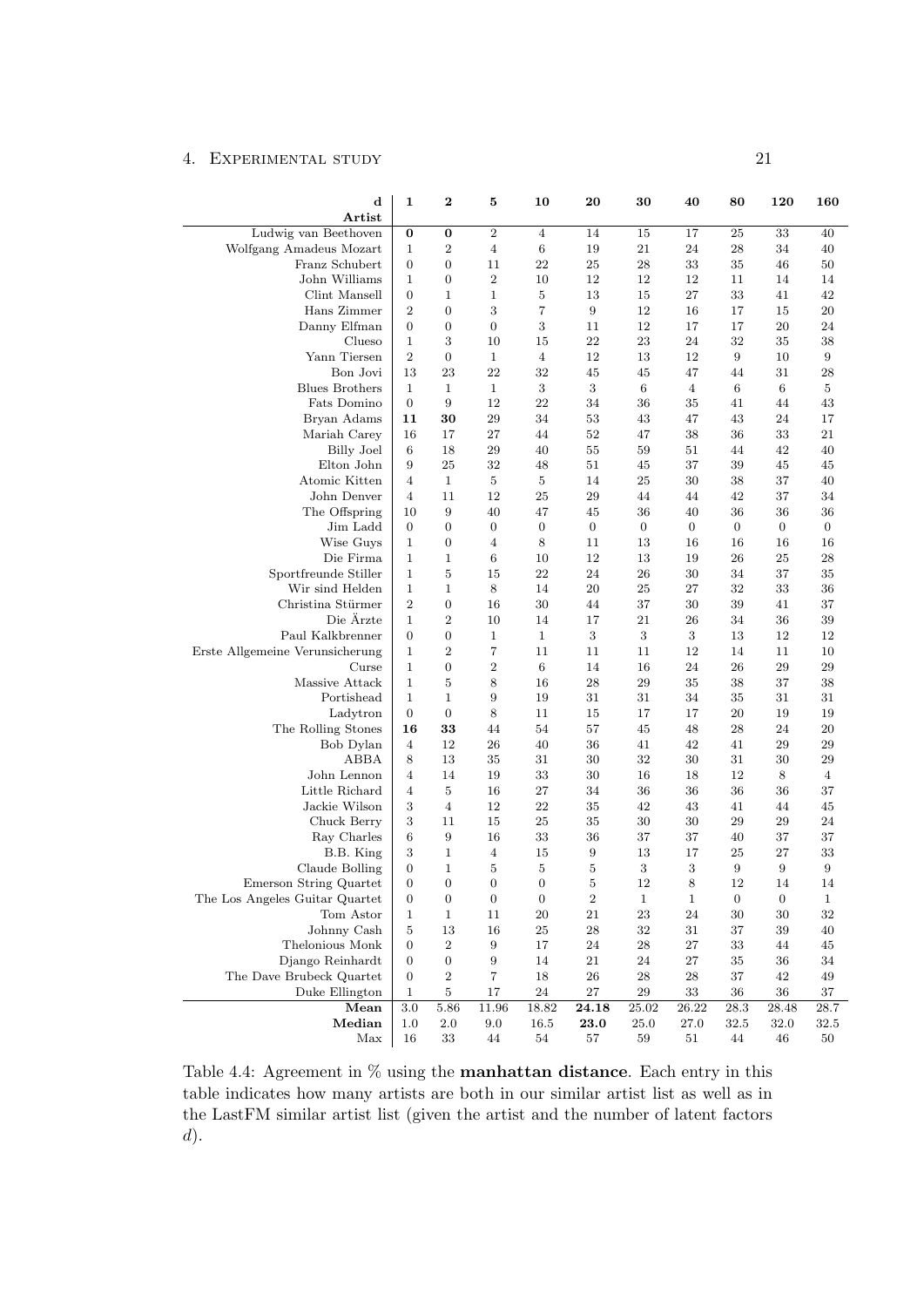<span id="page-26-0"></span>

| $\mathbf d$<br>Artist                    | 1                                | 2                                | 5                                | 10               | 20               | 30               | 40               | 80               | 120              | 160              |
|------------------------------------------|----------------------------------|----------------------------------|----------------------------------|------------------|------------------|------------------|------------------|------------------|------------------|------------------|
| Ludwig van Beethoven                     | 0                                | 0                                | $\boldsymbol{0}$                 | $\boldsymbol{0}$ | 3                | $\,8\,$          | 13               | 28               | 37               | 45               |
| Wolfgang Amadeus Mozart                  | $\boldsymbol{0}$                 | 0                                | $\boldsymbol{0}$                 | $\boldsymbol{0}$ | 4                | 8                | 12               | 26               | 35               | 41               |
| Franz Schubert                           | $\overline{0}$                   | $\overline{0}$                   | $\boldsymbol{0}$                 | $\boldsymbol{0}$ | $\mathbf 5$      | 10               | 14               | 29               | 43               | 51               |
| John Williams                            | $\overline{0}$                   | $\overline{0}$                   | $\overline{0}$                   | $\boldsymbol{0}$ | 4                | 6                | 7                | 12               | 14               | 14               |
| Clint Mansell                            | $\overline{0}$                   | $\overline{0}$                   | 0                                | $\boldsymbol{2}$ | 5                | 4                | 11               | 16               | 22               | 23               |
| Hans Zimmer                              | $\mathbf{0}$                     | $\overline{0}$                   | $\boldsymbol{0}$                 | $\mathbf{0}$     | 4                | 7                | 11               | 13               | 14               | 17               |
| Danny Elfman                             | $\overline{0}$                   | $\overline{0}$                   | $\overline{0}$                   | $\boldsymbol{0}$ | 3                | 3                | $\overline{5}$   | 13               | 15               | 21               |
| Clueso                                   | $\overline{0}$                   | 0                                | 7                                | 18               | 21               | 22               | 25               | 31               | 34               | 37               |
| Yann Tiersen                             | $\mathbf{1}$                     | 3                                | $\boldsymbol{2}$                 | $\overline{4}$   | 6                | 9                | 11               | 19               | 19               | 15               |
| Bon Jovi                                 | 11                               | 21                               | 22                               | 31               | 38               | 43               | 53               | 44               | 23               | 21               |
| <b>Blues Brothers</b>                    | 1                                | 3                                | 3                                | $\overline{4}$   | 6                | 7                | 9                | 9                | 9                | 8                |
| Fats Domino                              | $\boldsymbol{0}$                 | $\mathbf{1}$                     | $\boldsymbol{2}$                 | $6\phantom{.}6$  | 26               | 32               | 32               | 35               | 39               | 44               |
| Bryan Adams                              | 10                               | 30                               | 34                               | 42               | 50               | 51               | 54               | 59               | 55               | 39               |
| Mariah Carey                             | 15                               | 18                               | 26                               | 45               | 53               | 51               | 44               | 44               | 26               | 22               |
| <b>Billy Joel</b>                        | 3                                | 17                               | 23                               | 37               | 43               | 46               | 45               | 49               | 50               | 49               |
| Elton John                               | 8                                | 28                               | 35                               | 47               | 41               | 38               | 36               | 45               | 53               | 51               |
| Atomic Kitten                            | $\boldsymbol{0}$                 | $\mathbf 1$                      | 6                                | 12               | 17               | 23               | 25               | 36               | 41               | 44               |
| John Denver                              | $\overline{0}$                   | 5                                | 7                                | 24               | 28               | 36               | 47               | 55               | 56               | 56               |
| The Offspring                            | 13                               | 13                               | 39                               | 49               | 52               | 43               | 48               | 47               | 49               | 37               |
| Jim Ladd                                 | $\overline{0}$                   | $\overline{0}$                   | $\mathbf{0}$                     | $\mathbf{0}$     | $\boldsymbol{0}$ | $\boldsymbol{0}$ | $\boldsymbol{0}$ | $\overline{0}$   | 0                | 0                |
| Wise Guys                                | $\boldsymbol{0}$                 | 0                                | 10                               | 23               | 26               | 25               | 26               | 31               | 32               | 32               |
| Die Firma                                | 0                                | 1                                | $\boldsymbol{2}$                 | $\overline{7}$   | 8                | 9                | 13               | 18               | 20               | 24               |
| Sportfreunde Stiller                     | $\overline{0}$                   | $\overline{0}$                   | 9                                | 21               | 24               | 22               | 24               | 33               | 35               | 35               |
| Wir sind Helden                          | $\overline{0}$                   | 0                                | 8                                | 22               | 26               | 24               | 27               | 33               | 38               | 39               |
| Christina Stürmer                        | $\overline{0}$                   | $\overline{0}$                   | 9                                | 25               | 34               | 26               | 25               | 35               | 36               | 36               |
| Die Arzte                                | $\overline{0}$                   | 0                                | $\overline{4}$                   | 12               | 18               | 18               | 24               | 29               | 36               | 35               |
| Paul Kalkbrenner                         | $\overline{0}$<br>$\overline{0}$ | $\overline{0}$<br>$\overline{0}$ | $\boldsymbol{0}$<br>$\mathbf{1}$ | 3                | $\,3$            | $\sqrt{3}$       | $\sqrt{3}$       | $\,8\,$          | 9                | 13               |
| Erste Allgemeine Verunsicherung<br>Curse | $\overline{0}$                   | 0                                | $\mathbf{1}$                     | 6<br>8           | 10<br>10         | 12<br>11         | 13<br>14         | 13<br>20         | 13<br>23         | 12<br>27         |
| Massive Attack                           | $\overline{2}$                   | 5                                | 6                                | 20               | 29               | 36               | 39               | 44               | 49               | 48               |
| Portishead                               | $\overline{2}$                   | 5                                | 9                                | 21               | 31               | 39               | 44               | 47               | 42               | 47               |
| Ladytron                                 | $\overline{0}$                   | $\overline{2}$                   | $\boldsymbol{2}$                 | 10               | 14               | 11               | 11               | 16               | 21               | 21               |
| The Rolling Stones                       | 13                               | 32                               | 40                               | 55               | 59               | 55               | 59               | 52               | 42               | 32               |
| Bob Dylan                                | 7                                | 18                               | 21                               | 37               | 40               | 43               | 45               | 48               | 45               | 44               |
| ABBA                                     | 3                                | 14                               | 33                               | 39               | 40               | 41               | 39               | 41               | 41               | 39               |
| John Lennon                              | 11                               | 23                               | 24                               | 39               | 44               | 38               | 41               | 42               | 36               | 32               |
| Little Richard                           | $\mathbf{1}$                     | $\overline{2}$                   | 8                                | 16               | 38               | 39               | 42               | 45               | 44               | 43               |
| Jackie Wilson                            | $\boldsymbol{0}$                 | 0                                | $\overline{5}$                   | $\overline{7}$   | 37               | 42               | 41               | 40               | 40               | 44               |
| Chuck Berry                              | 5                                | 15                               | 19                               | 29               | 46               | 42               | 38               | 39               | 42               | 39               |
| Ray Charles                              | 3                                | 8                                | 16                               | 29               | 43               | 45               | 47               | 49               | 50               | 52               |
| B.B. King                                | 3                                | 7                                | 9                                | 16               | 16               | 17               | 19               | 18               | 20               | 30               |
| Claude Bolling                           | $\overline{0}$                   | $\overline{0}$                   | $\boldsymbol{0}$                 | $\boldsymbol{0}$ | 0                | $\mathbf 1$      | $\mathbf 1$      | 3                | 3                | 4                |
| Emerson String Quartet                   | 0                                | 0                                | 0                                | $\boldsymbol{0}$ | 2                | 2                | 2                | 2                | 4                | 4                |
| The Los Angeles Guitar Quartet           | $\mathbf{0}$                     | 0                                | 0                                | $\boldsymbol{0}$ | $\boldsymbol{0}$ | $\boldsymbol{0}$ | $\boldsymbol{0}$ | $\boldsymbol{0}$ | $\boldsymbol{0}$ | $\boldsymbol{0}$ |
| Tom Astor                                | $\boldsymbol{0}$                 | 0                                | 0                                | 9                | 20               | 30               | 37               | 48               | 55               | 55               |
| Johnny Cash                              | 3                                | 13                               | 13                               | 24               | $26\,$           | 30               | 31               | 40               | 41               | 48               |
| Thelonious Monk                          | $\mathbf{0}$                     | $\boldsymbol{0}$                 | $\boldsymbol{0}$                 | $\mathbf{1}$     | $\,2$            | $12\,$           | 14               | 24               | 32               | 40               |
| Django Reinhardt                         | $\boldsymbol{0}$                 | 0                                | 0                                | 3                | 7                | 15               | 17               | 24               | 31               | 37               |
| The Dave Brubeck Quartet                 | $\mathbf{0}$                     | 0                                | 0                                | $\mathbf 1$      | 1                | 7                | $\boldsymbol{9}$ | 23               | $\rm 28$         | 39               |
| Duke Ellington                           | $\boldsymbol{0}$                 | 0                                | 0                                | $\,2$            | 4                | 10               | 19               | 25               | 28               | 39               |
| Mean                                     | 2.3                              | 5.7                              | 9.1                              | 16.12            | 21.34            | $23.04\,$        | 25.32            | $30.0\,$         | $31.4\,$         | 32.5             |
| Median                                   | $0.0\,$                          | $0.0\,$                          | 4.5                              | 11.0             | 19.0             | $22.0\,$         | 24.5             | 31.0             | 35.0             | 37.0             |
| Max                                      | 15                               | $32\,$                           | 40                               | $55\,$           | $59\,$           | 55               | 59               | 59               | 56               | 56               |

Table 4.5: Agreement in  $\%$  using the cosine similarity. Each entry in this table indicates how many artists are both in our similar artist list as well as in the LastFM similar artist list (given the artist and the number of latent factors d).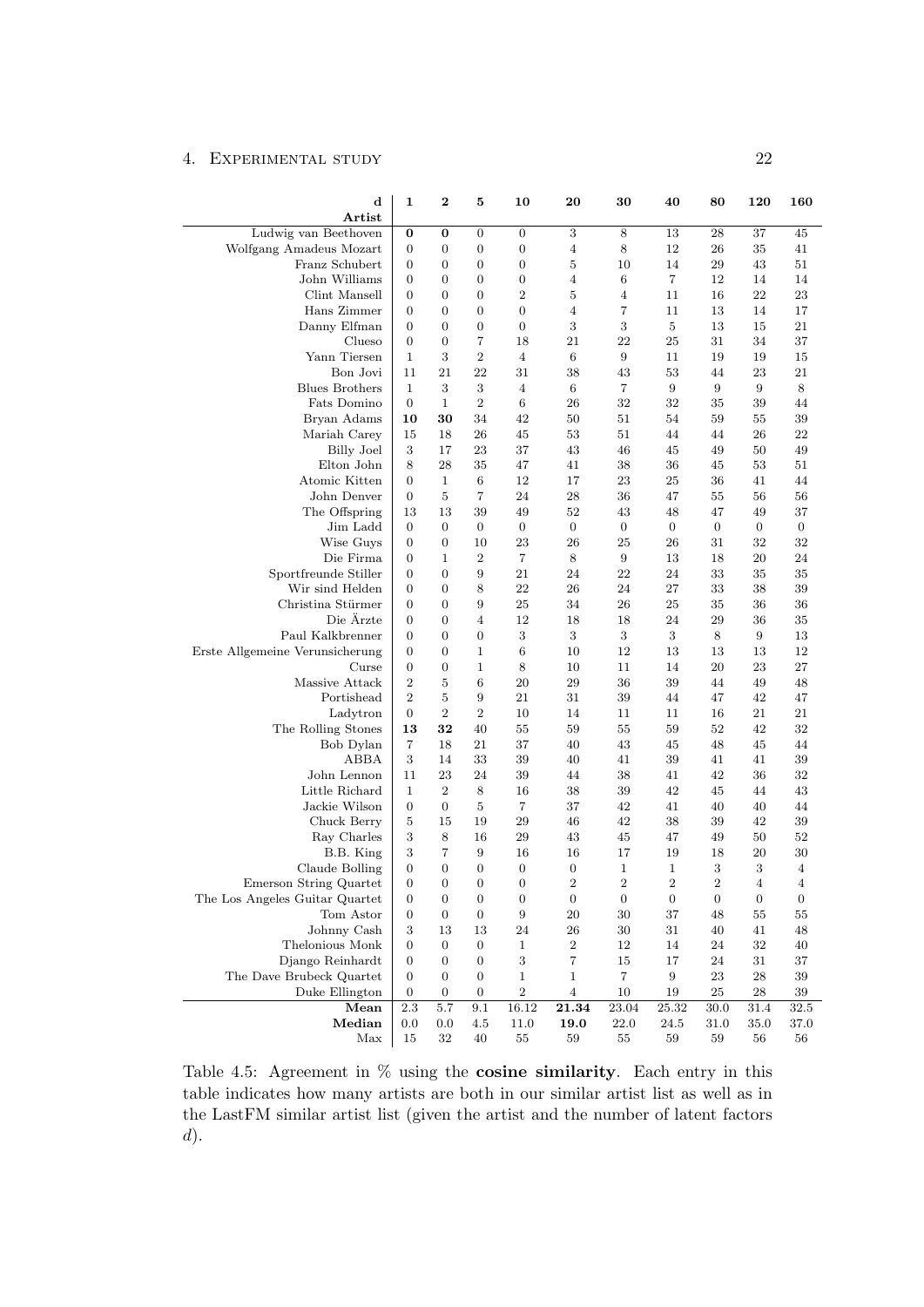<span id="page-27-0"></span>

| Artist                          | Agreement  |
|---------------------------------|------------|
| Ludwig van Beethoven            | 30         |
| Wolfgang Amadeus Mozart         | 38         |
| Franz Schubert                  | 57         |
| John Williams                   | 12         |
| Clint Mansell                   | 35         |
| Hans Zimmer                     | 18         |
| Danny Elfman                    | 20         |
| Clueso                          | 33         |
| Yann Tiersen                    | 19         |
| Bon Jovi                        | 29         |
| <b>Blues Brothers</b>           | 8          |
| Fats Domino                     | 40         |
| Bryan Adams                     | 45         |
| Mariah Carey                    | 35         |
| <b>Billy Joel</b>               | 32         |
| Elton John                      | 39         |
| Atomic Kitten                   | 29         |
| John Denver                     | 40         |
| The Offspring                   | 38         |
| Jim Ladd                        | 0          |
| Wise Guys                       | 49         |
| Die Firma                       | 34         |
| Sportfreunde Stiller            | 32         |
| Wir sind Helden                 | 39         |
| Christina Stürmer               | 46         |
| Die Ärzte                       | 21         |
| Paul Kalkbrenner                | 10         |
| Erste Allgemeine Verunsicherung | 17         |
| Curse                           | 47         |
| Massive Attack                  | 29         |
| Portishead                      | 40         |
| Ladytron                        | 31         |
| The Rolling Stones              | 41         |
| Bob Dylan                       | 35         |
| ABBA                            | 32         |
| John Lennon                     | 35         |
| Little Richard                  | 45         |
| Jackie Wilson                   | 41         |
| Chuck Berry                     | 44         |
| Ray Charles                     | 39         |
| B.B. King                       | 23         |
| Claude Bolling                  | 16         |
| Emerson String Quartet          | 19         |
| The Los Angeles Guitar Quartet  | 9          |
| Tom Astor                       | 69         |
| Johnny Cash                     | 23         |
| Thelonious Monk                 | 56         |
| Django Reinhardt                | 60         |
| The Dave Brubeck Quartet        | 47         |
| Duke Ellington                  | 52         |
| Mean                            | 33.56      |
| $\bm{\mathrm{Median}}$          | $\bf 35.0$ |
| Max                             | 69         |
|                                 |            |

Table 4.6: Agreement in  $\%$  using the **jaccard index**. Each entry in this table indicates how many artists are both in our similar artist list as well as in the LastFM similar artist list.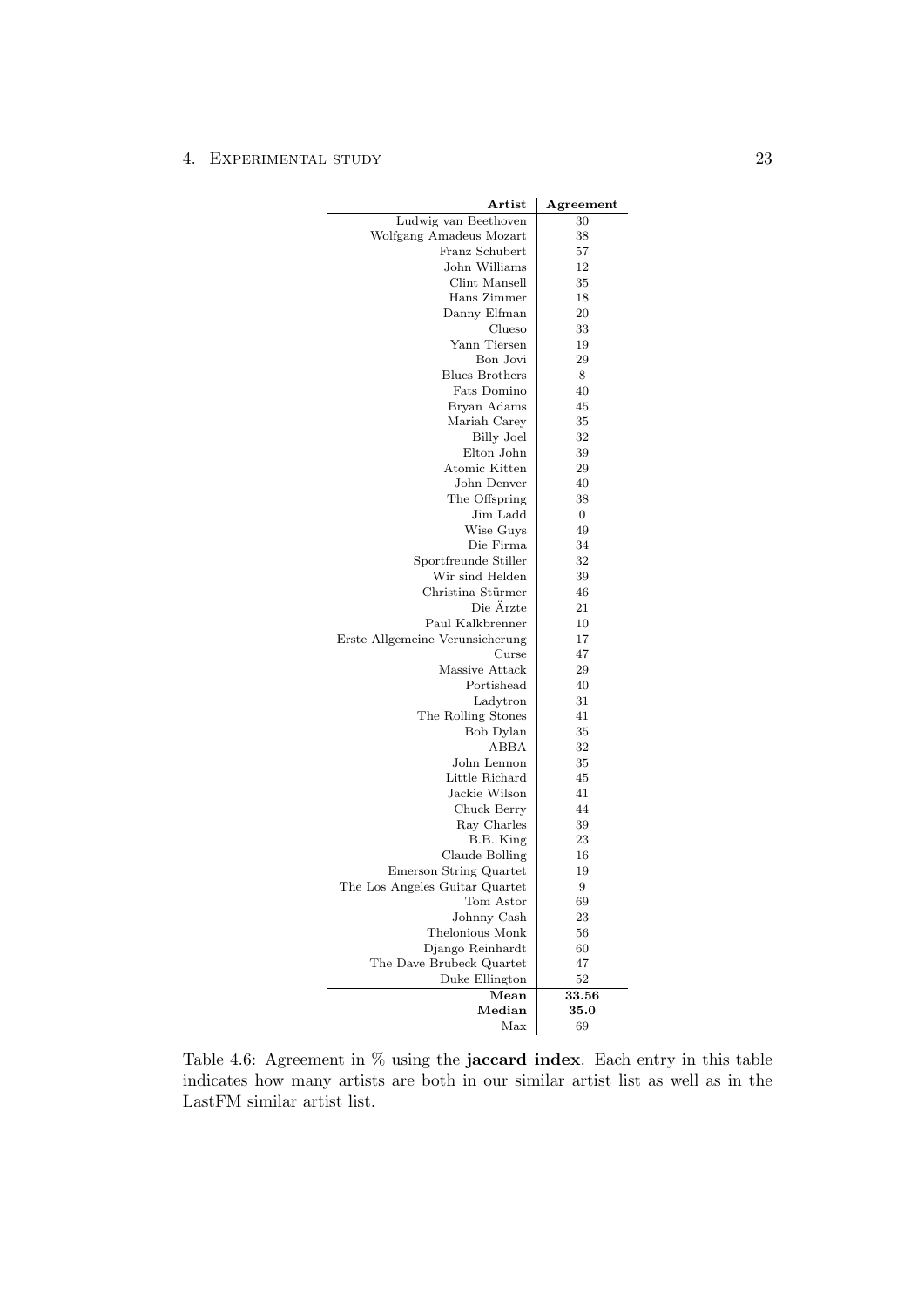<span id="page-28-0"></span>

Figure 4.2: Mean agreement in % with LastFM depending on the similarity measure and the dimensionality d. Using our embedding with euclidean distance, manhattan distance or cosine similarity we get a lower mean agreement in comparison to using the jaccard index directly on the high-dimensional input data.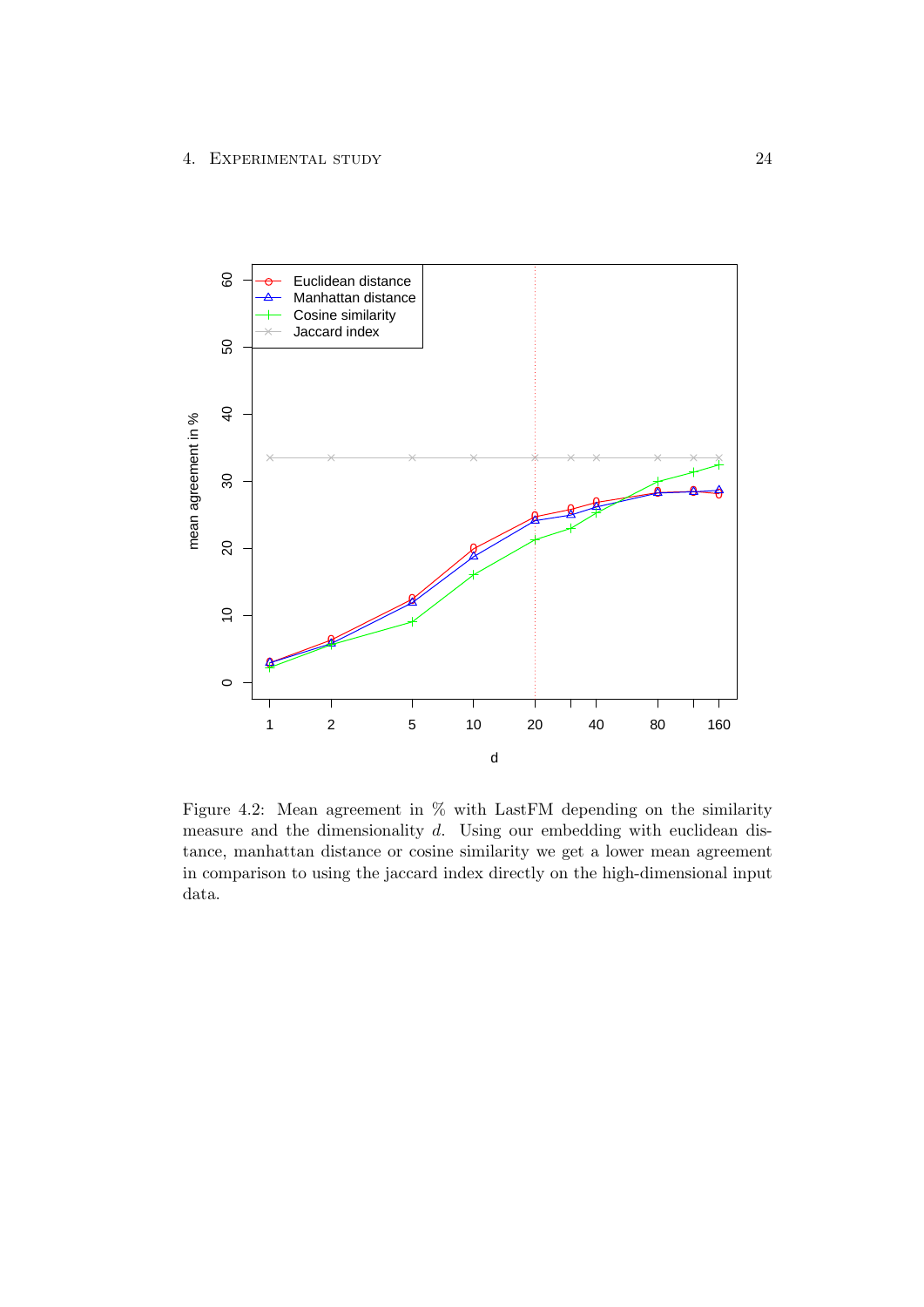# CHAPTER<sub>5</sub> Visualization

<span id="page-29-0"></span>We visualize artists with two different approaches:

- We use the first two dimensions of our embedding directly.
- We reduce the dimensionality of the embedding to two dimensions using a nonlinear dimensionality reduction technique (LLE).

We connect every artist with a dashed line to his most similar artist so that we can visually assess the quality of the artist map.

### <span id="page-29-1"></span>5.1 PCA map

We plot the first two dimensions of our embedding that correspond to the directions of most variance. We assume that these two dimensions are the most informative dimensions of our embedding. Figure [5.1](#page-30-0) shows the PCA map for the 30 most popular artists which gives us a global perspective of these artists. Most of the dashed lines are relatively large so that exploring the neighborhood of an artist might not be sensible.

# <span id="page-29-2"></span>5.2 LLE map

We use Locally Linear Embedding (LLE) to reduce the dimensionality of our embedding from 20 to 2 (described in Section [3.1\)](#page-16-1). Figure [5.2](#page-31-0) and [5.3](#page-32-0) show us a visualization for the 30 most popular artists using 3 and 6 neighbors. Regarding the neighborhood of a chosen artist, these two maps look more reasonable than the PCA map: The dashed lines indicating the most similar artist are relatively short.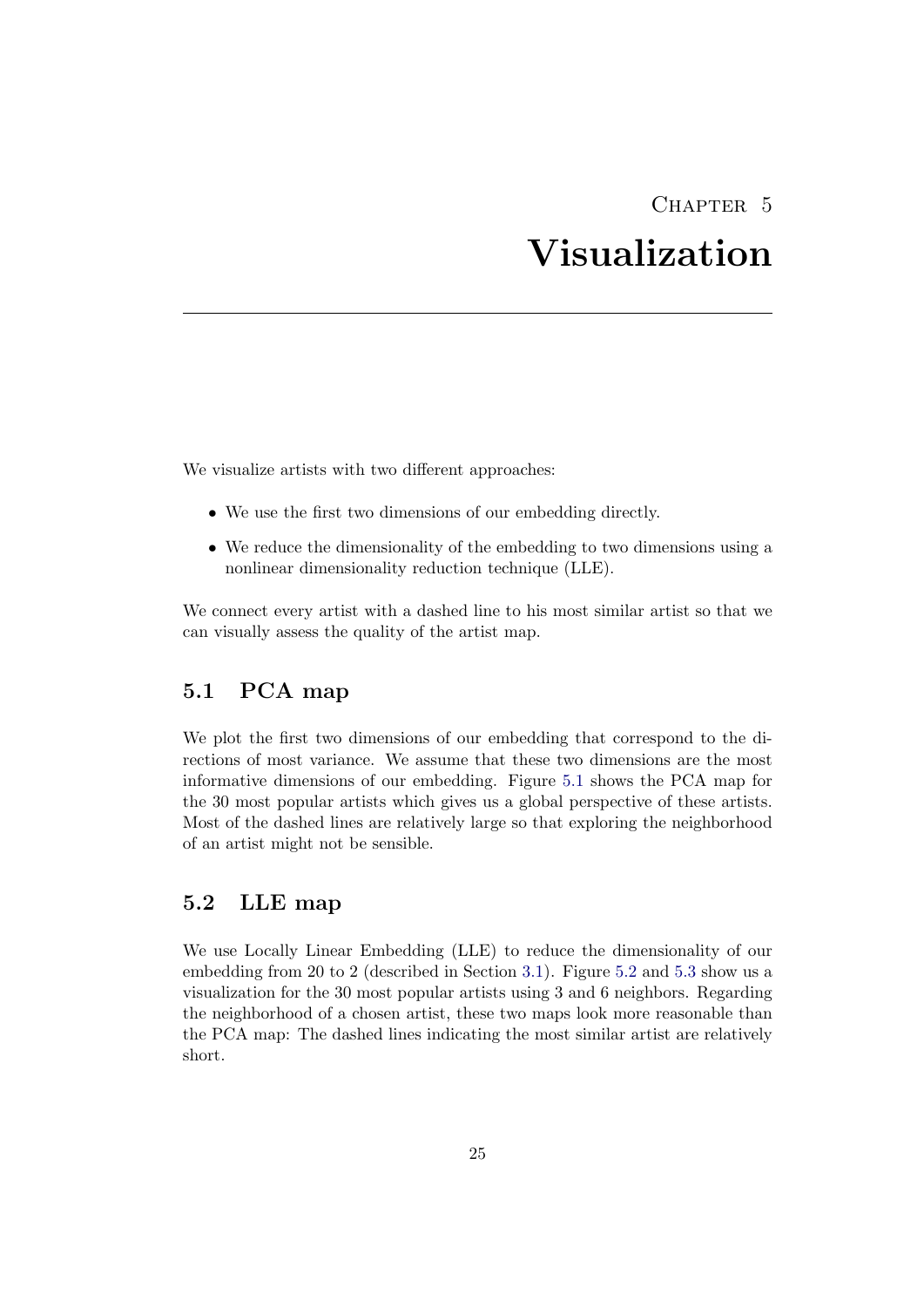<span id="page-30-0"></span>

Figure 5.1: PCA Map. This figure shows the first two dimensions of TOP30 artists.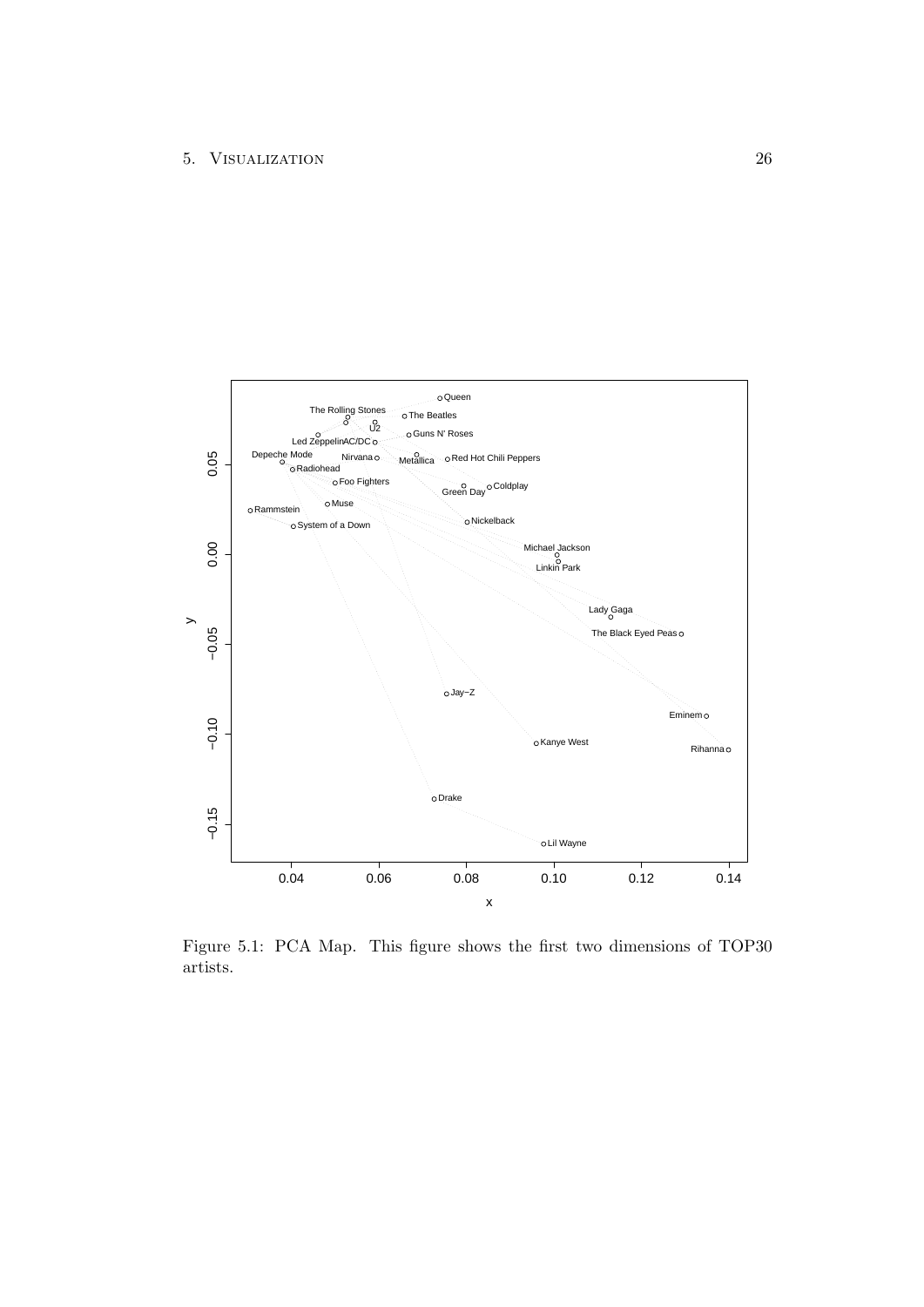<span id="page-31-0"></span>![](_page_31_Figure_1.jpeg)

Figure 5.2: LLE Map  $(k = 3)$ . This figure shows a nonlinear dimensionality reduction of TOP30 artists using  $k = 3$  neighbors.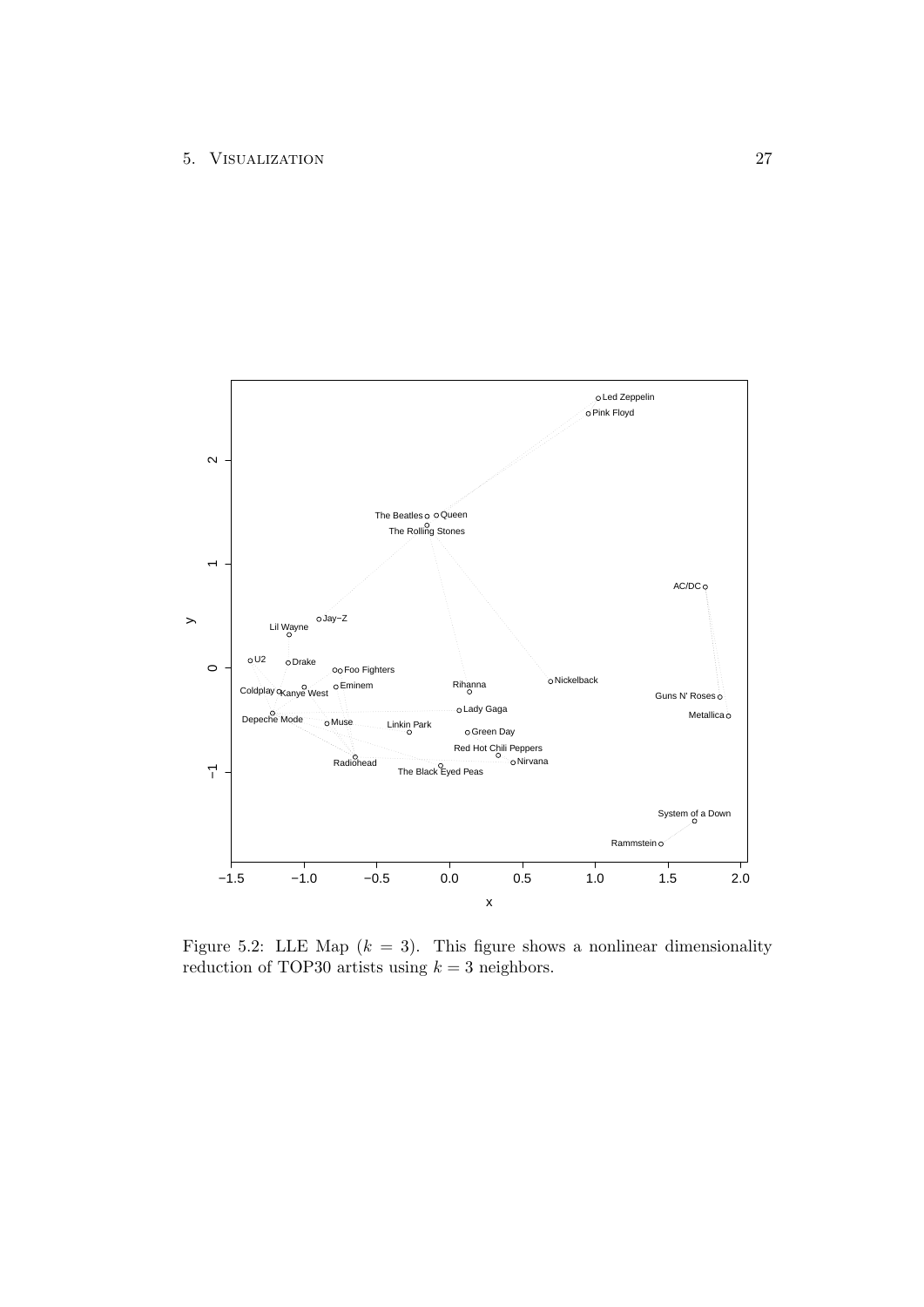<span id="page-32-0"></span>![](_page_32_Figure_1.jpeg)

Figure 5.3: LLE Map  $(k = 6)$ . This figure shows a nonlinear dimensionality reduction of TOP30 artists using  $k = 6$  neighbors.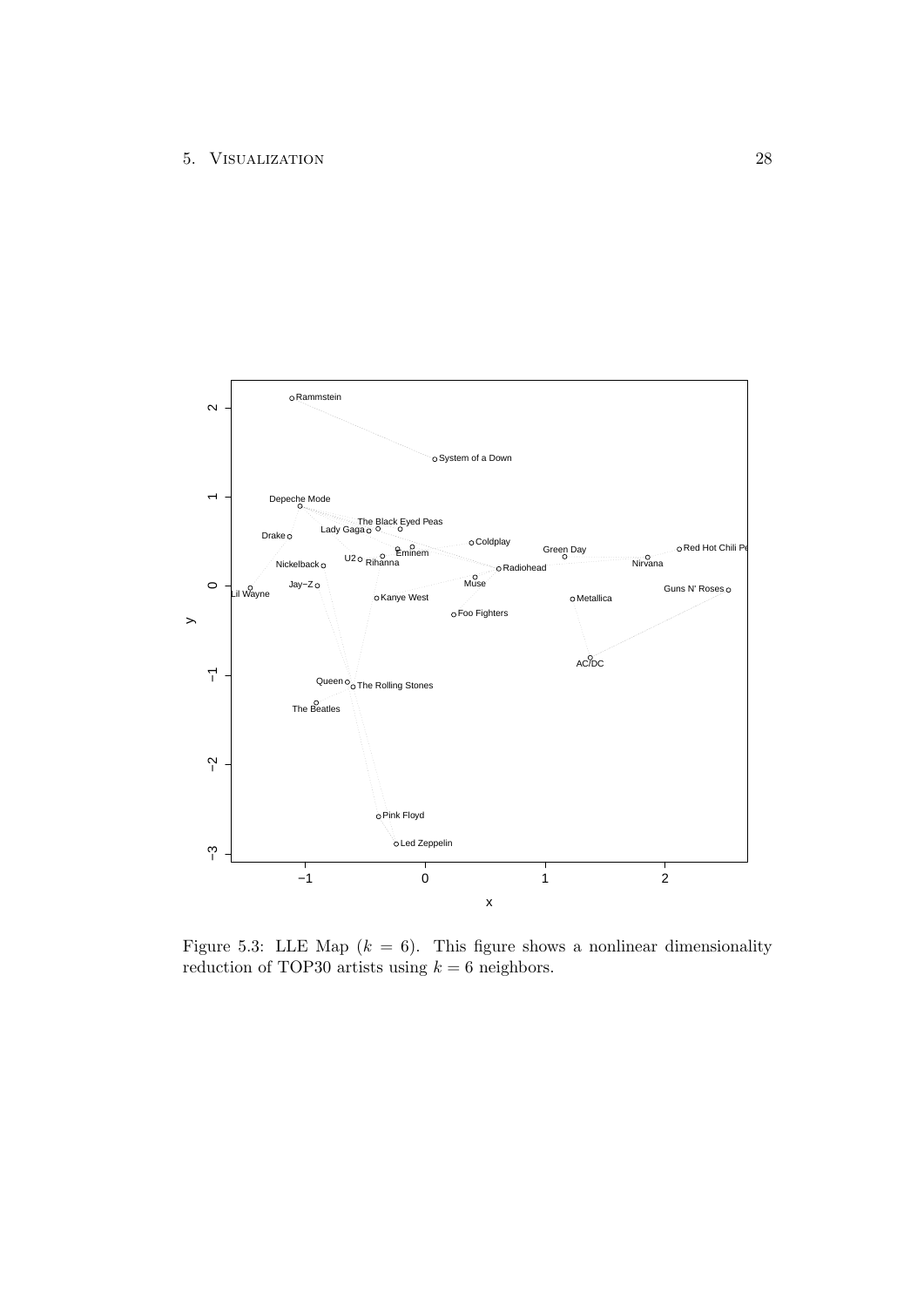# CHAPTER<sub>6</sub> Future Work

<span id="page-33-0"></span>Improve the matching algorithm We match every user's track request to the corresponding artist, album and track. In order to be able to match even more tracks we could use fuzzy matching so that more spelling mistakes are corrected. Additionally, one could identify songs by comparing the sound of a given song with sounds of known songs<sup>[1](#page-33-1)</sup>.

Integrate TOP100 data into the Jukefox Website We provide the TOP100 list of most popular artists in the JSON format (as explained in the appendix). Using this data one could extend the Jukefox website<sup>[2](#page-33-2)</sup> to display the most popular artists of the current month.

Use the embedding in the Jukefox player The Jukefox player relies on the notion of similarity to recommend music to users. Using our embedding one could try to improve the quality of recommendations. Artist coordinates can be retrieved using the API described in the appendix.

Improve the quality of the embedding One could improve the quality of the embedding by using a better method or combining<sup>[3](#page-33-3)</sup> different methods. It might be a challenge to find good algorithms that are efficient and scale well. Methods that are able to provide meaningful visualizations of the artists should be preferred.

<span id="page-33-1"></span><sup>&</sup>lt;sup>1</sup>The open source acoustic fingerprint system AcoustID provides a way of identifying songs by sound.

<span id="page-33-2"></span><sup>2</sup>http://www.jukefox.org

<span id="page-33-3"></span><sup>&</sup>lt;sup>3</sup>A combination of different methods can give better results than each individual method.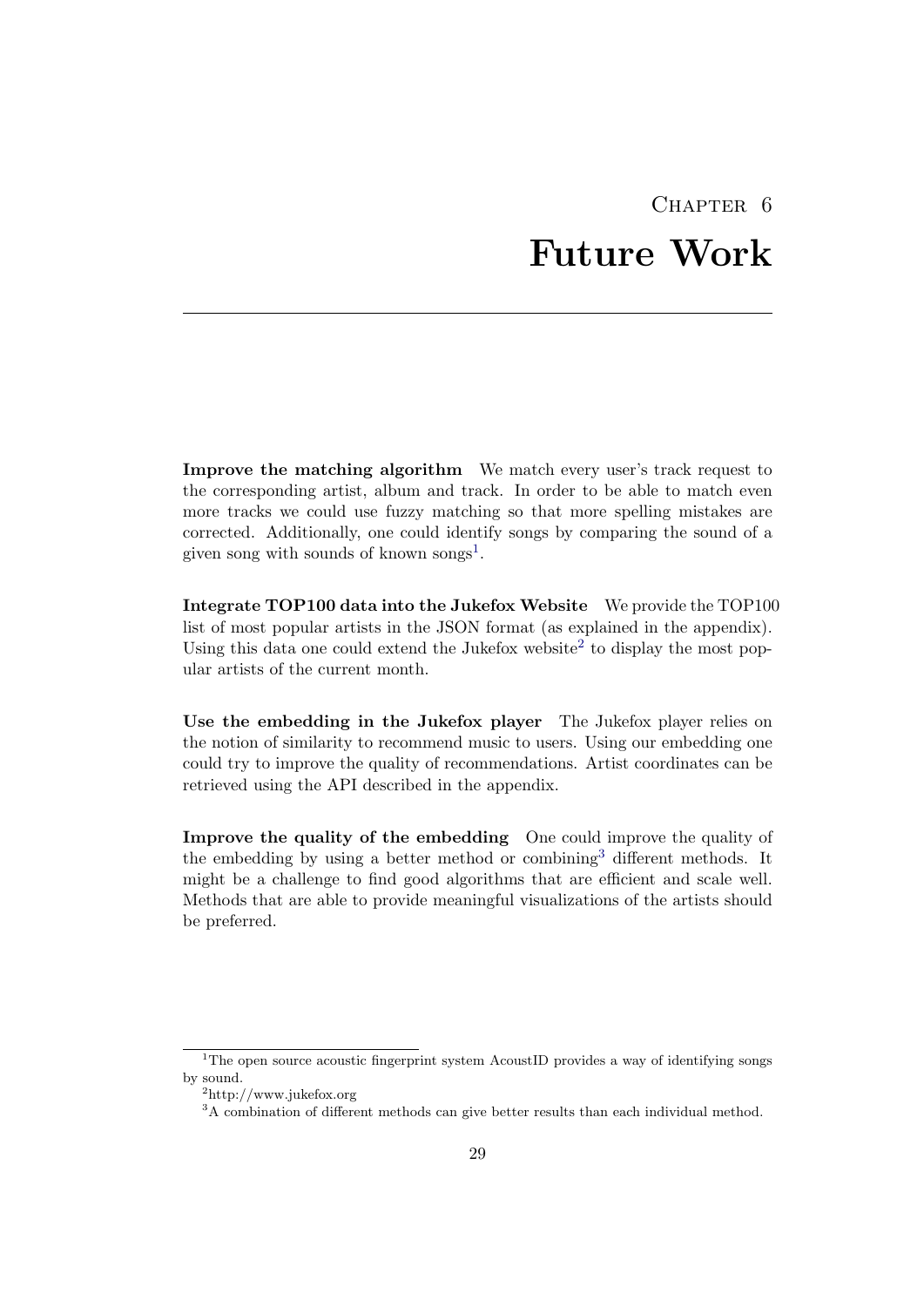# CHAPTER<sub>7</sub> Conclusion

<span id="page-34-0"></span>We provide a system that can be used to identify music and deliver similarity information about artists. Our system automatically recomputes the embedding every day so that users get accurate similarity information about artists that become increasingly popular. The more music taste data we collect the better the quality of our embedding will be.

Processing a large amount of data is more difficult than processing a small amount of data: Every step in the transformation of the collected data to a measure of music similarity has to be efficient. Suitable programming languages and index data structures help in achieving a good performance.

We hope that our embedding will provide music applications like Jukefox with a new foundation that will help users to explore their personal music collection using the notion of similarity.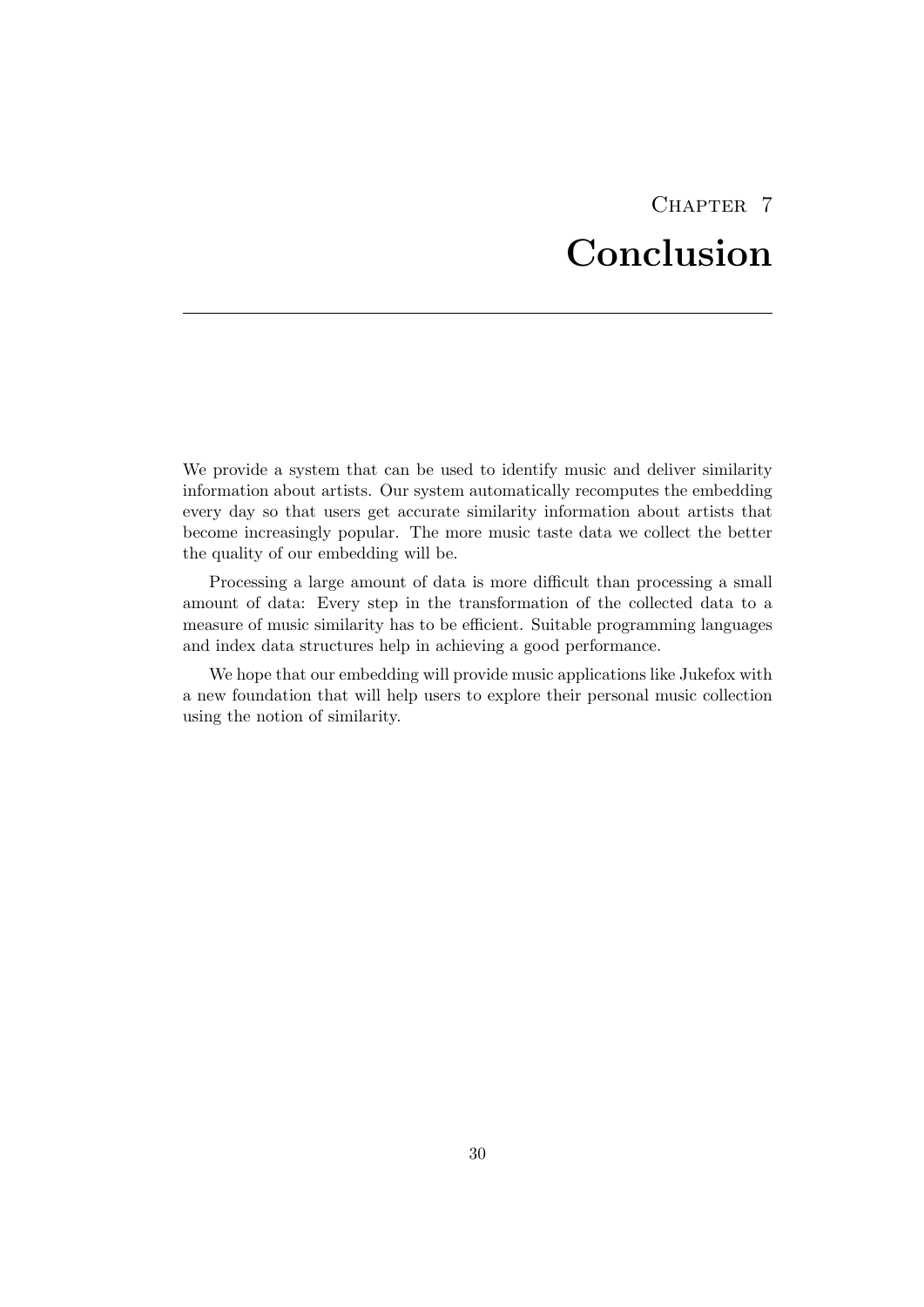# Bibliography

- <span id="page-35-1"></span><span id="page-35-0"></span>[1] Hu, Y.H.Y., Koren, Y., Volinsky, C.: Collaborative Filtering for Implicit Feedback Datasets (2008)
- <span id="page-35-2"></span>[2] Roweis, S.T., Saul, L.K.: Nonlinear dimensionality reduction by locally linear embedding. Science 290(5500) (2000) 2323–2326
- <span id="page-35-3"></span>[3] Saul, L.K., Ave, P., Park, F., Roweis, S.T.: An Introduction to Locally Linear Embedding. Available from I(180) (2001) 1–13
- <span id="page-35-4"></span>[4] Maaten, L.V.D.: Learning a Parametric Embedding by Preserving Local Structure. Artificial Intelligence 5 (2006) 384–391
- <span id="page-35-5"></span>[5] Maaten, L.V.D., Hinton, G.: Visualizing Data using t-SNE. Journal of Machine Learning Research 9(2579-2605) (2008) 2579–2605
- <span id="page-35-6"></span>[6] Hinton, G.E., Salakhutdinov, R.R.: Reducing the dimensionality of data with neural networks. Science 313(5786) (2006) 504–7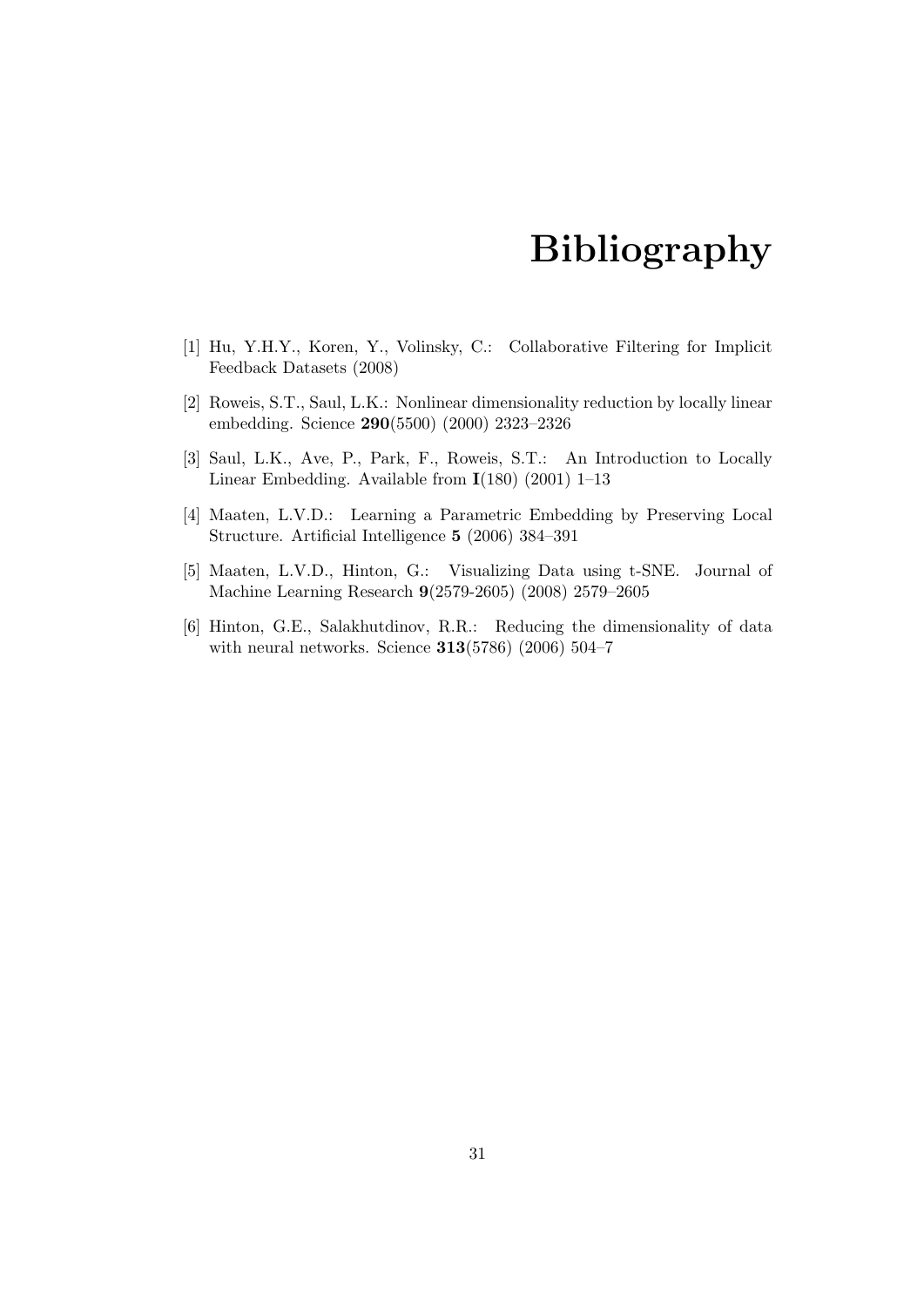# Appendix A API

<span id="page-36-0"></span>Information about artists, releases and tracks can be obtained in JSON or XML format. One can request information about musical entities by specifying all names seperated by a comma (as shown in the examples). This information can be obtained using a HTTP GET or POST request. If one would like to obtain information about multiple musical entities, we recommend to use a HTTP POST request since a HTTP GET might not work because of a URL length limit. We provide some examples using the command line tool  $\text{curl}^1$  $\text{curl}^1$ .

#### Remarks

- We use comma (i.e. ,) as a separator. Hence we remove any comma that might appear in a name that appears in the request.
- We use the MusicBrainz naming conventions (the term release is used in-stead of album!). Everything is explained at the MusicBrainz website<sup>[2](#page-36-2)</sup>.
- XML responses can be obtained by just replacing .json with .xml in the url.

<span id="page-36-1"></span><sup>1</sup>http://curl.haxx.se

<span id="page-36-2"></span><sup>2</sup>http://www.musicbrainz.org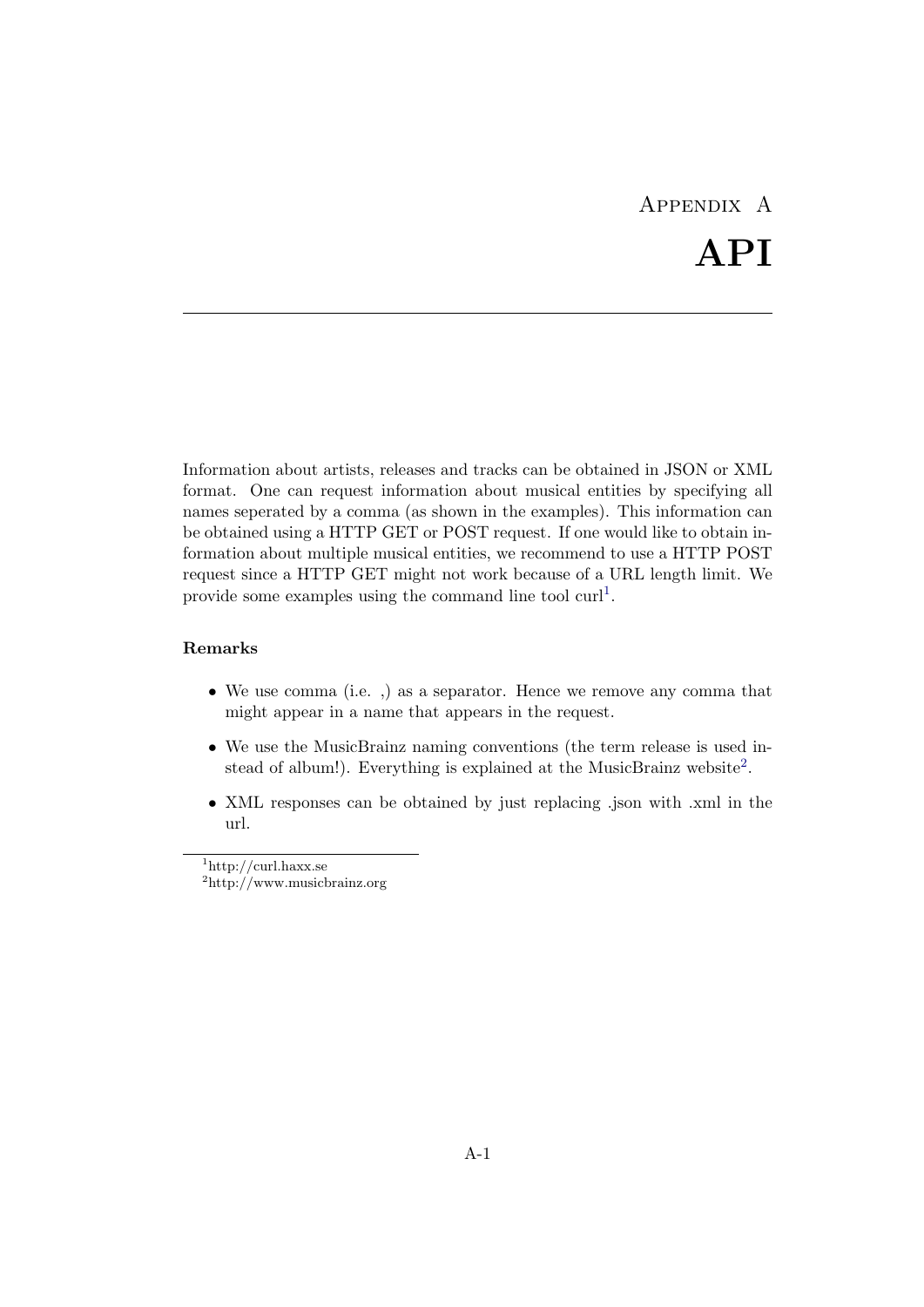# <span id="page-37-0"></span>A.1 Artist information

We can get artist information by name or id. The following four example requests produce the same response:

```
Example requests
    curl http://jukefox.org:3000/artists.json?names=The+Beatles,John+Williams
    curl http://jukefox.org:3000/artists.json -d "names=The Beatles,John Williams"
    curl http://jukefox.org:3000/artists.json?ids=303,94
    curl http://jukefox.org:3000/artists.json -d "ids=303,94"
Listing A.1: JSON Response containing two artists
\lceil{
    "begin_date_year":1957,
    "comment":null,
    "coordinates":[],
    "country":"GB",
    "end_date_year":1970,
    "gender":null,
    "gid":"b10bbbfc-cf9e-42e0-be17-e2c3e1d2600d",
    "id":303,
    "name":"The Beatles",
    "ref_count":25457,"type":"2"
  },
  {
    "begin_date_year":1932,
    "comment":"soundtrack composer & conductor",
    "coordinates":[],
    "country":"US",
    "end_date_year":null,
    "gender":"1",
    "gid":"53b106e7-0cc6-42cc-ac95-ed8d30a3a98e",
    "id":94,
    "name":"John Williams",
    "ref_count":12482,
    "type":"1"
  }
]
```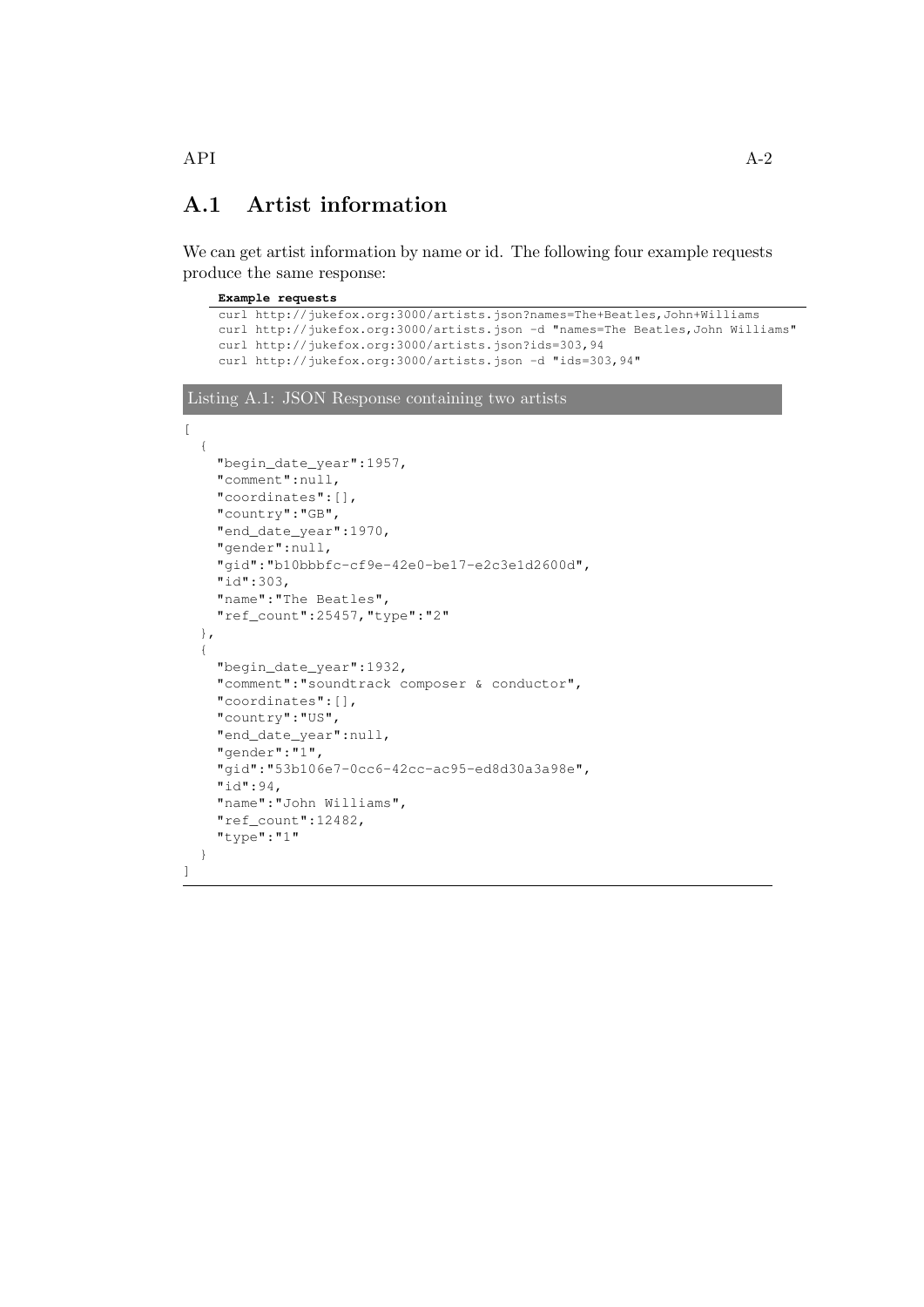# <span id="page-38-0"></span>A.2 Release information

We can get release information by providing either artist and release name or just the id. The following four example requests produce the same response:

| Example requests                                                                 |
|----------------------------------------------------------------------------------|
| curl http://jukefox.org:3000/releases.json?names=John+Williams,From+A+Bird       |
| curl http://jukefox.org:3000/releases.json -d "names=John Williams, From A Bird" |
| curl http://jukefox.org:3000/releases.json?ids=1062097                           |
| curl http://jukefox.org:3000/releases.json -d "ids=1062097"                      |
|                                                                                  |
| Listing A.2: JSON Response containing one release                                |
|                                                                                  |
|                                                                                  |
| "artist_id":238569,                                                              |
| "barcode":null,                                                                  |
|                                                                                  |
| "comment":null,                                                                  |
| "date_day":null,                                                                 |
| "date month":null,                                                               |
| "date_year":2008,                                                                |
| "gid":"48a018a7-5168-45ab-971a-56cce792becb",                                    |
| "id":1062097,                                                                    |
| "name": "From a Bird"                                                            |
|                                                                                  |
|                                                                                  |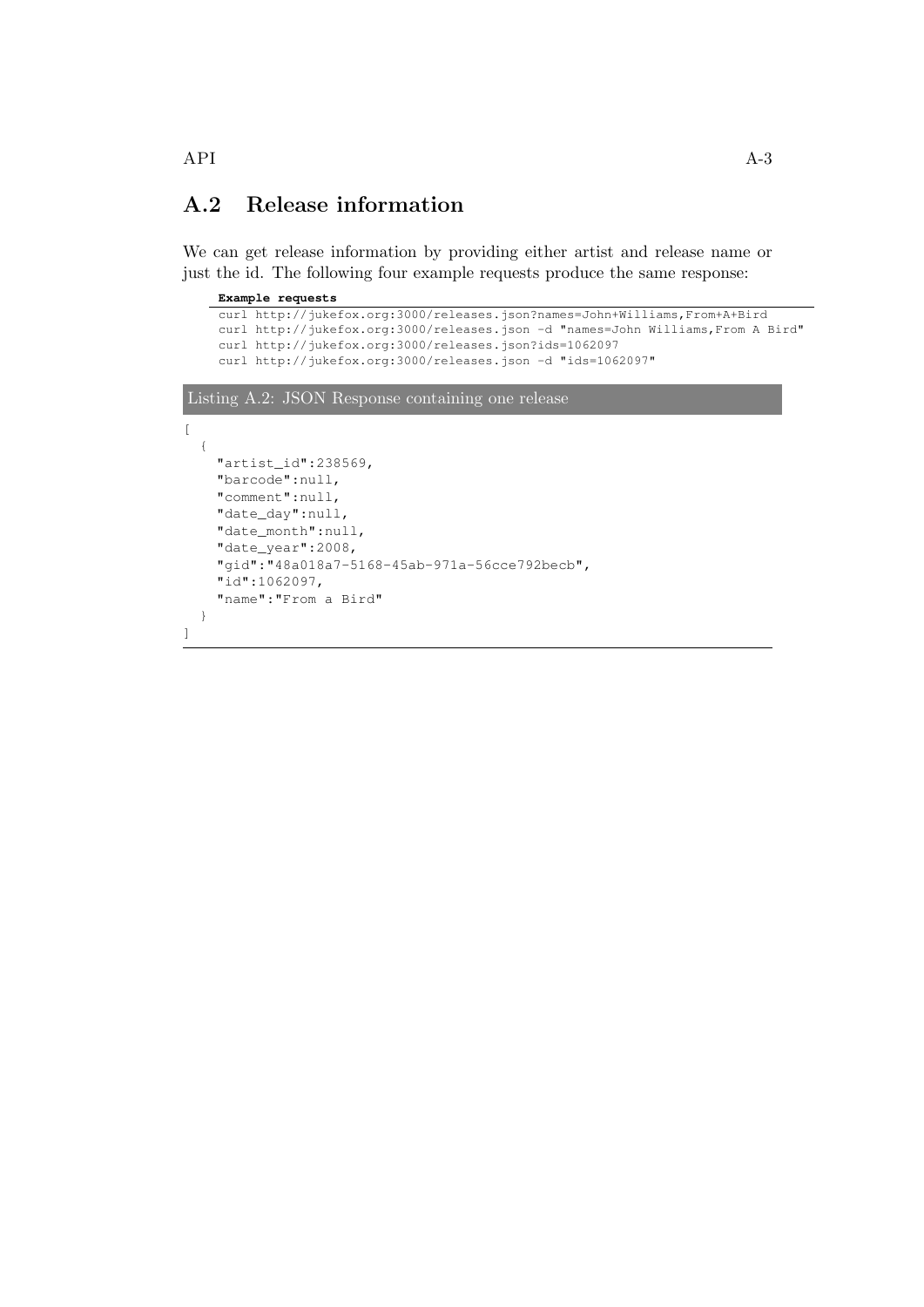# <span id="page-39-0"></span>A.3 Track information

We can get track information by providing the track id or one of the following valid parameter for the attribute names:

```
• names=<Artist1>,<Release1>,<Track1>,<Artist2>,<Release2>,<Track2>,...
  (If we have information about the release.)
```

```
• names=<Artist1>,,<Track1>,<Artist2>,,<Track2>,...
  (If we do not have any information about the release.)
```
The following four example requests produce the same response:

#### **Example requests**

```
curl http://jukefox.org:3000/tracks.json
 ?names="John+Williams,From+A+Bird,Prelude+to+a+Song"?hash=<user hash>
curl http://jukefox.org:3000/tracks.json
 -d "names=John Williams, From A Bird, Prelude to a Song" -d hash=<user_hash>
curl http://jukefox.org:3000/tracks.json?ids=12920594
curl http://jukefox.org:3000/tracks.json -d "ids=12920594"
```
(If one specifies a hash that identifies a user, we log the request to our database.)

### Listing A.3: JSON Response containing one track

```
[
  {
    "artist_id":238569,
    "coordinates":[],
    "id":12920594,
    "name":"Prelude to a Song",
    "recording_gid":"f607d95f-87c6-4aab-8874-39907c1f4307",
    "recording_id":12614706,
    "release_id":1062097
  }
]
```